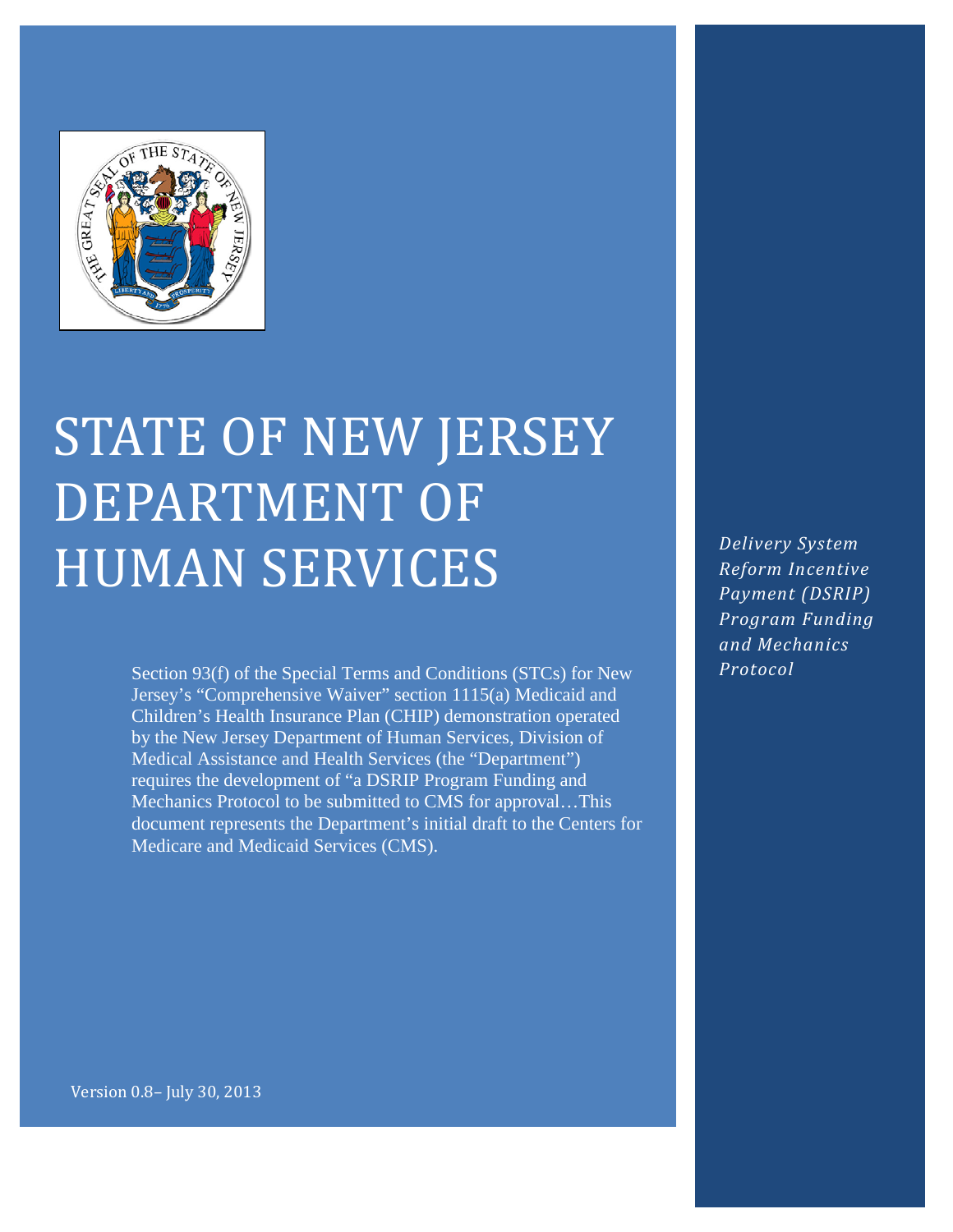# **TABLE OF CONTENTS**

| Ι.        |                                                                                                  |  |
|-----------|--------------------------------------------------------------------------------------------------|--|
| Α.        |                                                                                                  |  |
| В.        | High Level Organization of "Attachment I: Program Funding and Mechanics Protocol"  2             |  |
| C.        |                                                                                                  |  |
| ΙΙ.       |                                                                                                  |  |
| Α.        |                                                                                                  |  |
| В.        | State of New Jersey Department of Health (Department) Review and Approval Process5               |  |
| C.        |                                                                                                  |  |
| D.        |                                                                                                  |  |
| Ε.        |                                                                                                  |  |
| F.        |                                                                                                  |  |
| G.        |                                                                                                  |  |
| III.      |                                                                                                  |  |
| Α.        |                                                                                                  |  |
| В.        |                                                                                                  |  |
| C.        |                                                                                                  |  |
| IV.       |                                                                                                  |  |
| Α.        |                                                                                                  |  |
| В.        |                                                                                                  |  |
| V.        | Allocation of Hospital's Adjusted DSRIP Target Funding Amount to DSRIP Stages  22                |  |
| VI.       |                                                                                                  |  |
| А.        |                                                                                                  |  |
| В.        |                                                                                                  |  |
| C.        |                                                                                                  |  |
| D.        |                                                                                                  |  |
| VII.      |                                                                                                  |  |
| Α.        |                                                                                                  |  |
| <b>B.</b> |                                                                                                  |  |
| C.        | Calculating DSRIP Payments for Stage 4 DSRIP Performance Indicators (i.e. Universal Metrics)  34 |  |
| D.        |                                                                                                  |  |
| Ε.        |                                                                                                  |  |
| VIII.     |                                                                                                  |  |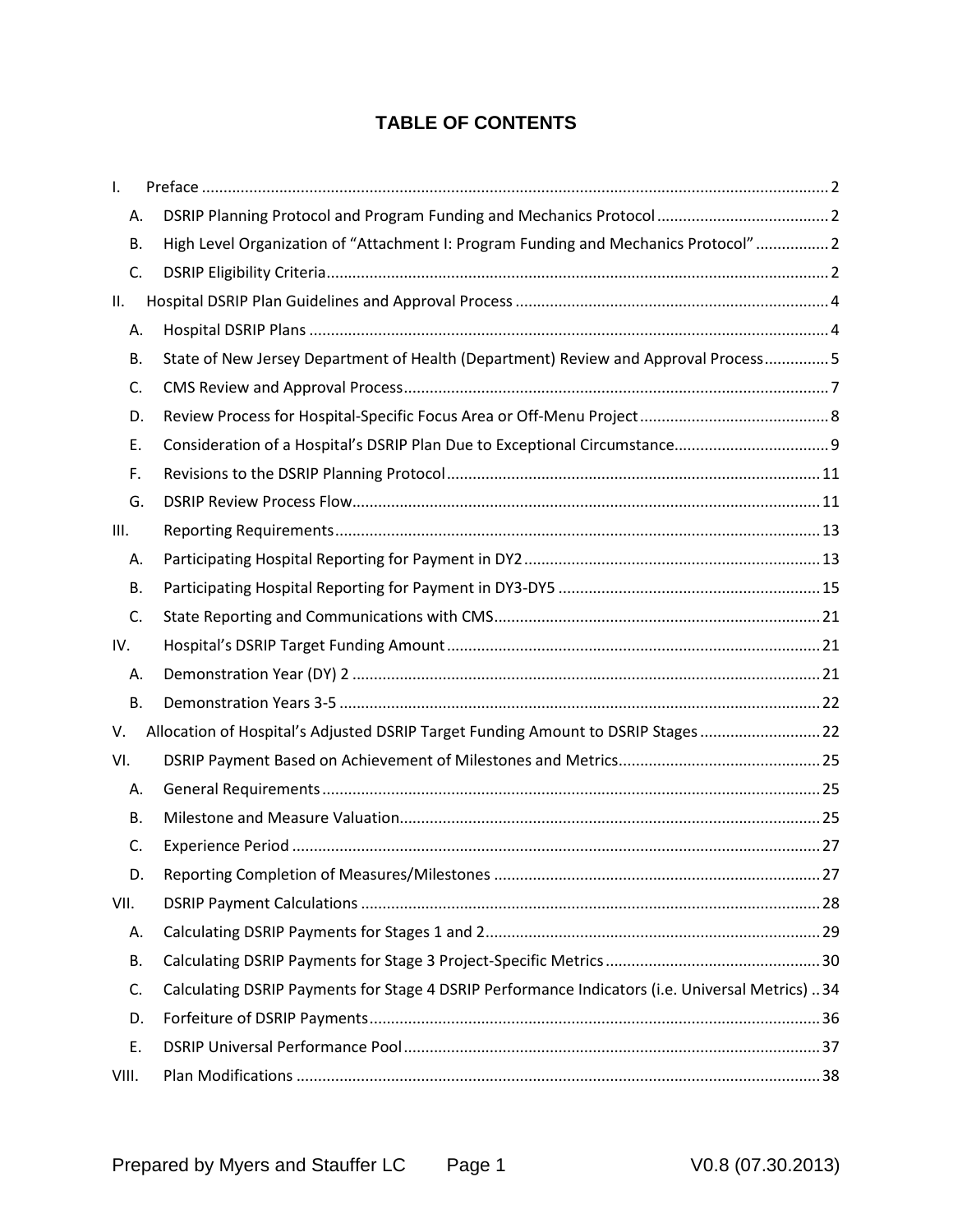# <span id="page-2-1"></span><span id="page-2-0"></span>**I. Preface**

## **A. DSRIP Planning Protocol and Program Funding and Mechanics Protocol**

This document is the DSRIP Funding and Mechanics Protocol submitted for approval by the New Jersey Department of Human Services (Department) to the Centers for Medicare & Medicaid Services. This document is Version 0.8, dated July 29, 2013.

Unless otherwise specified, denoted dates refer to calendar days, and any specified date that falls on a weekend or holiday is due the prior business day.

## <span id="page-2-2"></span>**B. High Level Organization of "Attachment I: Program Funding and Mechanics Protocol"**

Attachment I has been organized into the following sections.

- I. Preface
- II. Hospital DSRIP Plan Guidelines and Approval Process
- III. Reporting Requirements
- IV. Hospital's DSRIP Target Funding Amount
- V. Allocation of Hospital's Adjusted DSRIP Target Funding Amount to DSRIP Stages
- VI. DSRIP Payment Based on Achievement of Milestones and Metrics
- VII. DSRIP Payment Calculations
- VIII. Plan Modifications

## <span id="page-2-3"></span>**C. DSRIP Eligibility Criteria**

The hospitals eligible to receive funding under the DSRIP program during Demonstration Year (DY) 2 through DY5 are general acute care hospitals shown in the table below.

| <b>Medicare</b><br>Medicaid No.<br><b>Hospital Name</b><br>No. |        | County                             |                 |  |
|----------------------------------------------------------------|--------|------------------------------------|-----------------|--|
|                                                                |        |                                    |                 |  |
| 4139402                                                        | 310064 | ATLANTICARE REG'L MEDICAL CENTER   | <b>ATLANTIC</b> |  |
| 4136705/0167011                                                | 310025 | <b>BAYONNE HOSPITAL</b>            | <b>HUDSON</b>   |  |
| 4141105                                                        | 310112 | BAYSHORE COMMUNITY HOSPITAL        | <b>MONMOUTH</b> |  |
| 4139003                                                        | 310058 | <b>BERGEN REG'L MEDICAL CENTER</b> | <b>BERGEN</b>   |  |
| 4135709                                                        | 310011 | CAPE REGIONAL MEDICAL CENTER       | <b>CAPE MAY</b> |  |

#### **Table I. HOSPITALS ELIGIBLE FOR TRANSITION AND DSRIP PAYMENTS**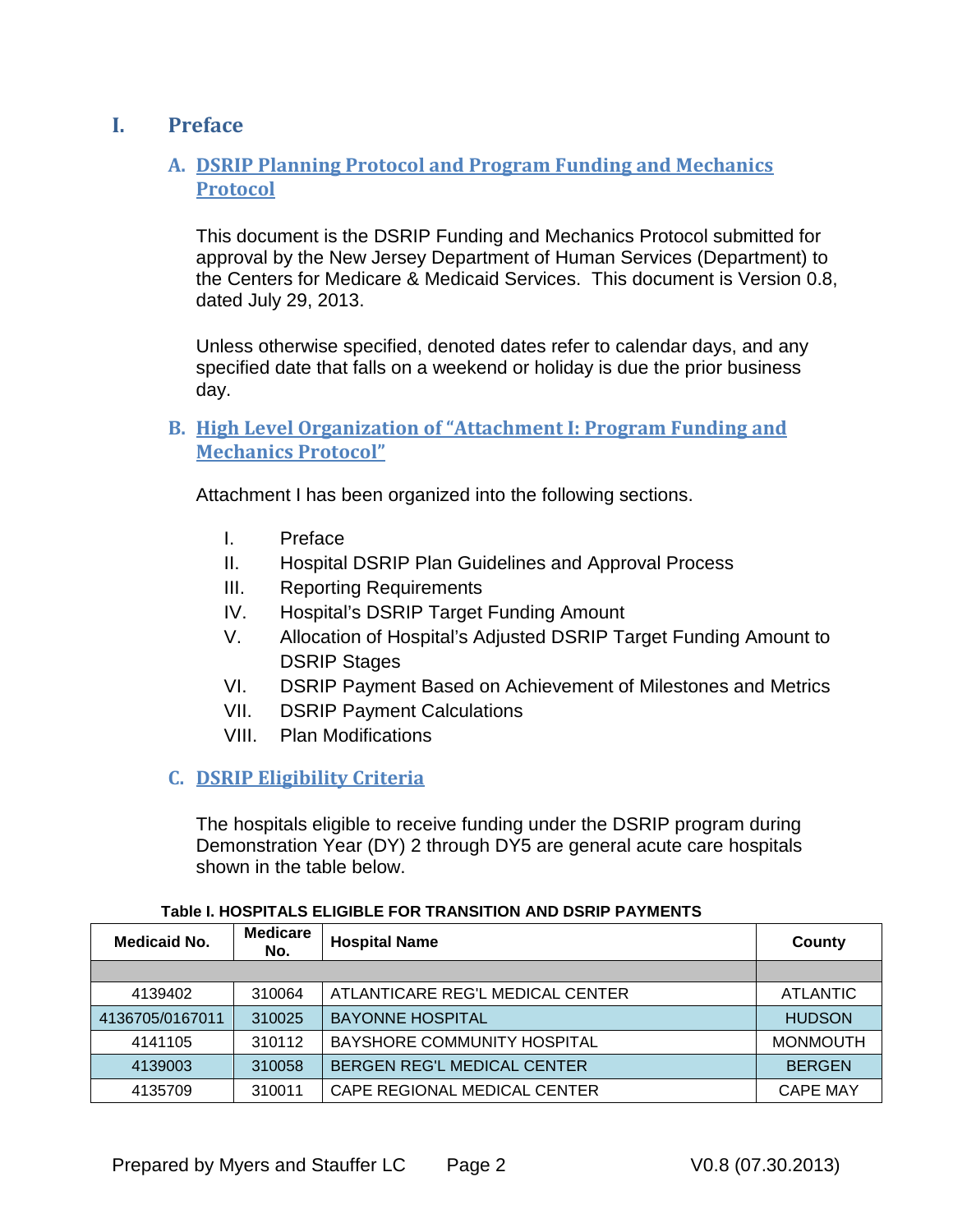| <b>Medicaid No.</b> | <b>Medicare</b><br><b>Hospital Name</b><br>No. |                                                     | County            |
|---------------------|------------------------------------------------|-----------------------------------------------------|-------------------|
| 3676609             | 310092                                         | CAPITAL HEALTH SYSTEM - FULD CAMPUS                 | <b>MERCER</b>     |
| 4138201             | 310044                                         | CAPITAL HEALTH SYSTEM - HOPEWELL                    | <b>MERCER</b>     |
| 4141008             | 310111                                         | CENTRASTATE MEDICAL CENTER                          | <b>MONMOUTH</b>   |
| 4136209             | 310017                                         | CHILTON MEMORIAL HOSPITAL                           | <b>MORRIS</b>     |
| 3674207             | 310016                                         | <b>CHRIST HOSPITAL</b>                              | <b>HUDSON</b>     |
| 4135504             | 310009                                         | <b>CLARA MAASS MEDICAL CENTER</b>                   | <b>ESSEX</b>      |
| 3674606             | 310041                                         | <b>COMMUNITY MEDICAL CENTER</b>                     | <b>OCEAN</b>      |
| 4136004             | 310014                                         | COOPER UNIVERSITY MEDICAL CTR                       | <b>CAMDEN</b>     |
| 4137205             | 310031                                         | DEBORAH HEART & LUNG CENTER                         | <b>BURLINGTON</b> |
| 4140001             | 310083                                         | EAST ORANGE GENERAL HOSPITAL                        | <b>ESSEX</b>      |
| 4138309             | 310045                                         | ENGLEWOOD HOSPITAL ASSOCIATION                      | <b>BERGEN</b>     |
| 3674100             | 310001                                         | HACKENSACK UNIVERSITY MEDICAL CENTER                | <b>BERGEN</b>     |
| 4141300             | 310115                                         | HACKETTSTOWN COMMUNITY HOSPITAL                     | <b>WARREN</b>     |
| 4137906/0249297     | 310040                                         | <b>HOBOKEN HOSPITAL CENTER</b>                      | <b>HUDSON</b>     |
| 4135407             | 310008                                         | <b>HOLY NAME HOSPITAL</b>                           | <b>BERGEN</b>     |
| 4135202             | 310005                                         | HUNTERDON MEDICAL CENTER                            | <b>HUNTERDON</b>  |
| 4139801             | 310074                                         | <b>JERSEY CITY MEDICAL CENTER</b>                   | <b>HUDSON</b>     |
| 3675700             | 310073                                         | JERSEY SHORE MEDICAL CENTER                         | <b>MONMOUTH</b>   |
| 3676803             | 310108                                         | JFK MEDICAL CENTER {EDISON} / Anthony M. Yelencsics | <b>MIDDLESEX</b>  |
| 4140206             | 310086                                         | KENNEDY MEMORIAL HOSPITALS AT STRATFORD             | <b>CAMDEN</b>     |
| 3676200             | 310084                                         | <b>KIMBALL MEDICAL CENTER</b>                       | <b>OCEAN</b>      |
| 3675203             | 310061                                         | LOURDES MED CTR OF BURLINGTON CNTY                  | <b>BURLINGTON</b> |
| 4141504/0249297     | 310118                                         | MEADOWLANDS HOSPITAL MEDICAL CENTER                 | <b>HUDSON</b>     |
| 3674908             | 310052                                         | MEDICAL CENTER OF OCEAN COUNTY                      | <b>OCEAN</b>      |
| 4138902             | 310057                                         | MEMORIAL HOSP OF BURLINGTON CTY (Virtua)            | <b>BURLINGTON</b> |
| 9031308             | 310091                                         | MEMORIAL HOSPITAL OF SALEM COUNTY                   | <b>SALEM</b>      |
| 3675807             | MONMOUTH MEDICAL CENTER<br>310075              |                                                     | <b>MONMOUTH</b>   |
| 4136101             | 310015                                         | MORRISTOWN MEMORIAL HOSPITAL                        | <b>MORRIS</b>     |
| 4138708/0139564     | 310054                                         | <b>MOUNTAINSIDE HOSPITAL</b>                        | <b>ESSEX</b>      |
| 4135008             | 310002                                         | NEWARK BETH ISRAEL MEDICAL CENTER                   | <b>ESSEX</b>      |
| 4137001             | 310028                                         | <b>NEWTON MEMORIAL HOSPITAL</b>                     | <b>SUSSEX</b>     |
| 4137108             | 310029                                         | OUR LADY OF LOURDES MEDICAL CENTER                  |                   |
| 3674801             | 310051                                         | <b>OVERLOOK HOSPITAL</b>                            | <b>UNION</b>      |
| 4135105             | 310003                                         | PALISADES GENERAL HOSPITAL                          | <b>HUDSON</b>     |
| 4137701             | 310038                                         | R. W. JOHNSON UNIVERSITY HOSPITAL                   | <b>MIDDLESEX</b>  |
| 4137809             | 310039                                         | RARITAN BAY MEDICAL CENTER                          | <b>MIDDLESEX</b>  |
| 4137400             | 310034                                         | RIVERVIEW MEDICAL CENTER                            | <b>MONMOUTH</b>   |
| 3674401             | 310024                                         | ROBERT WOOD JOHNSON AT RAHWAY HOSPITAL              | <b>UNION</b>      |
| 3676901             | 310110                                         | RWJ UNIVERSITY MEDICAL CTR AT HAMILTON              | <b>MERCER</b>     |
| 3674703             | 310047                                         | SHORE MEMORIAL HOSPITAL                             | <b>ATLANTIC</b>   |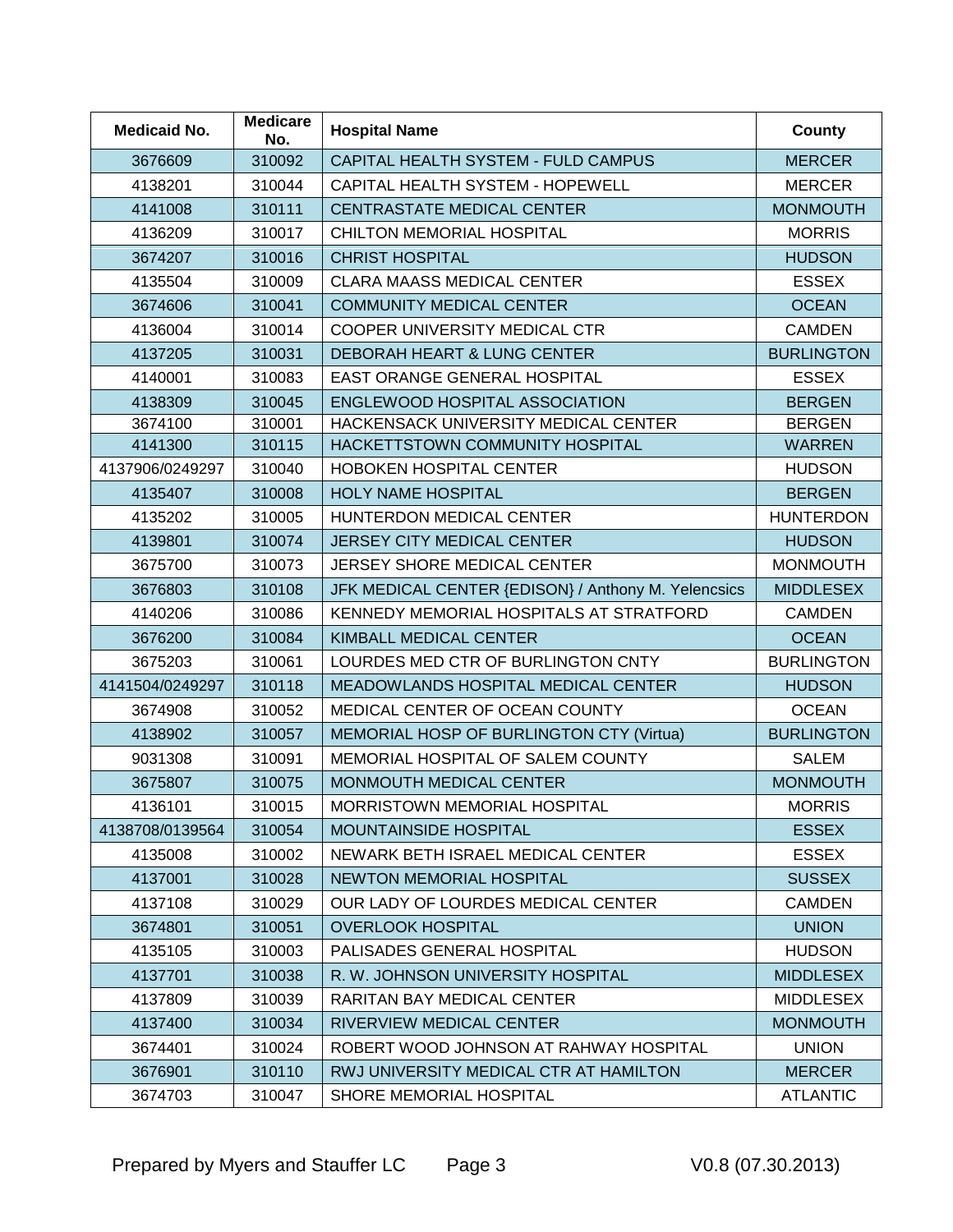| <b>Medicaid No.</b>   | <b>Medicare</b><br>No. | <b>Hospital Name</b>                           | County            |
|-----------------------|------------------------|------------------------------------------------|-------------------|
| 4138406               | 310048                 | SOMERSET MEDICAL CENTER                        | <b>SOMERSET</b>   |
| 3674509               | 310032                 | SOUTH JERSEY HEALTH SYSTEM                     | <b>CUMBERLAND</b> |
| 3675602               | 310069                 | SOUTH JERSEY HEALTH SYSTEM - ELMER             | <b>SALEM</b>      |
| 4141202               | 310113                 | SOUTHERN OCEAN COUNTY HOSPITAL                 | <b>OCEAN</b>      |
| 3675904               | 310076                 | ST. BARNABAS MEDICAL CENTER                    | <b>ESSEX</b>      |
| 4138601               | 310050                 | ST. CLARE'S-RIVERSIDE MED CTR DENVILLE         | <b>MORRIS</b>     |
| 4136608               | 310021                 | ST. FRANCIS MEDICAL CENTER (TRENTON)           | <b>MERCER</b>     |
| 4136403               | 310019                 | ST. JOSEPH'S HOSPITAL MEDICAL CENTER           | <b>PASSAIC</b>    |
| 310006<br>4135300     |                        | ST. MARY'S HOSPITAL (PASSAIC)                  | <b>PASSAIC</b>    |
| 310096<br>4140508     |                        | ST. MICHAEL'S MEDICAL CENTER                   | <b>ESSEX</b>      |
| 310070<br>4139500     |                        | ST. PETER'S MEDICAL CENTER                     | <b>MIDDLESEX</b>  |
| 310027<br>4136900     |                        | TRINITAS - ELIZABETH GENERAL                   | <b>UNION</b>      |
| 3676102               | 310081                 | UNDERWOOD MEMORIAL HOSPITAL                    | <b>GLOUCESTER</b> |
| 3677001               | 310119                 | UNIVERSITY HOSPITAL                            | <b>ESSEX</b>      |
| 310010<br>4135601     |                        | UNIVERSITY MED CTR PRINCETON @ PLAINSBORO      | <b>MIDDLESEX</b>  |
| 4135806               | 310012                 | <b>VALLEY HOSPITAL</b>                         | <b>BERGEN</b>     |
| 4139208               | 310060                 | ST. LUKE'S HOSPITAL (formerly Warren Hospital) | <b>WARREN</b>     |
| 3674304               | 310022                 | VIRTUA - WEST JERSEY HEALTH SYSTEM             | <b>CAMDEN</b>     |
| <b>Hospital Count</b> | 63                     |                                                |                   |

<span id="page-4-0"></span>*Note: St. Clare's Sussex #310120 closed Inpatient operations in Oct 2012.*

# <span id="page-4-1"></span>**II. Hospital DSRIP Plan Guidelines and Approval Process**

## **A. Hospital DSRIP Plans**

Each hospital that elects to participate in the DSRIP program must submit a Hospital DSRIP Plan in accordance with the Hospital DSRIP Plan guidelines outlined in Attachment H: DSRIP Planning Protocol and the accompanying Attachment 1: DSRIP Toolkit. In summary, hospitals will be required to submit a Hospital DSRIP Plan using a Department approved application that identifies the project, objectives, and specific milestones/metrics that meets all requirements pursuant to the Special Terms and Conditions (STCs) and Attachment H: DSRIP Planning Protocol.

Hospitals who do not submit a Hospital DSRIP Plan to the Department by September 20, 2013, with exception of hospitals meeting the criteria in subsection E below, will be precluded from participating in New Jersey DSRIP in subsequent demonstration years 2 through 5.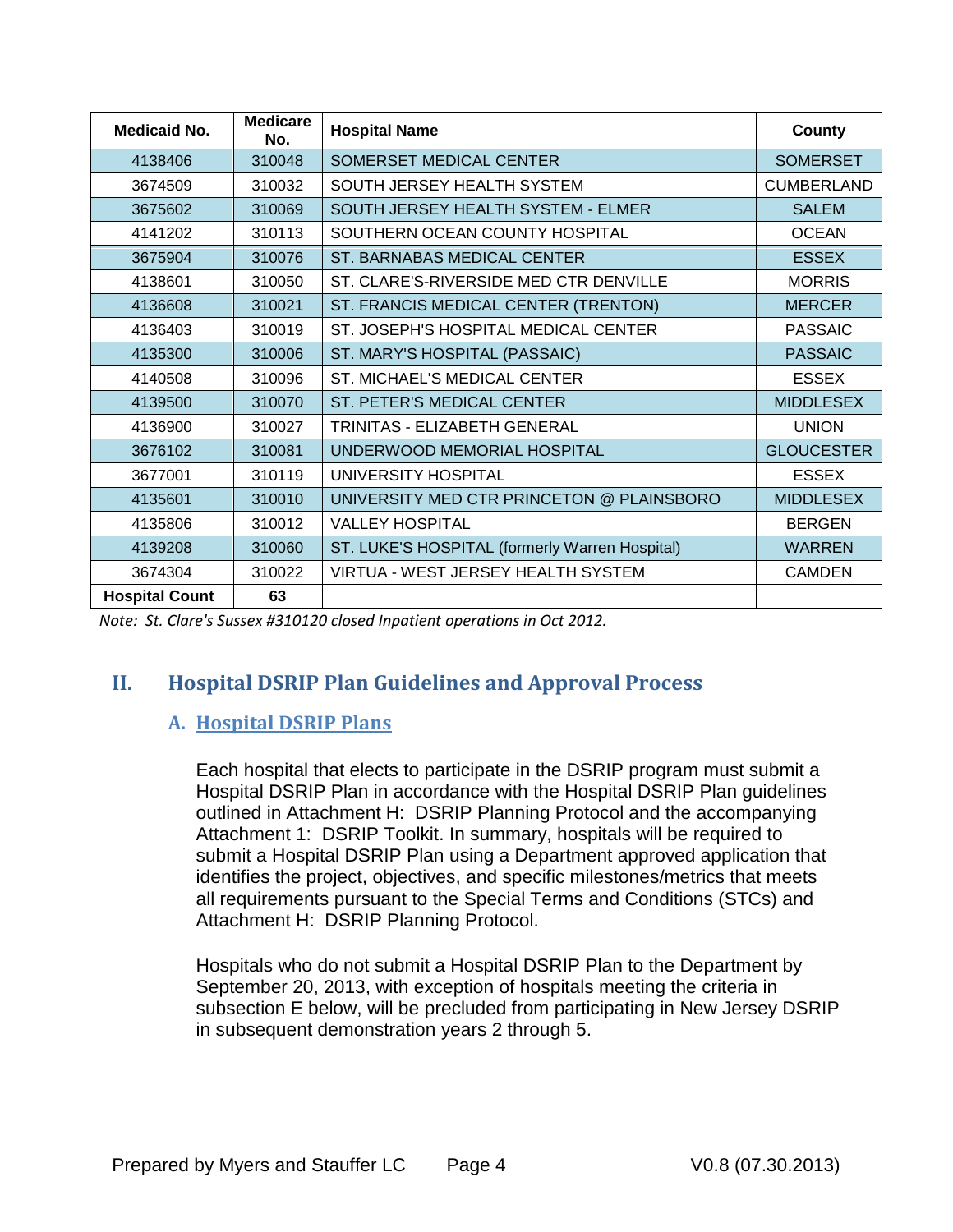## <span id="page-5-0"></span>**B. State of New Jersey Department of Health (Department) Review and Approval Process**

On or before September 20, 2013, each eligible hospital, identified above in the list in subsection I.C, "DSRIP Eligibility Criteria," who decides to participate in DSRIP will submit a 3 1/2-year Hospital DSRIP Plan to the Department for review. The Department will review all Hospital DSRIP Plan applications prior to submission to CMS for final approval according to the schedule below.

On or before August 20, 2013, the Department will submit the Department's approach and review criteria for reviewing Hospital DSRIP Plan applications, as well as a draft DSRIP Plan Initial Review Checklist outlining the state's initial review of the DSRIP Plans to CMS. CMS will provide comments within one week of the Department's submission. CMS and the Department will work collaboratively to refine the criteria, approach, and DSRIP Plan Checklist to support a robust review process and compelling justification for approval of each project. In order to ensure the hospitals submit plans in accordance with the review criteria established, the Department and CMS will participate in periodic webcasts with the hospitals to provide training on the development and completion of the Hospital DSRIP Plan and applications, as well as to answer hospital questions on the review process. The Department will apply this review process to ensure that Hospital DSRIP Plans are thoroughly and consistently reviewed.

At a minimum, the Department shall review and assess each plan according to the following criteria using the DSRIP Plan Checklist:

- $\triangleright$  The plan is in the prescribed format and contains all required elements described herein and is consistent with special terms and conditions including STCs 93(g).
- $\triangleright$  The plan conforms to the requirements for Stages 1, 2, 3, and 4, as described herein, as well as in Attachment H: DSRIP Planning Protocol, and Attachment 1: DSRIP Toolkit, Section VI (Hospital DSRIP Plan Submission Requirements), Subsection A, "DSRIP Checklist."
- $\triangleright$  Stages 1 and 2 clearly identify goals, milestones, metrics, and expected results. Stage 3 clearly identifies the project-specific metrics to be reported. Stage 4 clearly identifies the population-focused health improvement measures (i.e. universal metrics) to be reported.
- $\triangleright$  The description of the project is coherent and comprehensive and includes a logic map clearly representing the relationship between the goals, the interventions and the measures of progress and outcome.
- $\triangleright$  The project selection is grounded in a demonstrated need for improvement at the time that the project is submitted and is sufficiently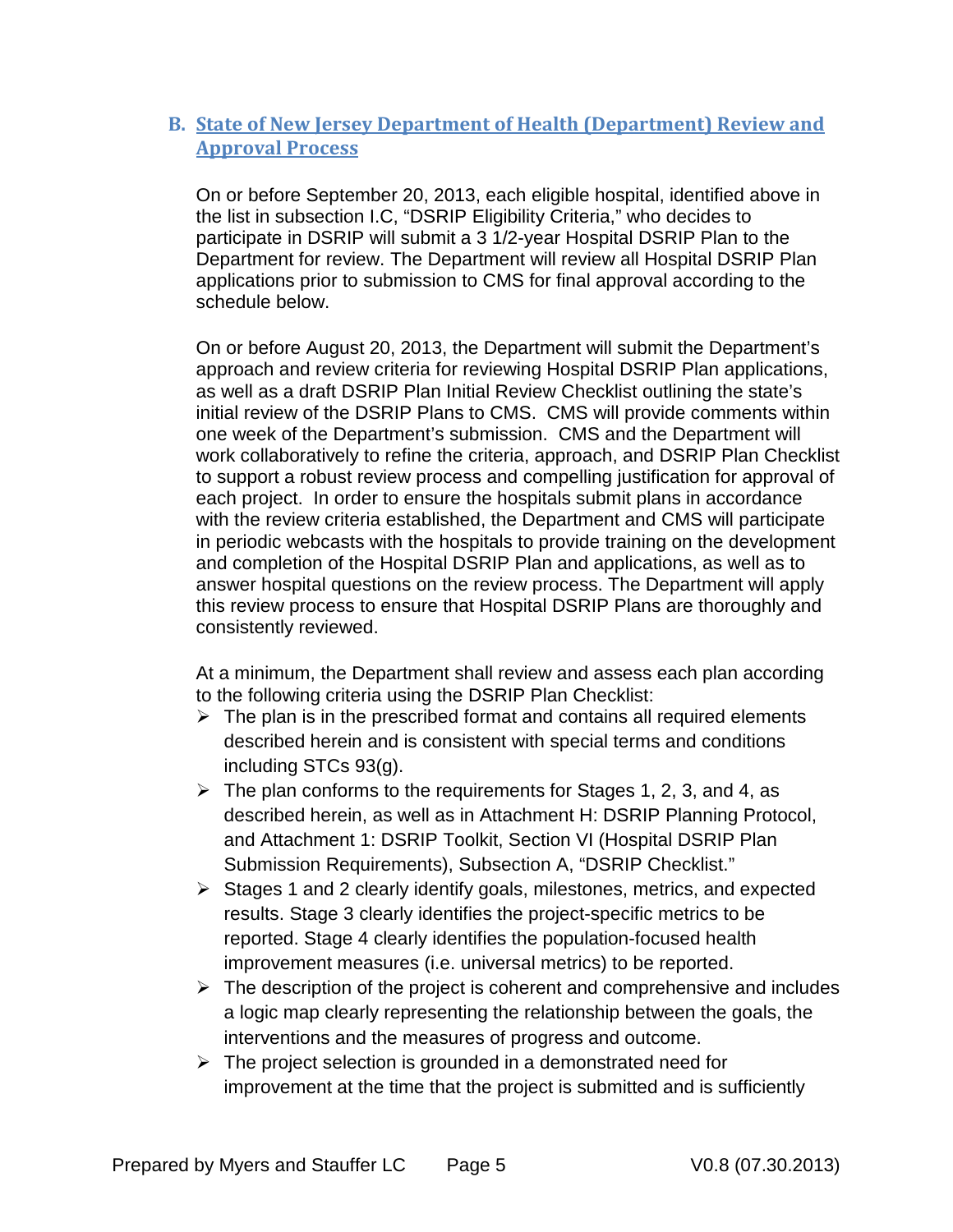comprehensive to meaningfully contribute to the CMS three part aim for better care for individuals, better health for the population, lower costs through improvement (i.e. Triple Aim).

- $\triangleright$  The goals are mapped to a robust and appropriate set of research hypotheses to support the evaluation.
- $\triangleright$  There is a coherent discussion of the hospital's participation in a learning collaborative that is strongly associated with the project and demonstrates a commitment to collaborative learning that is designed to accelerate progress and mid-course correction to achieve the goals of the project and to make significant improvement in the stage 3 and 4 outcome measures.
- $\triangleright$  The amount and distribution of funding is in accordance with Section VI: "DSRIP Payment Based on Achievement of Milestones and Metrics," included in this protocol.
- $\triangleright$  The plan, project, milestones, and metrics are consistent with the overall goals of the DSRIP program.

By November 4, 2013, the Department will submit two or three Hospital DSRIP Plans that the Department has approved, based on the agreed approach, review criteria, and DSRIP Plan Checklist. CMS will review the approved Plans, and by November 12, 2013, submit to the Department and comments or requests for modifications to the approach, review criteria, or checklist. The Department and CMS will agree to any modifications to the approach, review criteria, and checklist by November 18, 2013.

During the time the Department is reviewing Hospital DSRIP Plans, the Department and CMS will hold bi-weekly half-hour conference calls to share progress updates and discuss challenges and concerns.

Within 45 days of initial Hospital DSRIP Plan submission, the Department will complete its initial review of each timely submitted Hospital DSRIP Plan application using the DSRIP Plan Checklist, the Funding and Mechanics Protocol, the DSRIP Planning Protocol, and the STCs. The Department will notify the hospital in writing of any questions or concerns identified with the hospital's submitted DSRIP Plan.

The requesting hospital shall respond in writing to any notifications of questions or concerns by the Department. The hospital's responses must be received by the dates specified in the aforementioned notification. The requesting hospital's initial response may consist of a request for additional time to address the Department's comments provided that the hospital's revised (i.e., final) DSRIP plan addresses the Department's comments and is submitted to the Department within 15 days of the notification.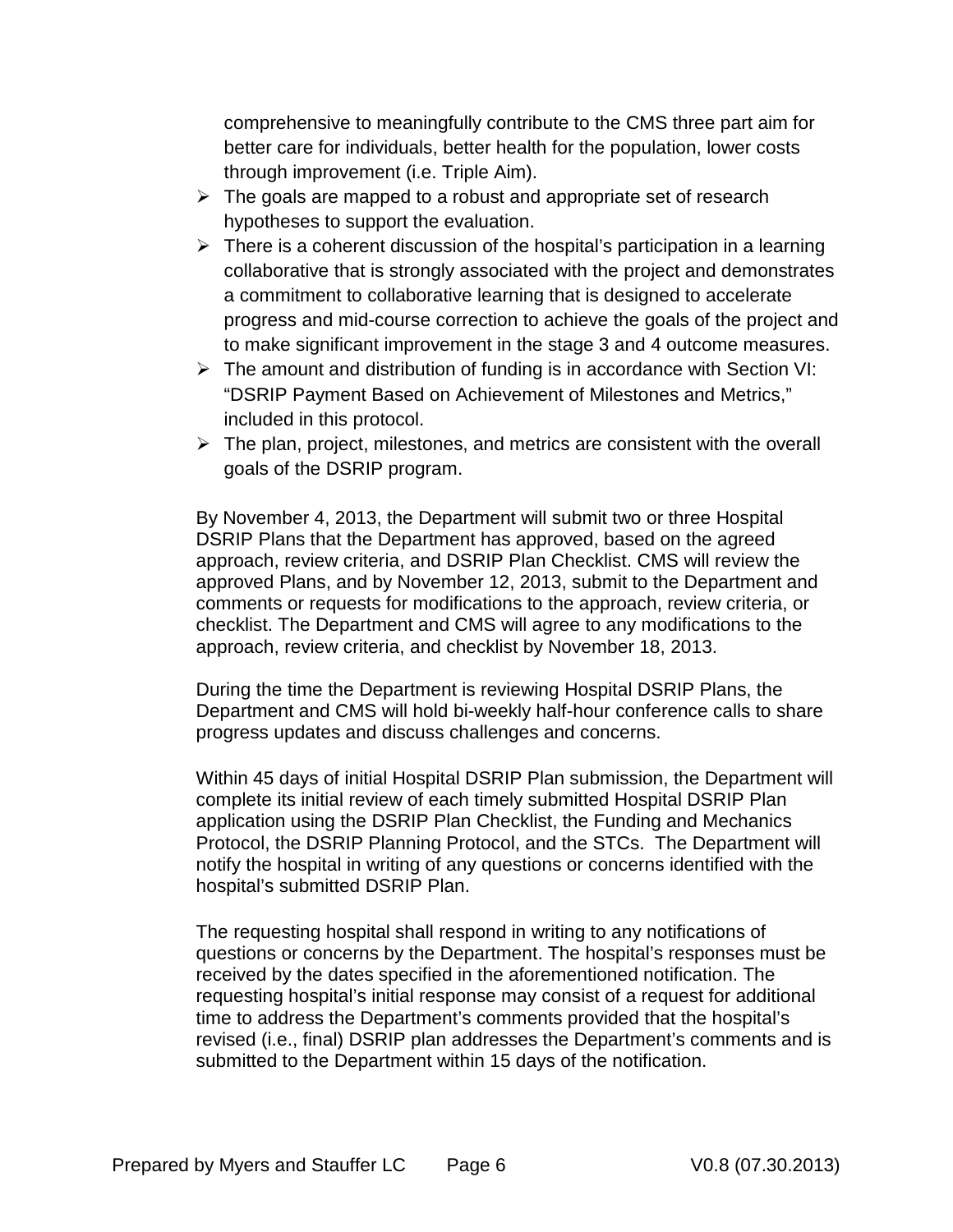No later than December 13, 2013, the Department will take action on each timely submitted Hospital DSRIP Plan; will approve each plan that it deems has met the criteria outlined in Attachment H: DSRIP Planning Protocol, Attachment I: DSRIP Program Funding and Mechanics Protocol, and "DSRIP Plan Checklist"; and submit approved plans (along with their completed DSRIP Plan Checklists and supporting documentation) to CMS for final review and approval. The Department will notify the hospital in writing that the plan has been approved and submitted to CMS for consideration.

It is the Department's intent to submit plans continuously in batches to CMS upon the Department's approval of the Hospital's DSRIP Plan in order to incorporate meaningful feedback from CMS into the Department's DSRIP Plan review process.

## <span id="page-7-0"></span>**C. CMS Review and Approval Process**

CMS will review the hospitals' 3 1/2-year Hospital DSRIP Plan upon receipt from the Department. CMS may at its discretion return any Hospital DSRIP Plan to the Department without review if it is received by CMS after December 13, 2013. Hospitals whose plans are returned by CMS for this reason are excluded from DSRIP, unless the hospital qualifies to submit a plan under subsection E, "Consideration of a Hospital's DSRIP Plan Due to Exceptional Circumstance."

CMS will conduct an initial review of the submitted Hospital DSRIP Plans, in order to validate the Department's assessment based on the results from the Department's DSRIP Plan review process and DSRIP Plan Checklist. CMS will notify the Department within 15 days of receipt, if based on its initial review it concludes that there were systemic gaps or weaknesses in the Department's review of the Hospital DSRIP Plans. CMS and the Department will work together to develop guidance to the hospitals to revise and resubmit their plans, if necessary.

No later than January 31, 2014, CMS will complete its review of Departmentapproved Hospital DSRIP Plans, and will either:

- $\triangleright$  Approve the Hospital DSRIP Plan;
- $\triangleright$  Notify the Department if approval will not be granted for all or for a component of the Hospital DSRIP Plan.
	- o Notice will be in writing and will include any questions, concerns, or issues identified in the application.

In the event CMS fails to take action by the deadline, the Plan shall be considered conditionally approved, however, the requesting hospital will not receive DSRIP payments until formal approval is rendered by CMS. The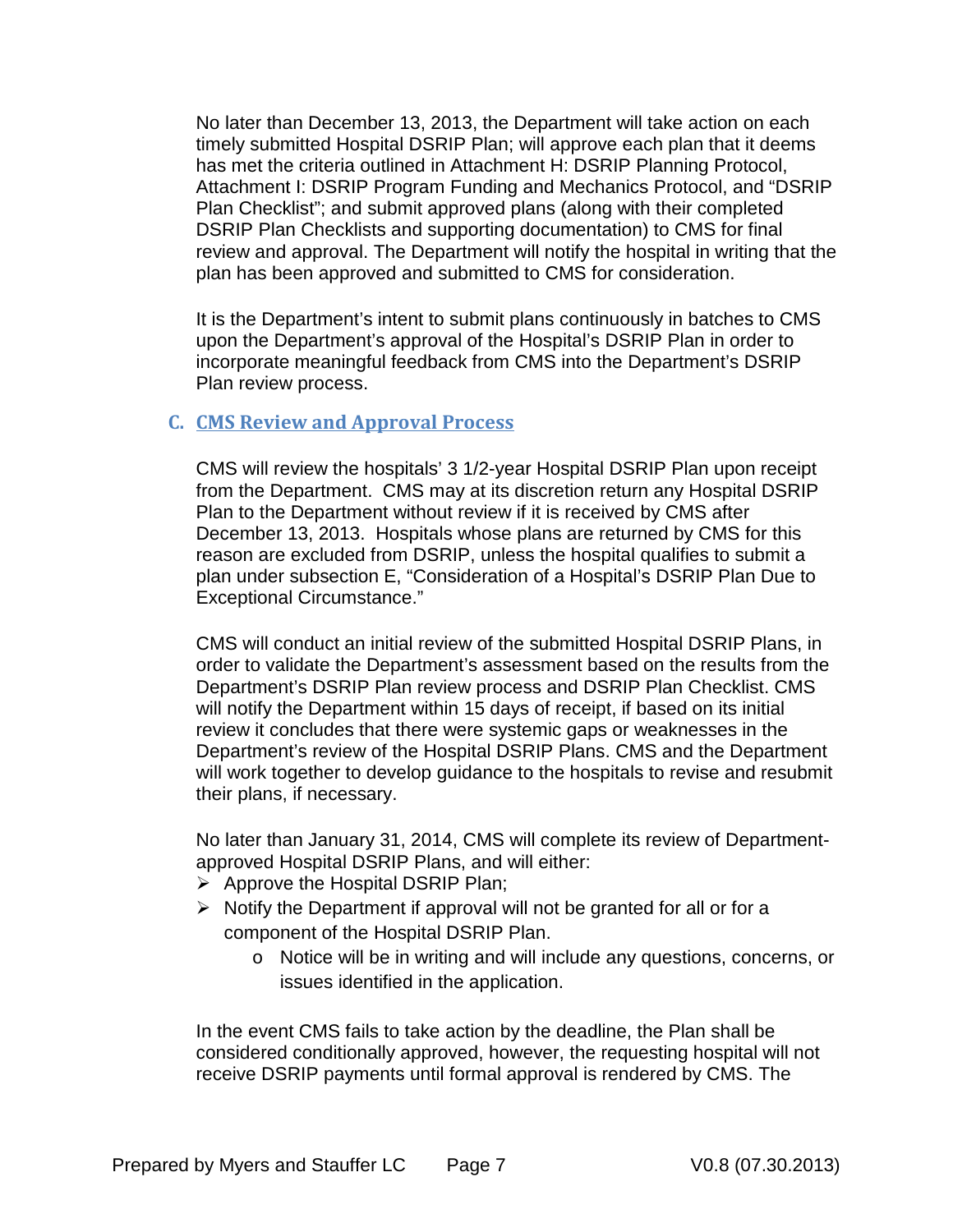Department will send written notification to the hospital within five business days following notice from CMS related to Hospital DSRIP Plan decisions.

In the event that CMS determines that a Hospital DSRIP Plan, or component thereof, requires revision, CMS may conditionally approve, but require modification to the deficient components of the plan. The hospital may then revise and resubmit its plan to the Department to remedy the deficiencies. The revised plan must be received by the Department no later than 15 days following the notification date of the conditional approval. During the resubmission period, the conditionally approved hospital will not receive DSRIP payments until formal approval is rendered by CMS.

Within 30 days of CMS notification, the Department shall submit the revised Hospital DSRIP Plans to CMS and CMS shall approve or deny the plans in writing to the Department by March 17, 2014. The Department will not draw any federal financial participation for DSRIP payments to a hospital prior to the date that CMS has approved the hospital's DSRIP Plan.

### <span id="page-8-0"></span>**D. Review Process for Hospital-Specific Focus Area or Off-Menu Project**

A pre-defined list of projects have been developed to move the cost and quality curve for eight prevalent or chronic conditions, or Focus Areas, listed in the Special Terms and Conditions. These Focus Areas are as follows:

- 1) Asthma
- 2) Behavioral Health
- 3) Cardiac Care
- 4) Chemical Addiction/Substance Abuse
- 5) Diabetes
- 6) HIV/AIDS
- 7) Obesity
- 8) Pneumonia

If a hospital chooses to develop a project that is not from the pre-defined list in Attachment H: DSRIP Planning Protocol, the hospital shall submit a 3 1/2 year Hospital DSRIP Plan to the Department for review on or before September 9, 2013.

In addition to the Hospital DSRIP Plan guidelines and the review and approval processes identified in subparagraphs B and C of this section, the hospital shall conduct an analysis and submit with the Hospital DSRIP Plan application a strong and compelling justification for the project selection by:

i. Reviewing the menu of projects included in the DSRIP Planning Protocol, Attachment 1: DSRIP Toolkit (toolkit), and showing that the proposed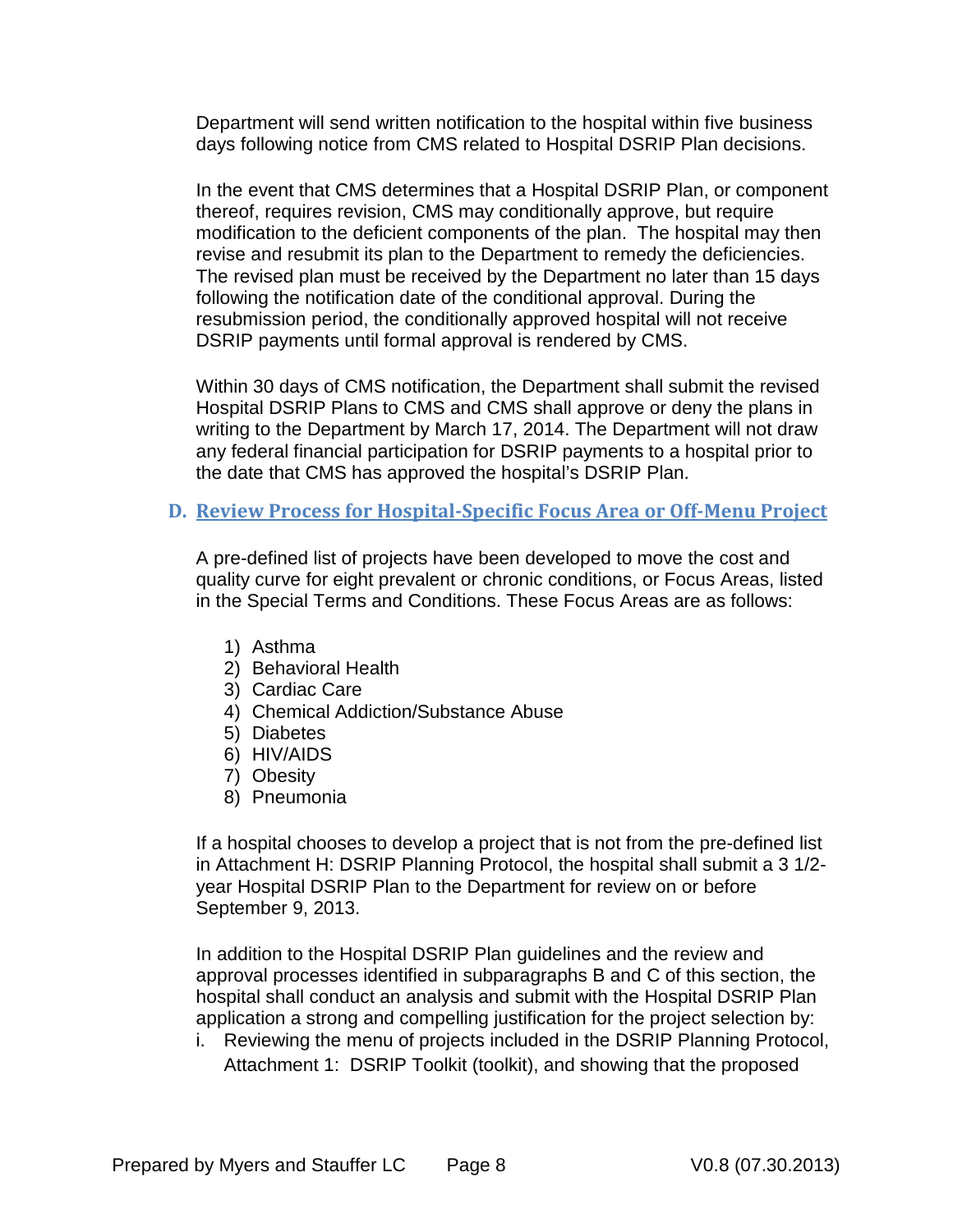project could not be accommodated within any of the model projects of the toolkit.

- ii. Providing internal and external data to demonstrate that the new hospital project is beyond those listed in the toolkit, has an outpatient focus, and that it would achieve the Triple Aim.
- iii. Providing data demonstrating that the hospital-specific focus area or project is responsive to local data and community needs, and provides a greater opportunity to improve patient care for New Jersey's low income population by addressing an area of poor performance and/or health care disparity that is important to the Medicaid, CHIP and/or uninsured population.
- iv. Explaining why this "off-menu" project is particularly innovative or promising, and that it employs an evidence-based approach (with literature clearly cited).
- v. Identifying at least four Stage 3 project-specific metrics based on nationally recognized metrics (such as NQF-endorsed or NCQA-endorsed metrics) that will be used to monitor the clinical processes and outcomes of the project. The hospital should select from the Stage 3 catalogue of approved metrics, as applicable. The hospital must propose which outcome metrics should be tied to pay for performance (e.g. pay for improvement). There must be, at a minimum, two clinical measures that are outcomes-based measurements. Outcome measures monitor patient health and should be tied to pay for performance. Process measures, which measure the quality of health care provided to patients, may be chosen but will be tied to pay for reporting only.<sup>[1](#page-9-1)</sup> The hospital will need to describe the sources of the data that will be used in the measurement of Stage 3 project-specific metrics.
- vi. Showing (using the proposed project-specific metrics) that there is demonstrable need for improvement, and having clearly identified improvement objectives that can be measured with the proposed metrics.
- vii. Identify and provide justification for how the hospital-specific focus area of the hospital project is intended to achieve one or more of the Core Achievement Themes listed in Attachment H: DSRIP Planning Protocol.

## <span id="page-9-0"></span>**E. Consideration of a Hospital's DSRIP Plan Due to Exceptional Circumstance**

<span id="page-9-1"></span>l

<sup>1</sup> Mant, Jonathon. "Process versus outcome indictors in the assessment of quality of health care." International Journal for Quality in Health Care (2001) 13(6): 475-480 doi:10.1093/intqhc/13.6.475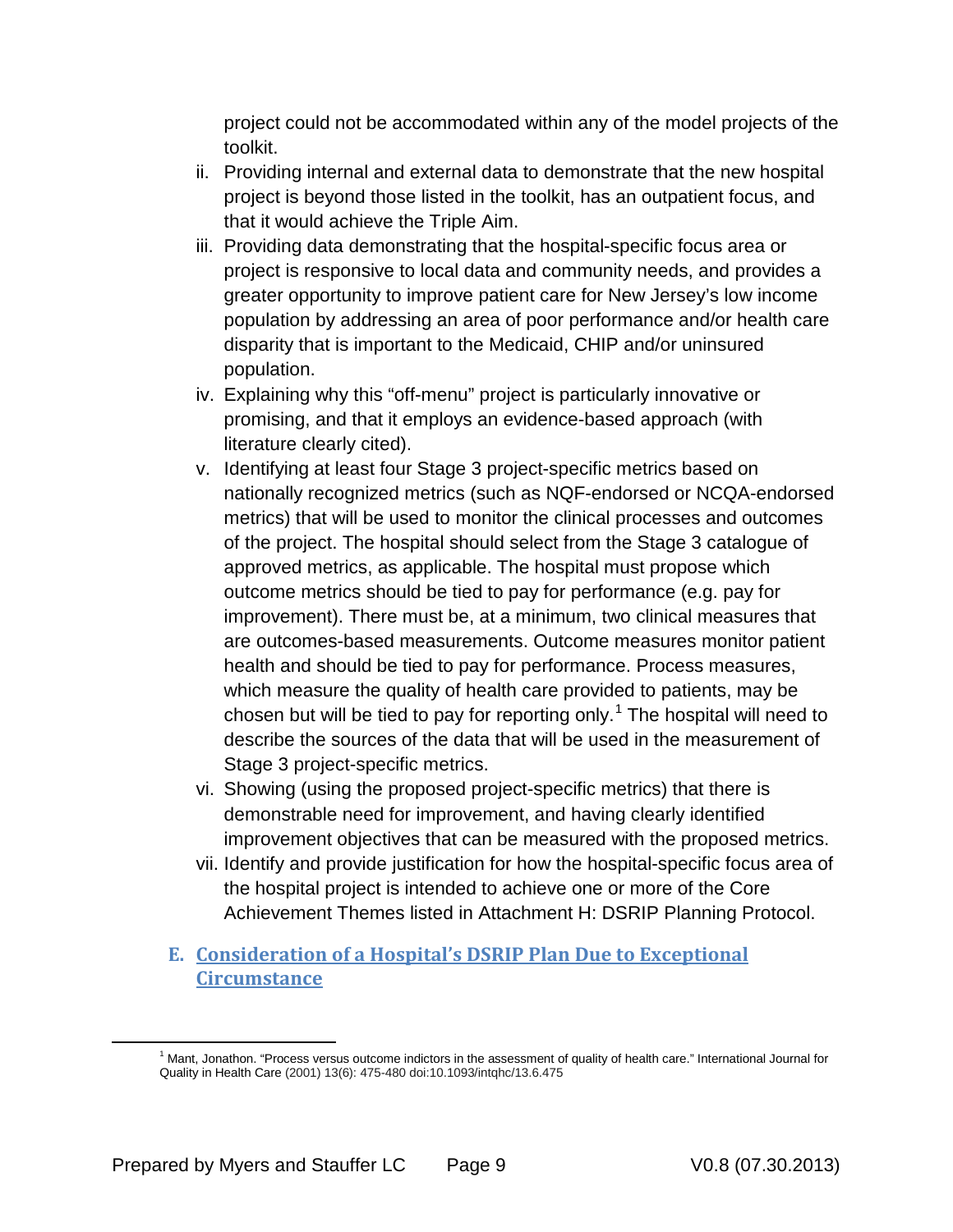In the event that a hospital provides documentation that they meet one of the following criteria, the Department will review a Hospital DSRIP Plan outside the schedule described above:

- i. If a hospital failed to submit a Hospital DSRIP Plan by September 20, 2013 because of a significant adverse unforeseen circumstance (e.g. hurricane, emergency event ) and the hospital's prior year HRSF payment was not less than 0.5% of the hospital's annual Net Patient Service Revenues as shown on the most recent year audited Financial Statements. A significant adverse unforeseen circumstance is one not commonly experienced by hospitals.
- ii. If a hospital did not receive approval of its Hospital DSRIP Plan or failed to submit a plan and the hospital received certificate of need approval of a merger, acquisition, or other business combination of a hospital within the State of New Jersey, provided the successor hospital is a participating provider contracted with any Medicaid Managed Care Insurers licensed and operating in their service area.

To qualify under (ii) above, the application for certificate of need must have been received by the Department on or after the approval of these protocols.

Documentation would include audited financial statements that identify net patient service revenues, copy of the hospital's certificate of need approval of a merger, acquisition or other business combination, and description of perceived unforeseen circumstance with justification. The Department will not consider the Hospital DSRIP Plan for approval if it is determined that the hospital does not meet one of the above criteria.

The Hospital DSRIP Plan shall demonstrate that participation in the DSRIP Program shall begin no later than July 1, 2014, which would allow the hospital to qualify for DSRIP payments in DY3 through DY5, if approved by the Department and CMS.

The Department and CMS approvals will follow the processes described above in subparagraphs B and C of this section except for the following changes.

- $\triangleright$  The Hospital DSRIP Plan must be submitted to the Department no later than May 15, 2014.
- $\triangleright$  The Department will take action on each timely submitted reconsiderations no later than June 13, 2014; will approve each plan that it deems meets the criteria outlined in Attachment H: DSRIP Planning Protocol, Attachment I: DSRIP Program Funding and Mechanics Protocol, and "DSRIP Plan Checklist"; and will submit approved plans (along with their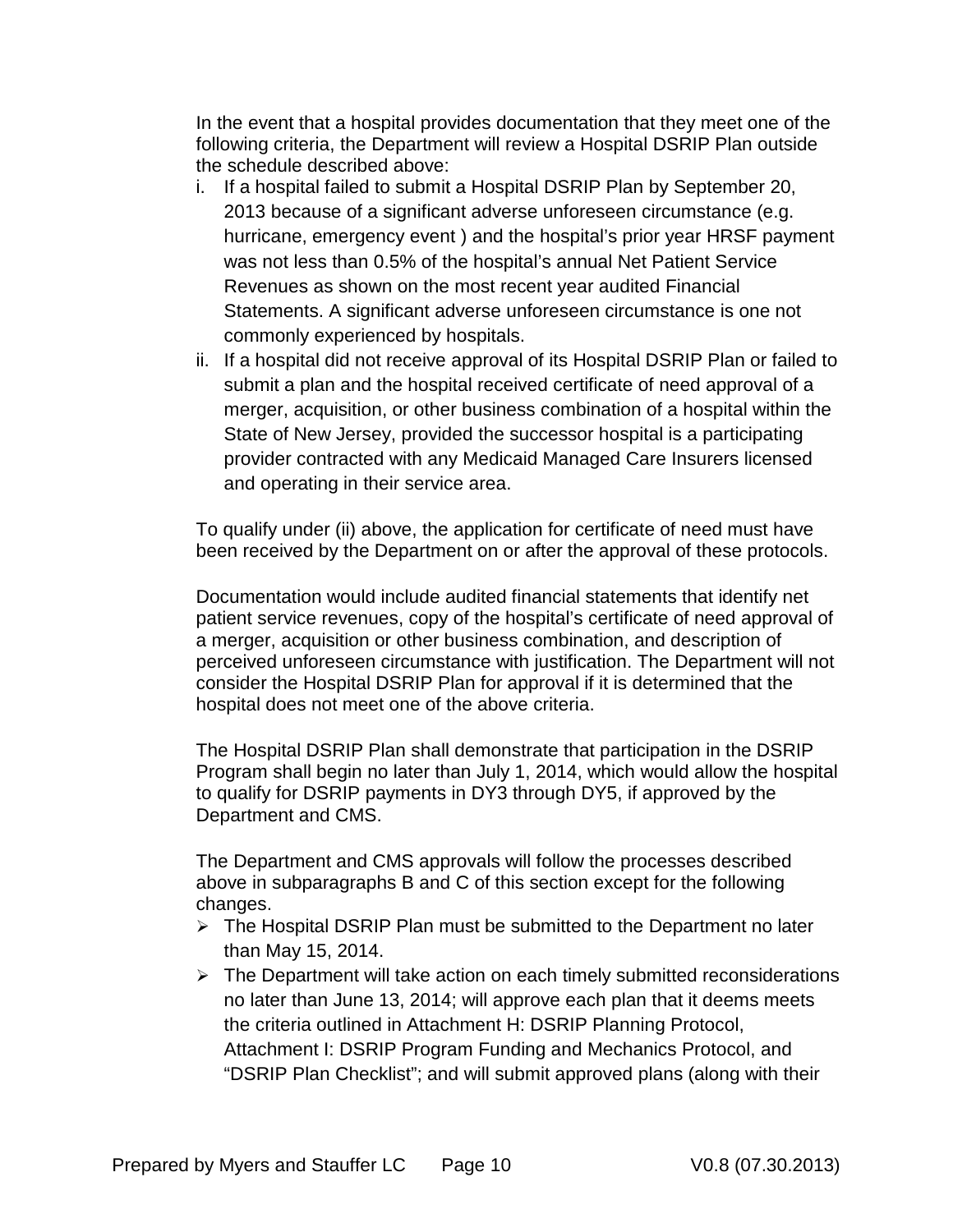completed DSRIP Plan Checklists and supporting documentation) to CMS for final review and approval.

- $\triangleright$  In the event CMS requests additional information, the Department shall submit revised Hospital DSRIP Plans to CMS within 30 days of request from CMS and CMS shall approve or deny the plans in writing to the Department by August 29, 2014.
- $\triangleright$  Hospitals submitting a plan under this section would be eligible to begin receiving DSRIP payments in DY3.

## <span id="page-11-0"></span>**F. Revisions to the DSRIP Planning Protocol**

If the CMS review process of Hospital DSRIP Plans results in the modification of any component of a hospital's DSRIP Plan, including but not limited to projects, milestones, metrics, or data sources, that was not originally included in the DSRIP Planning Protocol, New Jersey may revise the DSRIP Planning Protocol accordingly. CMS will review these proposed revisions within 30 days of submission by the Department and approve those it finds to be in accordance with the final approved Hospital DSRIP Plan(s) prompting the  $revision(s)$  and all applicable STC requirements. Such revisions<sup>[2](#page-11-2)</sup> to the DSRIP Planning Protocol do not require a waiver amendment.

## <span id="page-11-1"></span>**G. DSRIP Review Process Flow**

The diagram on the following page summarizes the above process.

<span id="page-11-2"></span> $<sup>2</sup>$  Based on waiver protocol, any modification to the planning or funding protocols or waiver, STCs must follow a</sup> formal amendment process and changes are only effective prospectively. Therefore, if through the review of DSRIP plans, CMS approves an element of the Hospital DSRIP Plan that is not in the DSRIP Planning Protocol or is contradictory to the DSRIP Planning Protocol, these approved items should be incorporated into the protocols without having to go through the formal waiver amendment process. Any changes need to be effective September 6, 2013. However, due to the timing of the approval process, these changes could occur between September 20, 2013 and January 31, 2014.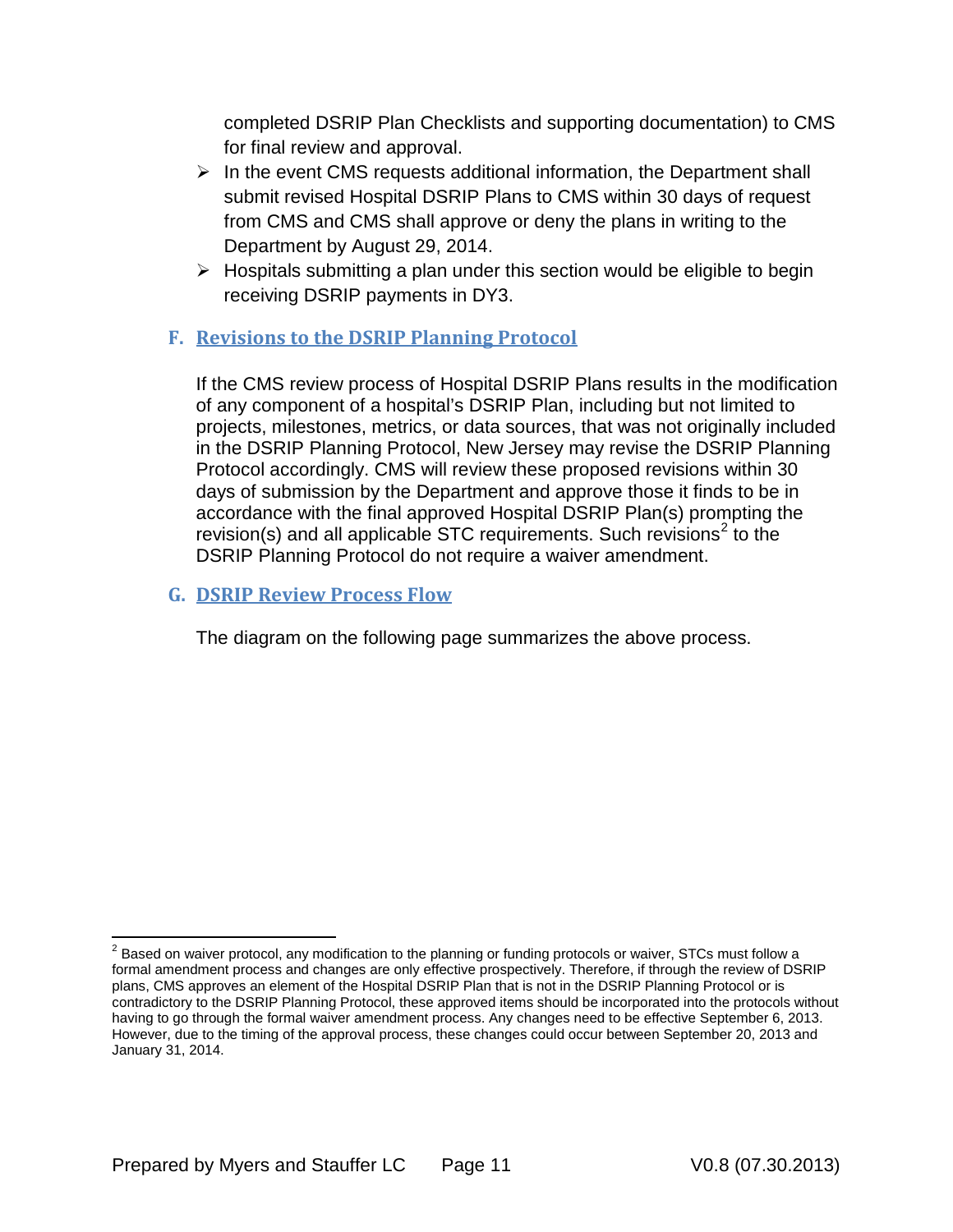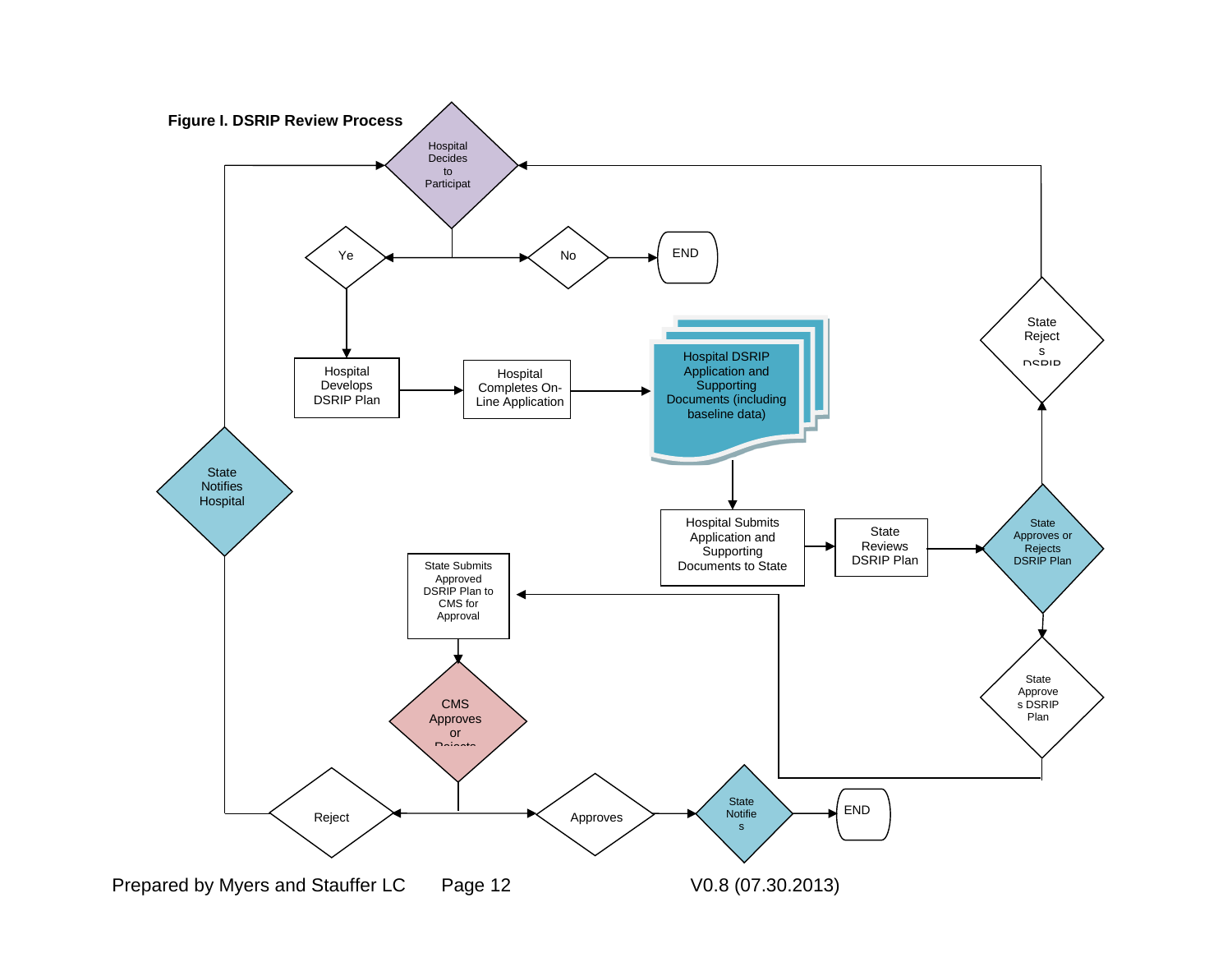# <span id="page-13-1"></span><span id="page-13-0"></span>**III. Reporting Requirements**

## **A. Participating Hospital Reporting for Payment in DY2**

### *i. Hospital DSRIP Plan Submission*

Submission of a Department-approved Hospital DSRIP Plan to CMS shall serve as the basis for payment of 50 percent of the DY2 Target Funding Amount. The state will not claim FFP for any monthly DSRIP payments made to a hospital until CMS has approved a Hospital DSRIP Plan for that hospital.

## *ii. Hospital DSRIP Plans Not Approved by CMS on or after January 31, 2014*

All hospitals whose Hospital DSRIP Plan is not approved in full by CMS shall be at risk for recoupment of their entire DY2 DSRIP monthly payments paid out in DY2. (Transition Payments are not subject to recoupment.) Within 60 business days of CMS written denial of a Hospital DSRIP Plan, the Department shall recoup the DY2 DSRIP monthly payments previously paid to the hospital. Hospital DSRIP payments recouped shall be added to the Universal Performance Pool and will be disbursed to qualifying facilities.

## *iii. DY2 Baseline Verification*

Participating hospitals are required to affirm concurrence of the baseline claim-based measures through an attestation to the Department by January  $7<sup>th</sup>$ , 2014. If no attestation is received by January  $7<sup>th</sup>$ , 2014, the Department will consider the baseline measurements finalized.

#### *iv. DSRIP Progress Report Submission for DY2*

Participating hospitals seeking payment under the DSRIP program in DY2 shall submit a progress report to the Department by April 30, 2014, demonstrating progress on their project as measured by stage-specific activities/milestones and metrics achieved during the reporting period. Should a participating hospital fail to submit its report by the indicated due date, all metrics will be deemed unmet, and incentive payments associated with those metrics will be forfeited.

The progress report shall be submitted using the standardized reporting form approved by the Department and CMS, which shall include a databook for metric reporting. The standardized reporting form with measure performance and baseline information will be provided to the hospital industry by November 15, 2013. The progress report shall also include all supporting data and back-up documentation. Based on this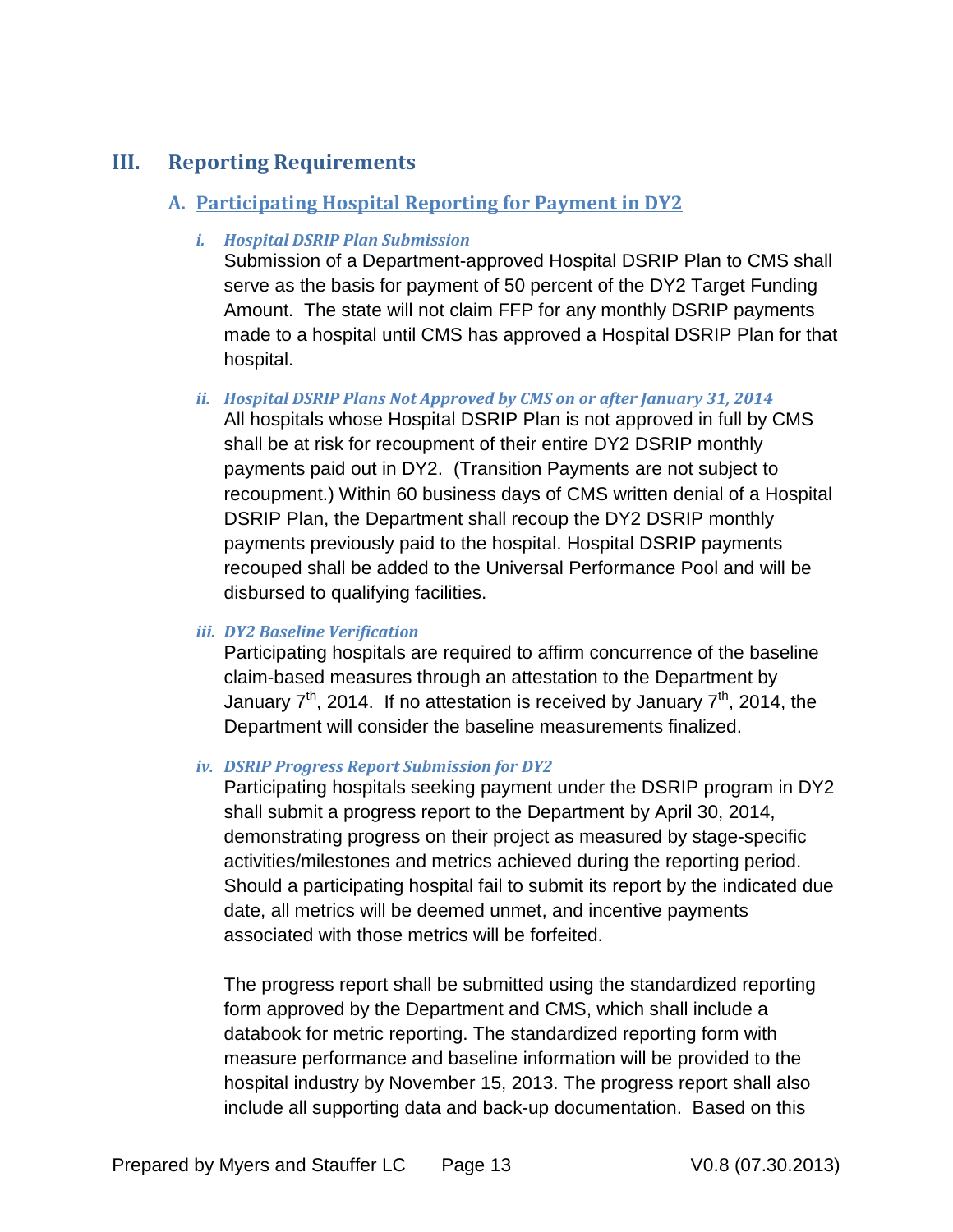report, participating hospitals shall earn DSRIP payments, calculated by the Department, based on meeting performance metrics as prescribed in Section VI: "DSRIP Payment Based on Achievement of Milestones and Metrics." The submitted progress report shall include:

- $\triangleright$  The progress of each process metric
- Verification of State calculated claims-based Stage 3 and Stage 4 metrics, including a description of how the hospital verified the reported metrics and an attestation of the verification
- $\triangleright$  The progress of all current and planned activities, including whether the stage activity has been completed, is in progress, or has not been started
- $\triangleright$  Documentation supporting the completion of milestones during the report period
- $\triangleright$  The infrastructure developments made and outcomes of those developments
- $\triangleright$  The project developments and outcomes as they relate to the pilot populations
- $\triangleright$  How rapid-cycle evaluation was used for improvement
- $\triangleright$  Summary of the hospital's stakeholder engagement and activities
- $\triangleright$  Work accomplished with external partners
- $\triangleright$  How the project tools and processes were modified based on the pilot testing results
- $\triangleright$  A timeline of future activities
- $\triangleright$  Budget and return on investment analysis

Specifically, the DY2 Progress Report will include:

- $\triangleright$  List of Stage 1 and 2 activities completed during the experience period from **the date the Hospital's plan was approved through March 31, 2014**. Experience period is discussed further in Section VI, subsection C. "Experience Period."
- Documentation to support the completion of Stage 1 and/or Stage 2 milestones/metrics reported as completed during the experience period from **the date the Hospital's plan was approved through March 31, 2014**
- $\triangleright$  Stage 3 and Stage 4 metrics for the experience period listed for each metric in the DSRIP Planning Protocol Addendums 1 and 2
	- o This is to include both non-claims based metrics and claims based metrics provided by the Department and verified by the hospital
	- o If hospital cannot provide one or more metrics, the progress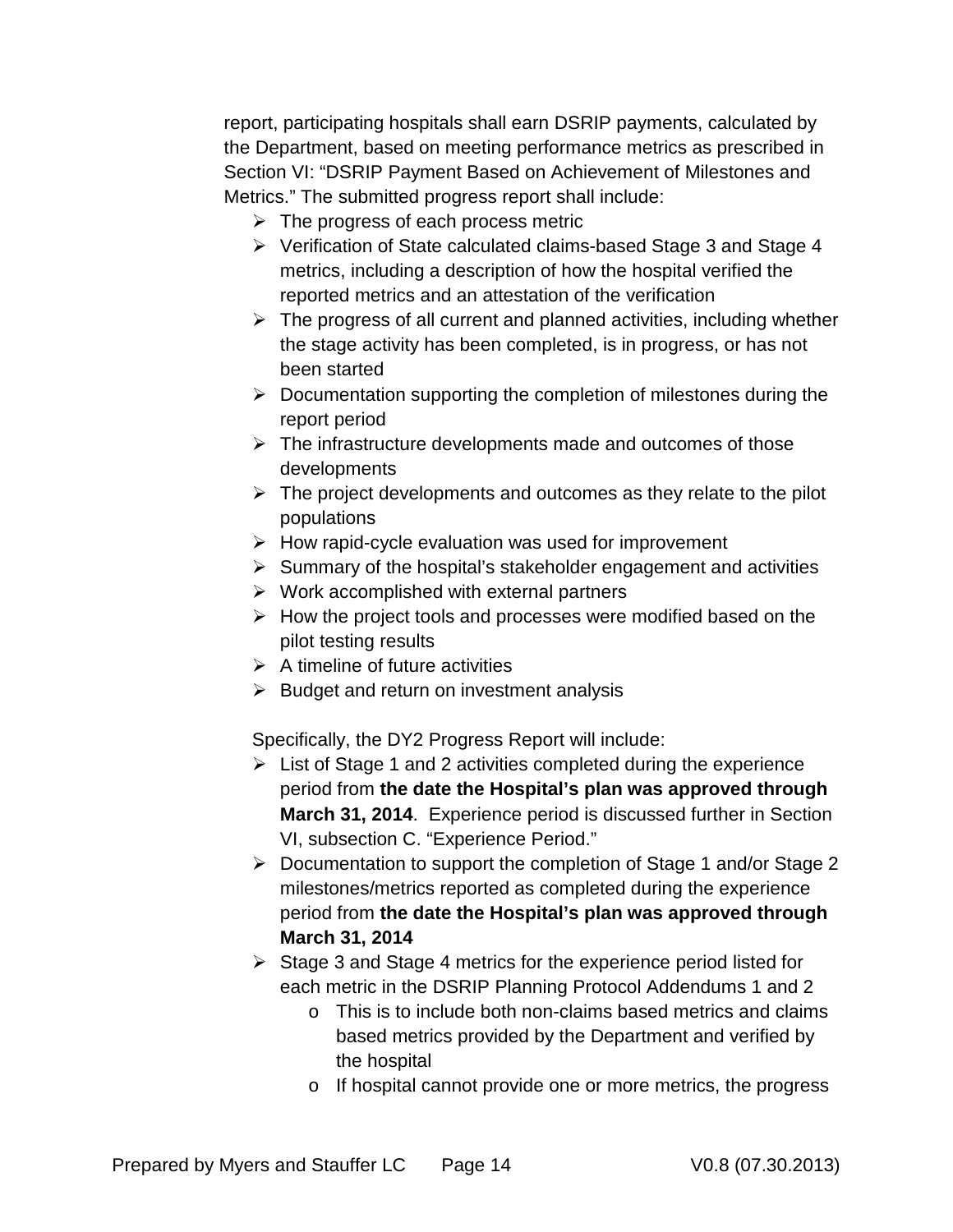report should include rationale for omission of the metric and a plan for obtaining the metric by October 31, 2014 (DY3), unless otherwise stated in the databook. Once available, omitted metrics shall be reported in the next progress report and no later than October 31, 2014 (DY3), unless otherwise stated in the databook.

o If the hospital fails to submit the metrics or a plan to submit the metrics by the deadline, the funding shall be considered not earned and forfeited and moved to the Universal Performance Pool to be redistributed. See section VI, subsection F, "DSRIP Universal Performance Pool" for more information.

Any DSRIP funds tied to DY2 Stage 1 or 2 activities which were targeted for completion by March 31, 2014, but were not otherwise reported as completed by March 31, 2014, will be forfeited and moved to the Universal Performance Pool to be redistributed. Quarterly activities must be completed in the designated quarter or funding tied to such activities will be forfeited and moved to the Universal Performance Pool to be redistributed. See section VI, subsection F, "DSRIP Universal Performance Pool" for more information.

Once the report is accepted by the Department, the Department and CMS shall have a total of 45 days to review and approve, or request additional information regarding the data reported for each milestone/metric and measure. Initial approval will be completed by the Department before submission to CMS, which will occur no later than 21 days following the Department's acceptance of the report. If additional information is requested, the participating hospital shall respond within 15 days and both the Department and CMS shall have an additional 15 days to review, approve, or deny the request for payment, based on the data provided.

## <span id="page-15-0"></span>**B. Participating Hospital Reporting for Payment in DY3-DY5**

- *i. Annual DSRIP Application Renewal*
	- $\triangleright$  For participation in DSRIP in DY3-DY5, the hospital will be required to submit an annual DSRIP Application Renewal due on April 30th of the demonstration year prior to the participation year, as noted below.
		- o DY3: Annual DSRIP Application Renewal due April 30, 2014
		- o DY4: Annual DSRIP Application Renewal due April 30, 2015
		- o DY5: Annual DSRIP Application Renewal due April 30, 2016
	- Each Annual DSRIP Application Renewal for DY3-DY5 will include the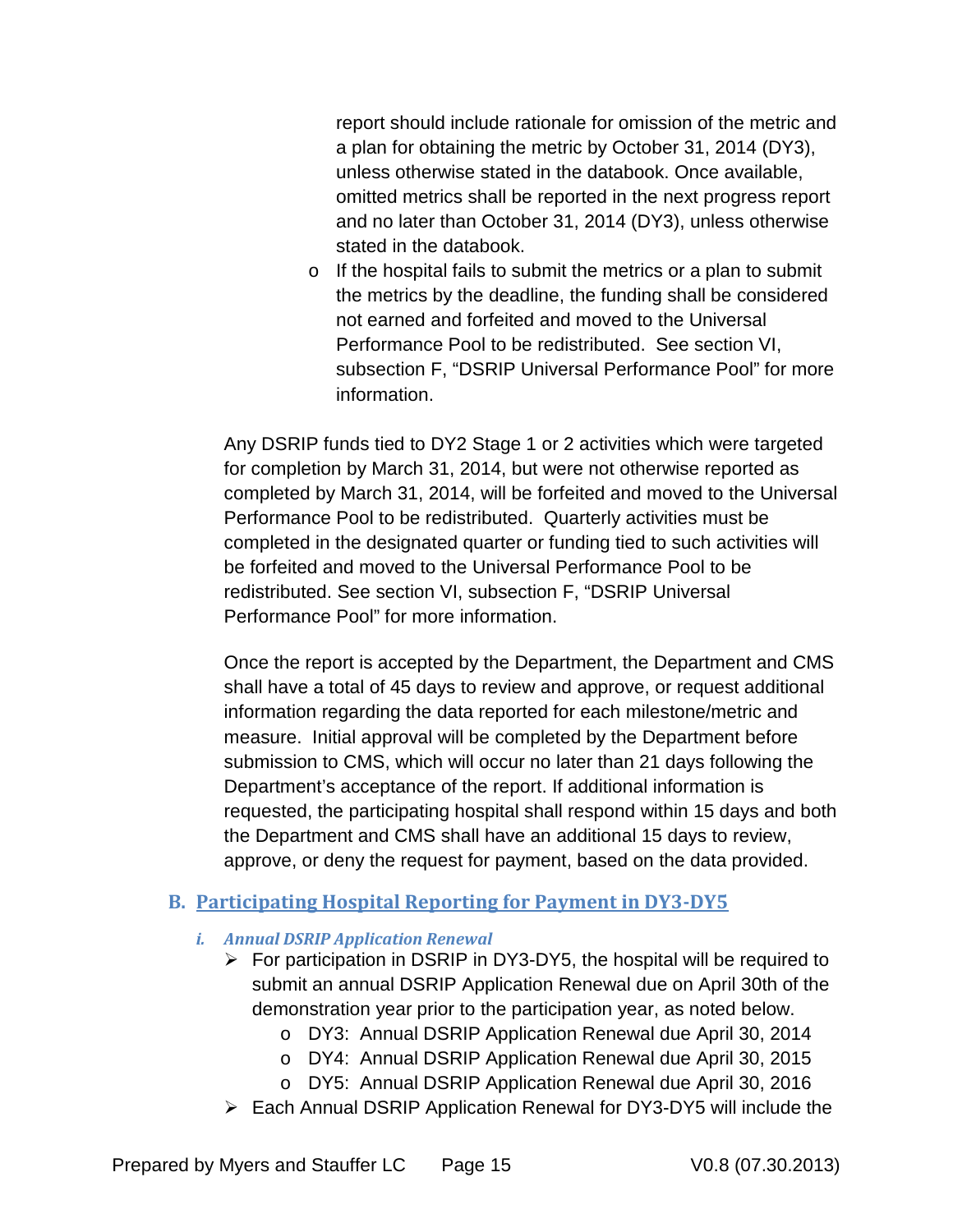following:

- o Hospital's notification of intent to continue in the DSRIP Program
- o Indication of any changes or modifications that are required to be made to the DSRIP Plan in order to continue participation
- o Annual Status Report outlining the hospital's progress in the current demonstration year
- o Updated annual project budget analysis

## *ii. Approval of DSRIP Application by the Department/CMS*

If a hospital's DSRIP Plan was approved for DY2, DSRIP Hospital Plans submitted with the annual DSRIP Application in DY3-DY5 will not require re-approval by the Department/CMS, unless the hospital's recommended changes or modifications from the approved DY2 Hospital DSRIP Plan would alter the DSRIP project goals or departures from the approved DY2 Plan would affect payment and/or change the valuation of any measure. If such modifications to, or departures from, the original DY2 DSRIP Hospital Plan are noted, the Department/CMS approvals will follow the processes described above Section II, subsections B and C except for the following changes.

- $\triangleright$  The Department will take action on each timely submitted modified DSRIP Plan no later than 45 days after date of submission (June 15); will approve each plan that it deems meets the criteria outlined in Attachment H: "DSRIP Planning Protocol," Attachment I: "DSRIP Program Funding and Mechanics Protocol," and "DSRIP Plan Checklist"; and will submit approved plans (along with their completed DSRIP Plan Checklists) to CMS for final review and approval.
- $\triangleright$  In the event CMS requests additional information, the Department shall submit revised Hospital DSRIP Plans to CMS within 30 days of request from CMS and CMS shall approve or deny the plans in writing to the Department with 15 days.

## *iii. Modified Hospital DSRIP Plans Not Approved by CMS*

All hospitals submitting a modified Hospital DSRIP Plan for DY3, DY4, or DY5 which is not approved in full by the Department or CMS shall be at risk for recoupment of their entire demonstration year incentive payment paid out in the demonstration year for which the plan was modified. Within 60 business days of CMS written denial of a modified Hospital DSRIP Plan, the Department shall recoup the demonstration year payments previously paid to the hospital. Hospital DSRIP payments recouped shall be added to the Universal Performance Pool and will be disbursed to qualifying facilities.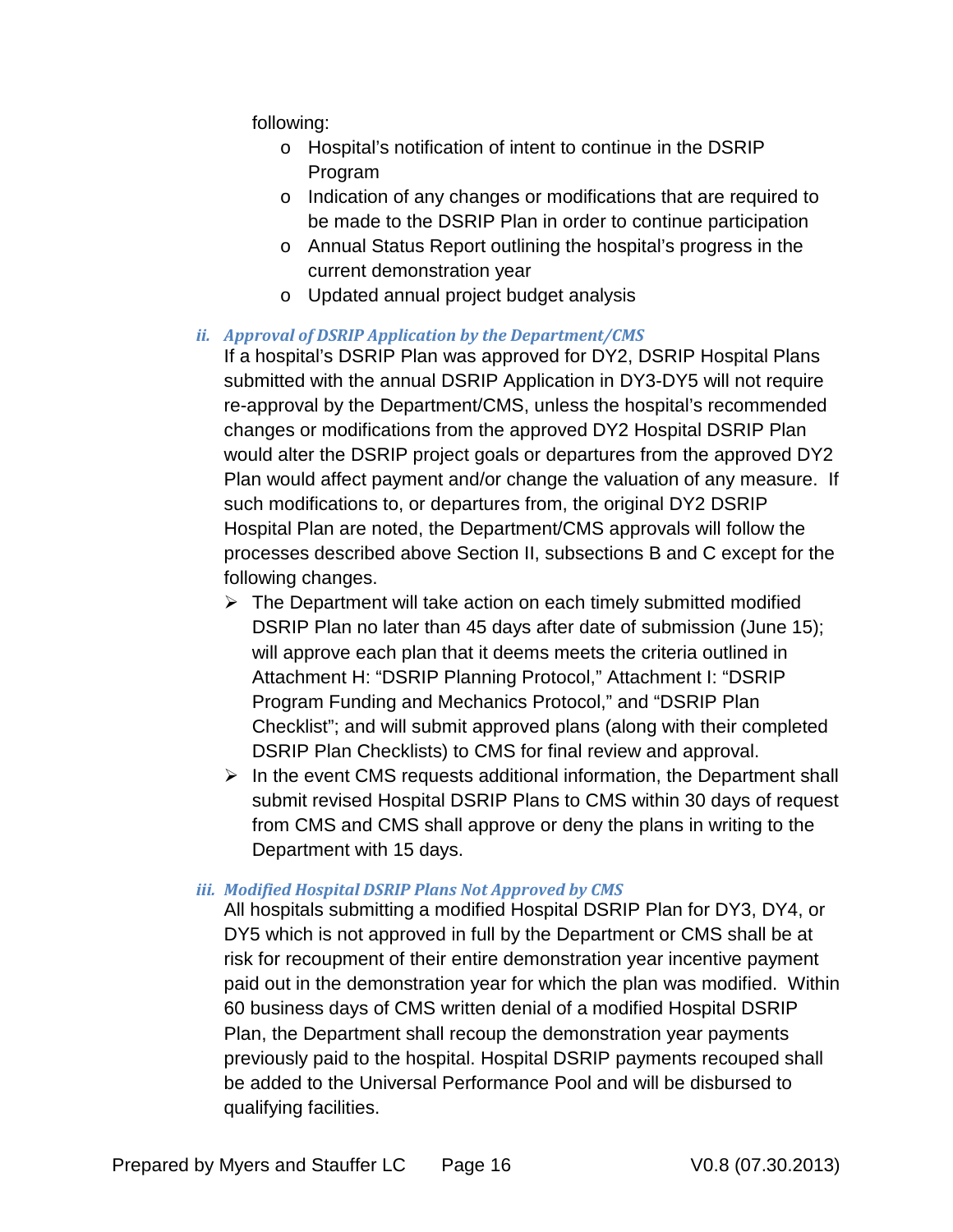*iv. DSRIP Progress Report Submission for DY3-DY5*

Four times per year in DY3-DY5, participating hospitals seeking payment under the DSRIP program shall submit progress reports to the Department demonstrating progress on their project as measured by stage-specific activities/milestones and metrics achieved during the reporting period.

The reports shall be submitted using the standardized reporting form approved by the Department and CMS which shall include a databook for metric reporting. The reports shall also include all supporting data and back-up documentation. Based on these reports, participating hospitals shall earn DSRIP payments, calculated by the Department, based on meeting performance metrics as prescribed in Section VI: "DSRIP Payment Based on Achievement of Milestones and Metrics." Submitted progress reports shall include:

- $\triangleright$  The progress of each process metric
- Verification of State calculated claims-based Stage 3 and Stage 4 metrics, including a description of how the hospital verified the reported metrics and an attestation of the verification (October and April progress reports)
- $\triangleright$  The progress of all current and planned activities, including whether the stage activity has been completed, is in progress, or has not been started
- $\triangleright$  Documentation supporting the completion of milestones during the report period
- $\triangleright$  The infrastructure developments made and outcomes of those developments
- $\triangleright$  The project developments and outcomes as they relate to the pilot populations
- $\triangleright$  How rapid-cycle evaluation was used for improvement
- $\triangleright$  Summary of the hospital's stakeholder engagement and activities
- $\triangleright$  Work accomplished with external partners
- $\triangleright$  How the project tools and processes were modified based on the pilot testing results
- $\triangleright$  A timeline of future activities
- $\triangleright$  Budget and return on investment analysis

These reports will be due as indicated below at the end of each reporting period. These reports shall include Stage 3 and 4 non-claims based performance metrics data, as well as verification of the Department provided claims-based performance metrics data: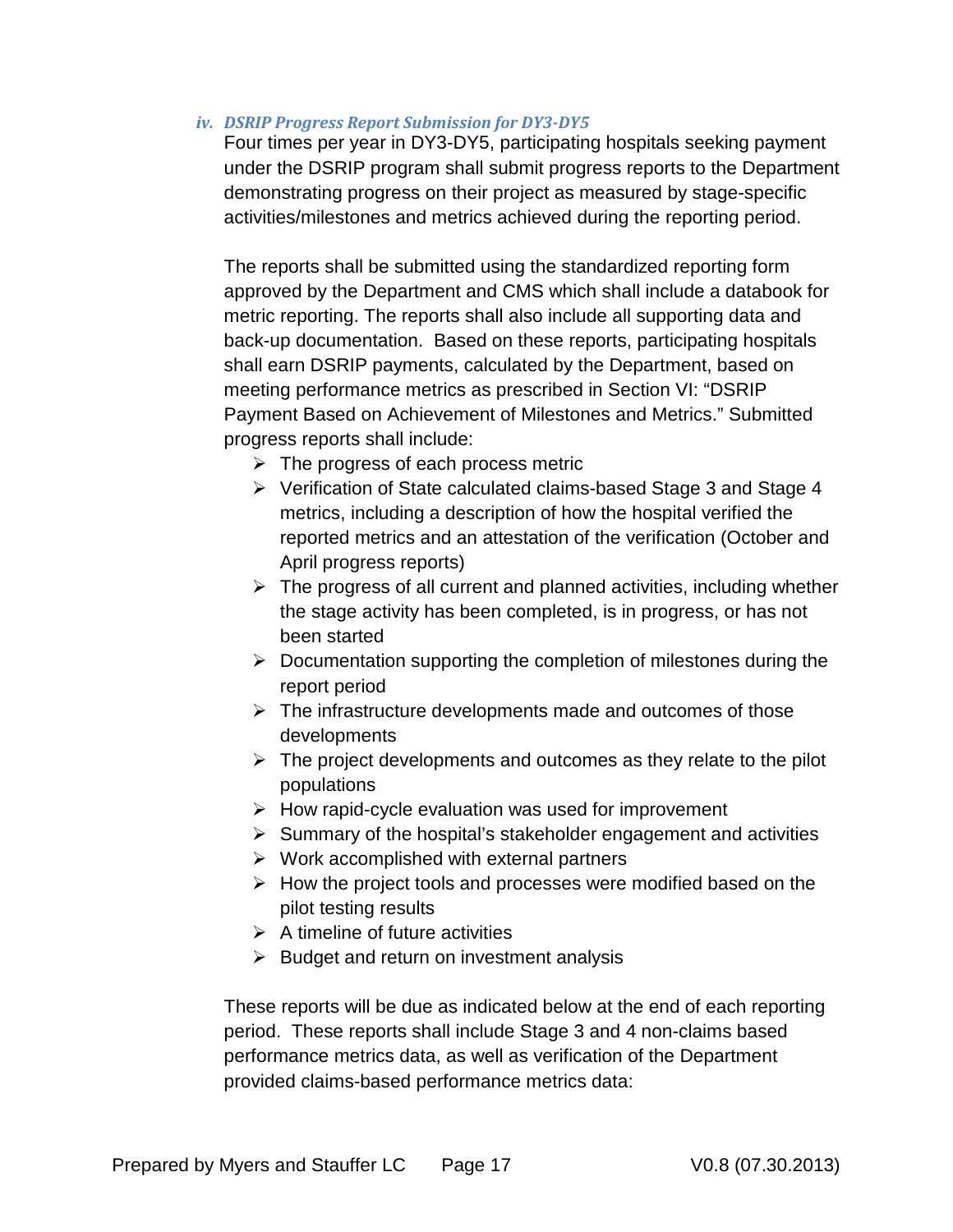- **DY3-DY5 Progress Report 1:** This report is due no later than **July 31 of the current DY** and shall include the following,
	- o List of Stage 1 and 2 activities completed during the experience period **April 1 of prior DY through June 30 of the prior DY**
	- o Documentation to support the completion of Stage 1 and/or Stage 2 milestones/metrics reported as completed on the current DY Progress Report 1
- **DY3-DY5 Progress Report 2:** This report is due no later than **October 31 of the current DY** and shall include the following,
	- o List of Stage 1 and 2 activities completed during the experience period **July 1 through September 30 of the current DY**
	- o List of Stage 1 and 2 activities completed during the experience period **April 1 of prior DY through June 30 of prior DY**, but not otherwise claimed as completed in current DY Progress Report 1
	- o Documentation to support the completion of Stage 1 and/or Stage 2 milestones/metrics reported as completed on the current DY Progress Report 2
	- o Stage 3 and Stage 4 metrics for the experience period listed for each metric in the DSRIP Planning Protocol Addendums 1 and 2
		- To include both non-claims based metrics and claims based metrics provided by the Department and verified by the hospital
		- **For DY3, unless otherwise stated in the databook, all** measures must be reported by October 31, 2014. If a measure is required to be reported October 31, 2014 and is not included in DY3 Progress Report 2, funding shall be considered not earned and forfeited. If the databook indicates otherwise for a given metric, the progress report should include rationale for omission of the metric and a plan for obtaining the metric by April 30, 2015, otherwise funding for the metric will be forfeited.
		- For DY4 and DY5, if the hospital fails to submit the metrics by the deadline, the funding shall be considered not earned and forfeited.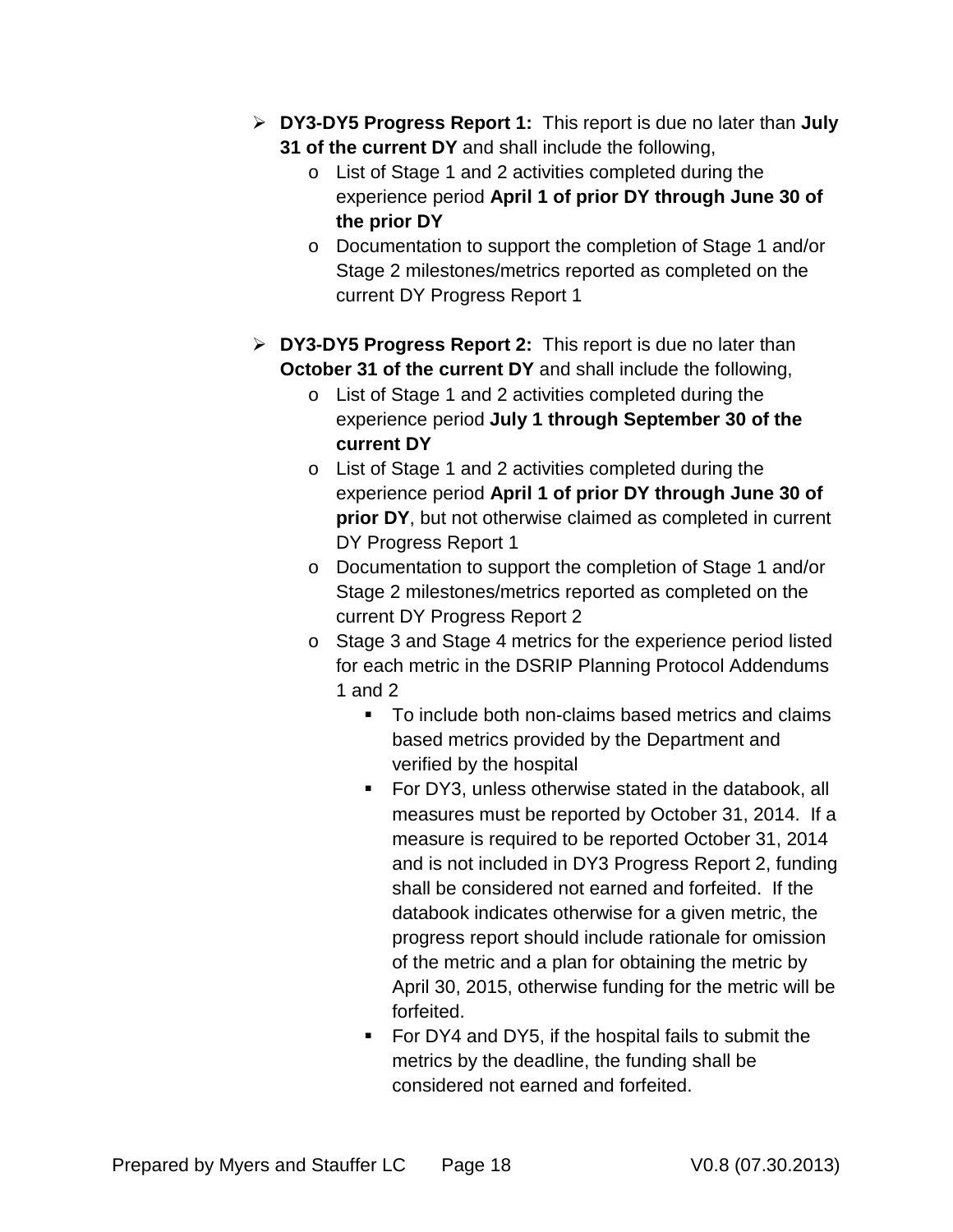- **DY3-DY5 Progress Report 3:** This report is due no later than **January 31 of the current DY** and shall include the following,
	- o List of Stage 1 and 2 activities completed during the experience period **October 1 through December 31 of the current DY**
	- o List of Stage 1 and 2 activities completed during the experience period **April 1 of prior DY through September 30 of current DY**, but not otherwise claimed as completed in current DY Progress Reports 1 and 2
	- o Documentation to support the completion of Stage 1 and/or Stage 2 milestones/metrics reported as completed in the current DY Progress Report 3
- **DY3-DY5 Progress Report 4:** This report is due no later than **April 30 of the current DY** and shall include the following,
	- o List of Stage 1 and 2 activities completed during the experience period **January 1 through March 31 of the current DY**
	- o List of Stage 1 and 2 activities completed during the experience period **April 1 of prior DY through December 31 of current DY**, but not otherwise claimed as completed in current DY Progress Reports 1, 2, and 3.
	- o Documentation to support the completion of Stage 1 and/or Stage 2 milestones/metrics reported as completed in the current DY Progress Report 4
	- o Stage 3 and Stage 4 metrics for the experience period listed for each metric in the DSRIP Planning Protocol Addendums 1 and 2
		- To include both non-claims based metrics and claims based metrics provided by the Department and verified by the hospital
		- $\blacksquare$  If the hospital fails to submit the metrics by the deadline, the funding shall be considered not earned and forfeited
	- o In DY5, the Progress Report 4 reporting submission deadline and review period will be adjusted to ensure that all DSRIP monies, including the UPP payment will be paid no later than the end of the final demonstration year, June 30th, 2017. Therefore, the hospital must submit their final DY5 report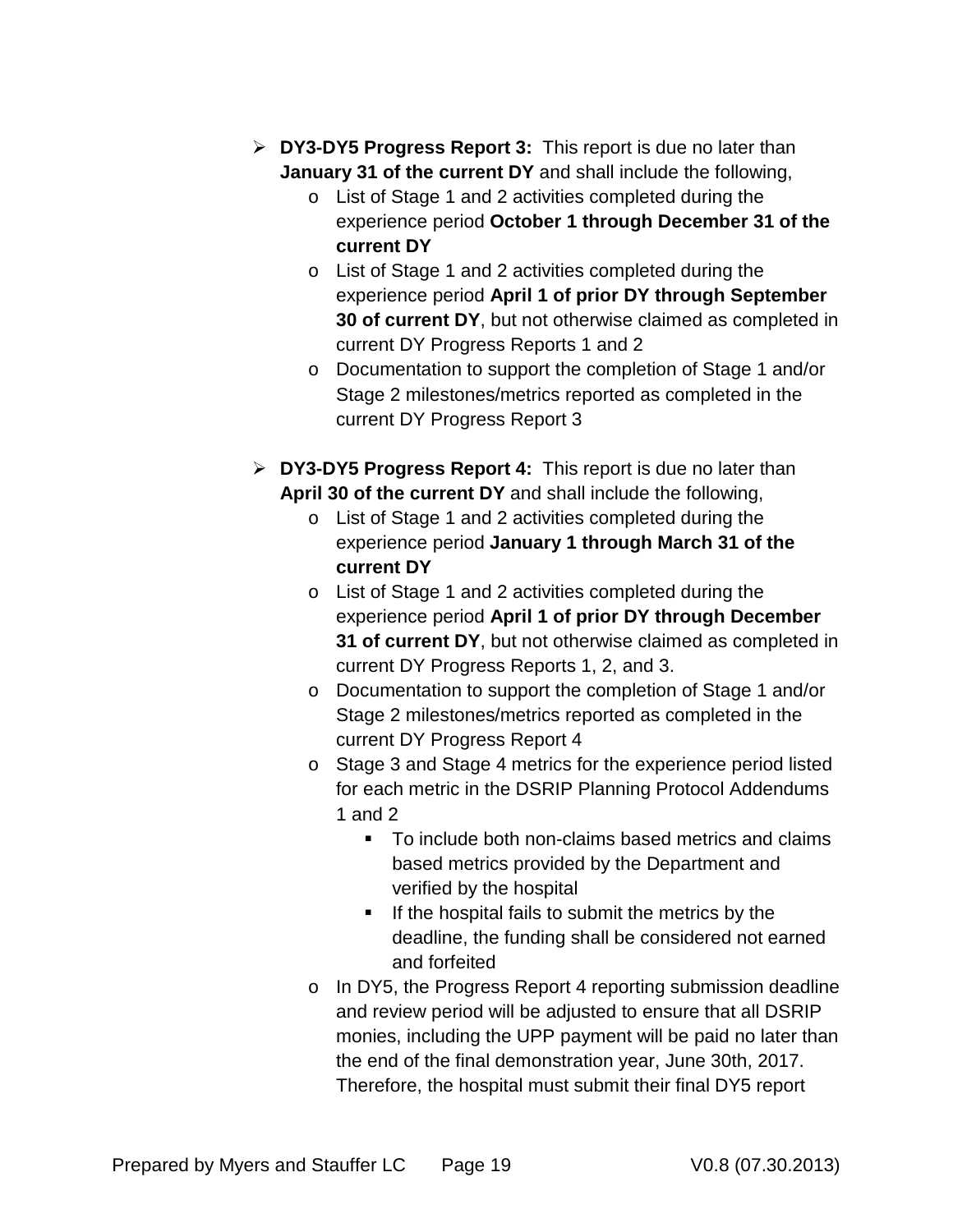one week prior to normal submission deadline, April 21, 2017.

Any DSRIP funds tied to Stage 1 or 2 activities that were targeted to be completed between the period April 1 of the prior DY through March 31 of the current DY, but were not otherwise reported as having been completed during that time period in Progress Report 4, will be forfeited and moved to the Universal Performance Pool to be redistributed. Quarterly activities must be completed in the designated quarter or funding tied to such activities will be forfeited and moved to the Universal Performance Pool to be redistributed. See section VI, subsection F, "DSRIP Universal Performance Pool" for more information.

For DY3, unless otherwise indicated in the databook, any DSRIP funds tied to Stage 3 and 4 metrics which were not reported in DY3 Progress Report 2 will be forfeited and moved to the Universal Performance Pool to be redistributed. Any DY3 DSRIP funds tied to Stage 3 and 4 metrics which were not reported in DY3 Progress Report 4 will be forfeited and moved to the Universal Performance Pool to be redistributed. See section VI, subsection F, "DSRIP Universal Performance Pool" for more information.

For DY4 and DY5, all Stage 3 metrics, whether a pay for performance metric or not, are required to be reported for release of any Stage 3 pay for performance funding. If any Stage 3 metric, including Stage 3 replacement metrics, is not reported, all Stage 3 funding for the DY will be forfeited and moved to the Universal Performance Pool. If pay for performance is not met on a Stage 3 pay for performance metric, funding for the metric will be forfeited and moved to the Universal Performance Pool to be redistributed.

Once the report is accepted by the Department, the Department and CMS shall have a total of 45 days to review and approve or request additional information regarding the data reported for each milestone/metric and measure. Initial approval will be completed by the Department before submission to CMS, which will occur no later than 21 days following the Department's acceptance of the report. If additional information is requested, the participating hospital shall respond within 15 days and both the Department and CMS shall have an additional 15 days to concurrently review, approve, or deny the request for payment, based on the data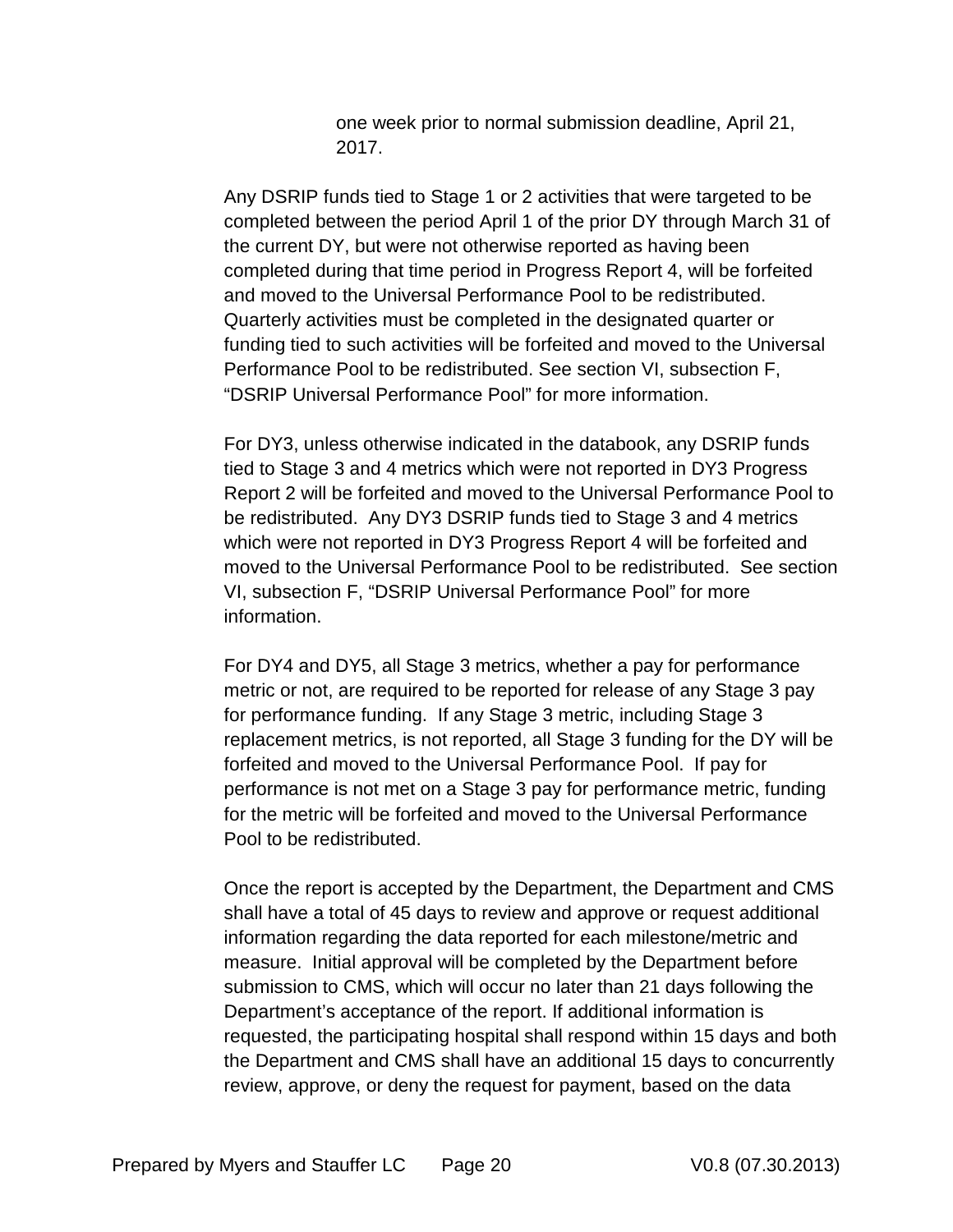provided.

## <span id="page-21-0"></span>**C. State Reporting and Communications with CMS**

The Department and CMS will use a portion of the Monthly Monitoring Calls (see paragraph 101 of the STCs) for March, June, September, and December of each year for an update and discussion of progress in meeting DSRIP goals, performance, challenges, mid-course corrections, successes, and evaluation.

# <span id="page-21-2"></span><span id="page-21-1"></span>**IV. Hospital's DSRIP Target Funding Amount**

## **A. Demonstration Year (DY) 2**

In DY2, DSRIP funding amounts identified in paragraphs 95 and 96 of the Special Terms and Conditions (STCs) will be allocated to eligible hospitals per the list in subsection I.C., "DSRIP Eligibility Criteria," according to the following formula:

*Step 1* – The initial DSRIP target funding amount for each hospital shall be one half of their SFY 2013 Hospital Relief Subsidy Fund (HRSF) amount (DY1 Transition Payments plus UPL payments made under the Medicaid state plan in SFY 2013) and subjected to the adjustments noted in Steps 2 and 3 below.

Although all DSRIP payments are at risk to the participating hospital (i.e., payments are reward-based for documented achievement on project milestones and metrics), providing a target funding amount provides a degree of predictability to hospitals and ensures that hospitals are able to manage their finances with reasonable stability while incentivizing and rewarding investment in quality improvement.

*Step 2* – For those hospitals whose State Fiscal Year (SFY) 2013 Hospital Subsidy Relief Fund amount is less than a floor amount of \$125,000, the DSRIP target funding amount will be adjusted to the floor amount. For these hospitals, this shall be their Adjusted DSRIP Target Funding Amount for DY2. Providing for a floor amount appropriately incentivizes every hospital to participate and invest in quality improvement.

*Step 3* – For those hospitals whose SFY 2013 HRSF amount is greater than or equal to the floor, the hospitals shall have their initial DSRIP target funding amount decreased proportionately in order to maintain total statewide DSRIP funding amount per the STCs (i.e., \$83,300,000). The result of this reduction yields their Adjusted DSRIP Target Funding Amount for DY2.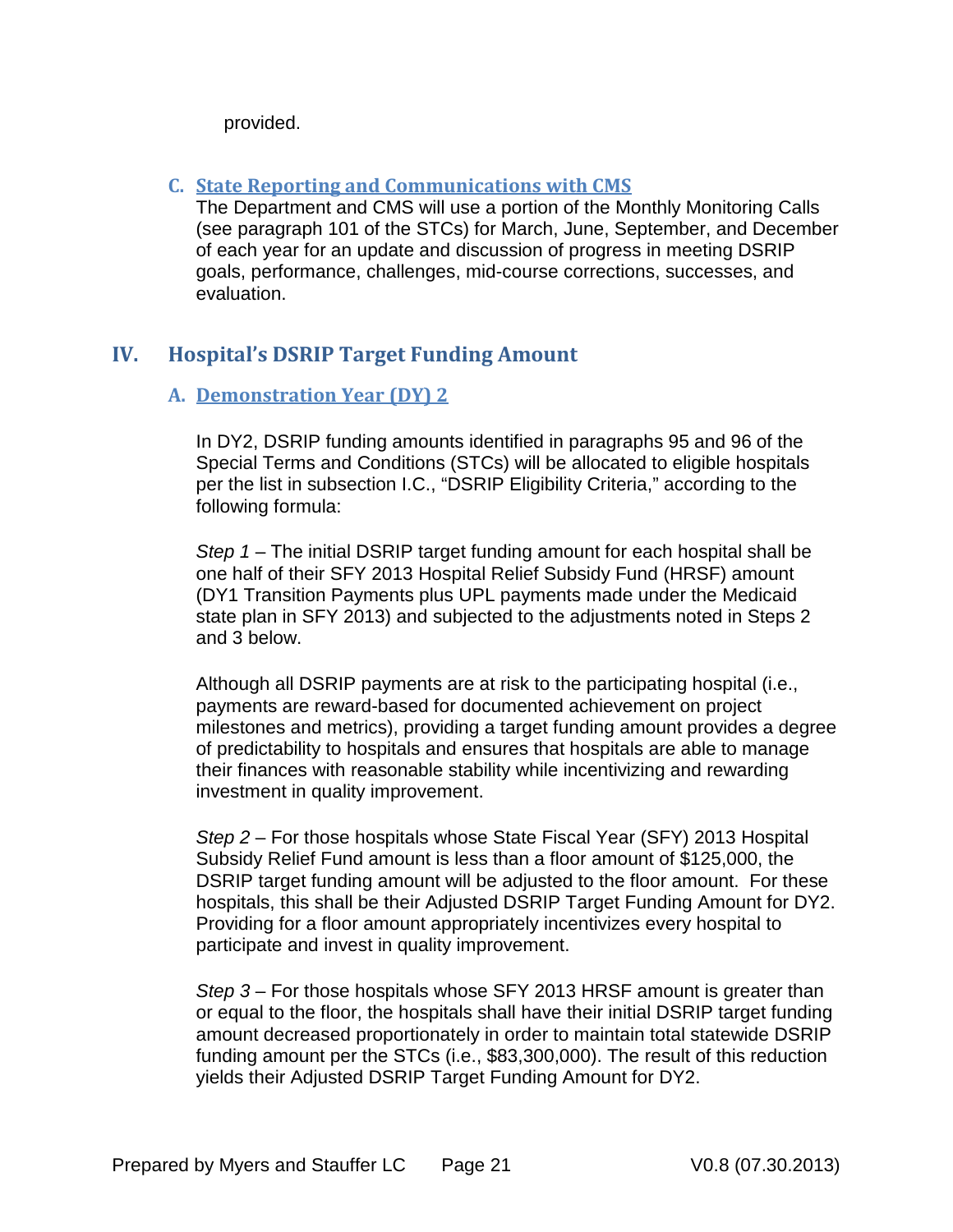## <span id="page-22-0"></span>**B. Demonstration Years 3-5**

For Demonstration Years 3-5, DSRIP funding amounts identified in paragraphs 95 and 96 of the STCs shall be allocated to eligible hospitals per the list in subsection I.C, "DSRIP Eligibility Criteria," according to the following formula:

*Step 1* – The Initial DSRIP Target Funding Amount for each hospital shall be the hospital's final DSRIP Target Funding Amount for DY2 times 2 and will then be subjected to the adjustment in Step 2.

 $\triangleright$  If a hospital did not participate in DY2 due to circumstances described in Section II, subsection E above, and the hospital's plan was approved to participate in DY3, the hospital's Initial DSRIP Target Funding Amount will be the forfeited DY2 final DSRIP Target Funding Amount times 2 and will then be subjected to the adjustment in Step 2.

*Step 2* – A proportionate share of the target funding amounts (Step 1) shall be directed to a Universal Performance Pool (UPP), which shall be available to hospitals that successfully maintain or improve on a subset of Stage 4 DSRIP Performance Indicators. The initial DSRIP Target Funding Amount after the reduction for the UPP shall be the hospital's Adjusted DSRIP Target Funding Amount for DY3-DY5. The UPP allows for greater rewards to hospitals that meet or improve their universal performance metrics. The carved out amount for the UPP is as follows for each demonstration year:



Funds in the UPP shall be distributed to qualifying hospitals using the formula described in Section VII, subsection E, "DSRIP Universal Performance Pool" below.

# <span id="page-22-1"></span>**V. Allocation of Hospital's Adjusted DSRIP Target Funding Amount to DSRIP Stages**

For DY2, transition payments will continue for six months from July 1, 2013 through December 31, 2013. The DSRIP Target Funding Amounts for DY2, representing potential DSRIP payments for January 2014 through June 2014, is the amount that will be distributable for the approved DY2 DSRIP Hospital Plan/Application and Stages 1, 2, 3, and 4 funding. The DY2 DSRIP Target Funding amount will be equally allocated (50/50) to the approved Hospital DSRIP Plan/Application and project stages.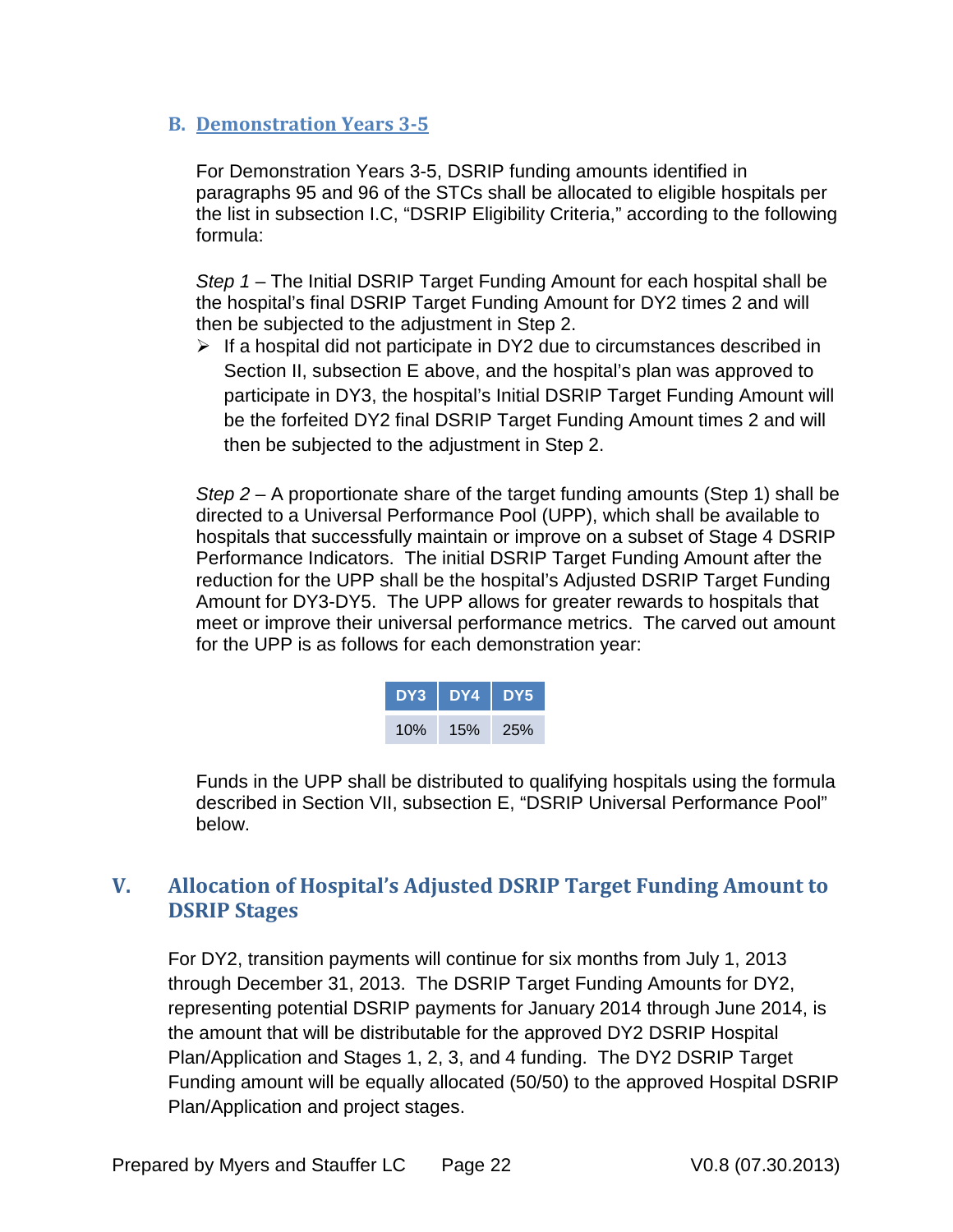For DY3-DY5, the DSRIP Target Funding Amount less the UPP carve out will be distributable to Stages 1-4 only.

Table II below illustrates, by demonstration year, the overall amounts allocated to Stages 1-4, considering transition payments (DY2), carve out for UPP (DY3-5), and funding tied to the approval of the Hospital DSRIP Plan Application (DY2).

| In Thousands                                     | DY <sub>2</sub> | DY3       | DY4       | DY <sub>5</sub> |
|--------------------------------------------------|-----------------|-----------|-----------|-----------------|
| Transition Payments (6 months)                   | \$83,300        | \$0       | \$0       | \$0             |
| <b>DSRIP Target Funding</b>                      | \$83,300        | \$166,600 | \$166,600 | \$166,600       |
| <b>Total Demonstration Year Funding</b>          | \$166,600       | \$166,600 | \$166,600 | \$166,600       |
|                                                  |                 |           |           |                 |
| <b>DSRIP Target Funding</b>                      | \$83,300        | \$166,600 | \$166,600 | \$166,600       |
|                                                  | 0%              | 10%       | 15%       | 25%             |
| Less UPP "Carve Out"                             | \$0             | \$16,660  | \$24,990  | \$41,650        |
| <b>Adjusted DSRIP Target Funding Amount</b>      | \$83,300        | \$149,940 | \$141,610 | \$124,950       |
|                                                  | 50%             | $0\%$     | $0\%$     | $0\%$           |
| Less Funding for DSRIP Application               | \$41,650        | \$0       | \$0       | \$0             |
| <b>Total Distributable Amount for Stages 1-4</b> | \$41,650        | \$149,940 | \$141,610 | \$124,950       |

**Table II. TOTAL DSRIP FUNDING DISTRIBUTABLE TO STAGES 1-4**

Based on the above table, the Total Distributable Amount for Stages 1-4 are then further allocated to each stage as follows:

| <b>Stages</b> | DY <sub>2</sub> | DY <sub>3</sub> | DY4  | DY <sub>5</sub> |
|---------------|-----------------|-----------------|------|-----------------|
| 1 & 2         | 90%             | 75%             | 50%  | 25%             |
| 3             | 5%              | 15%             | 35%  | 50%             |
|               | 5%              | 10%             | 15%  | 25%             |
| Гоtal         | 100%            | 100%            | 100% | 100%            |

#### **Table III. DSRIP STAGE FUNDING DISTRIBUTION**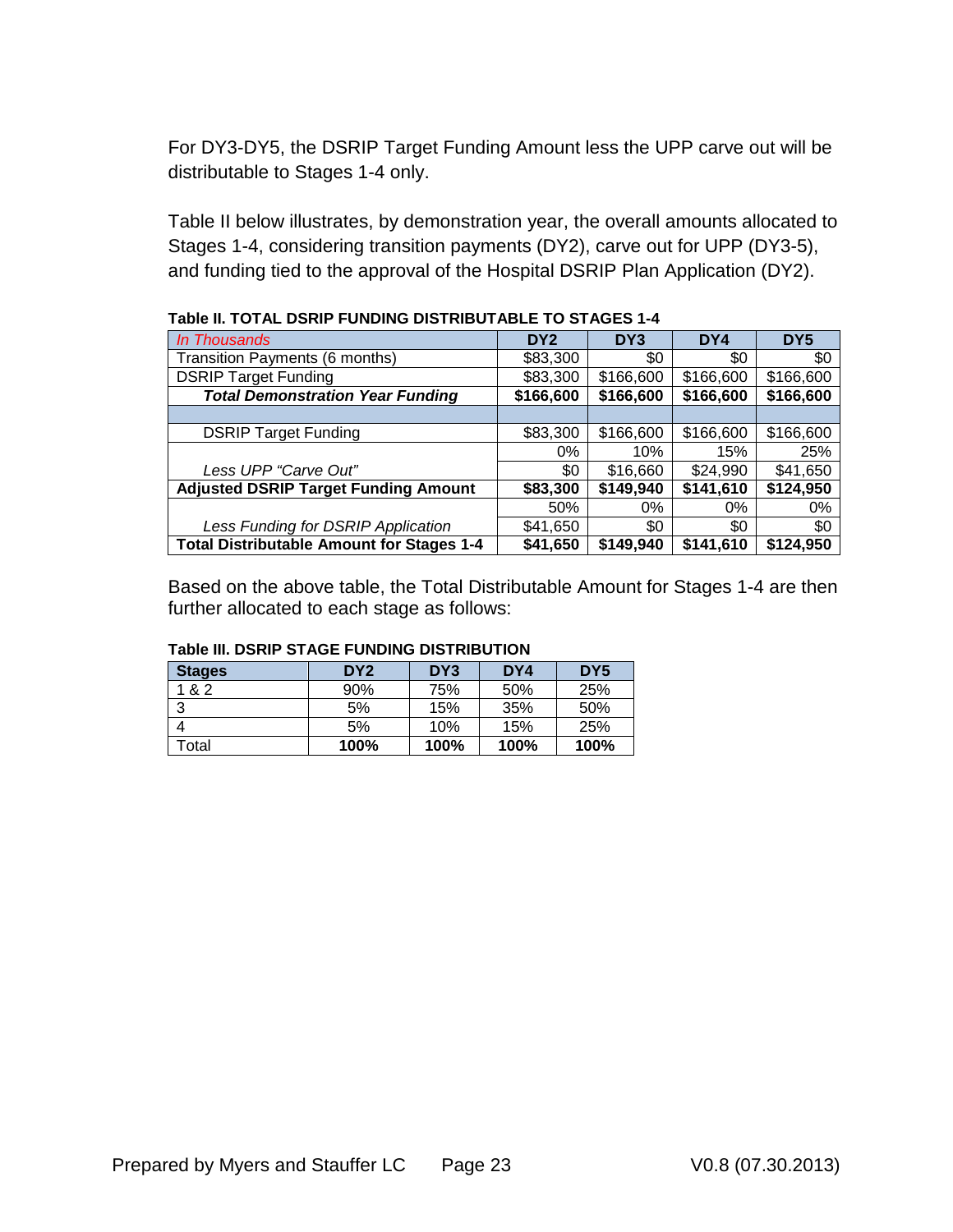The following provides an illustration of how a hospital's DSRIP Target Funding Amount, calculated in accordance with Section IV: "Hospital's DSRIP Target Funding Amount," is both distributed and earned in DY2. A hospital DSRIP Target Funding Amount of \$10 million is used in the illustration.





<span id="page-24-0"></span> $3$  Example assumes no adjustment for floor (\$125,000) was required. Adjusted DSRIP Target Funding amount of \$5,000,000 would most likely be adjusted down to account for participating hospitals whose Initial DSRIP Target Funding amounts were below \$125,000 floor.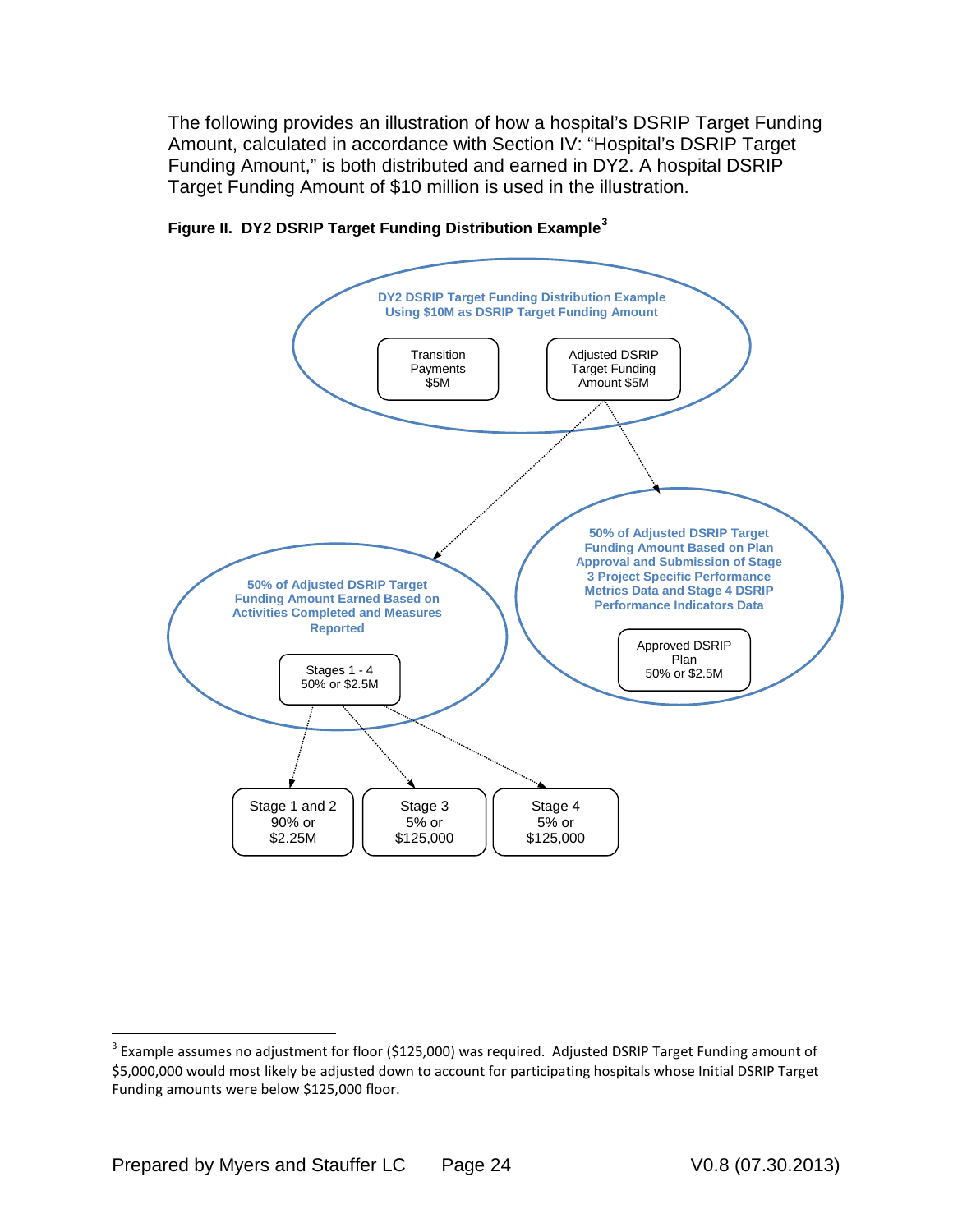# <span id="page-25-0"></span>**VI. DSRIP Payment Based on Achievement of Milestones and Metrics**

Hospital DSRIP Plans shall include a narrative that describes the stages and activities selected by hospitals for their project. Each activity will have at least one milestone/metric that will be used to determine payment.

## <span id="page-25-1"></span>**A. General Requirements**

As described in the New Jersey DSRIP Planning Protocol, a DSRIP participating hospital will select one project, from a menu of projects based on eight focus areas or will propose a unique focus area or an off-menu project. The hospital will then select activities from a pre-determined menu of activities. Hospitals are encouraged to use innovative and value-driven approaches in accomplishing the project activities. As discussed in the DSRIP Planning Protocol, Section V: "DSRIP Project Array," Department and CMS approval will be required for all hospital unique focus areas and off-menu projects.

## <span id="page-25-2"></span>**B. Milestone and Measure Valuation**

The Hospital DSRIP Plan will include sections on each of the 4 stages and the activities included in each stage as specified in the DSRIP Planning Protocol. For each milestone associated with a stage activity, the participating hospital will include in the hospital's progress reports the progress made in completing each metric associated with the milestone. A participating hospital must fully achieve a milestone/metric in order to receive payment (i.e., no payment for partial completion). These metrics/milestones will be valued as follows:

## *i. Stage 1: Infrastructure Development*

Activities in this stage will develop the foundation for delivery system transformation through investments in technology, tools, and human resources that will strengthen the ability of providers to serve populations and continuously improve services. Each milestone/metric targeted for completion in the demonstration year's Stage 1 experience period will be valued equally. For Stage 1 experience periods, see section C. Experience Period below.

 $\triangleright$  All Stage 1 activities targeted for completion within the demonstration year's Stage 1 experience period must be completed within that timeframe for payment. A hospital completing a Stage 1 activity which was targeted for the current demonstration year's experience period but was completed in a subsequent demonstration year's experience period, will not achieve payment for this activity.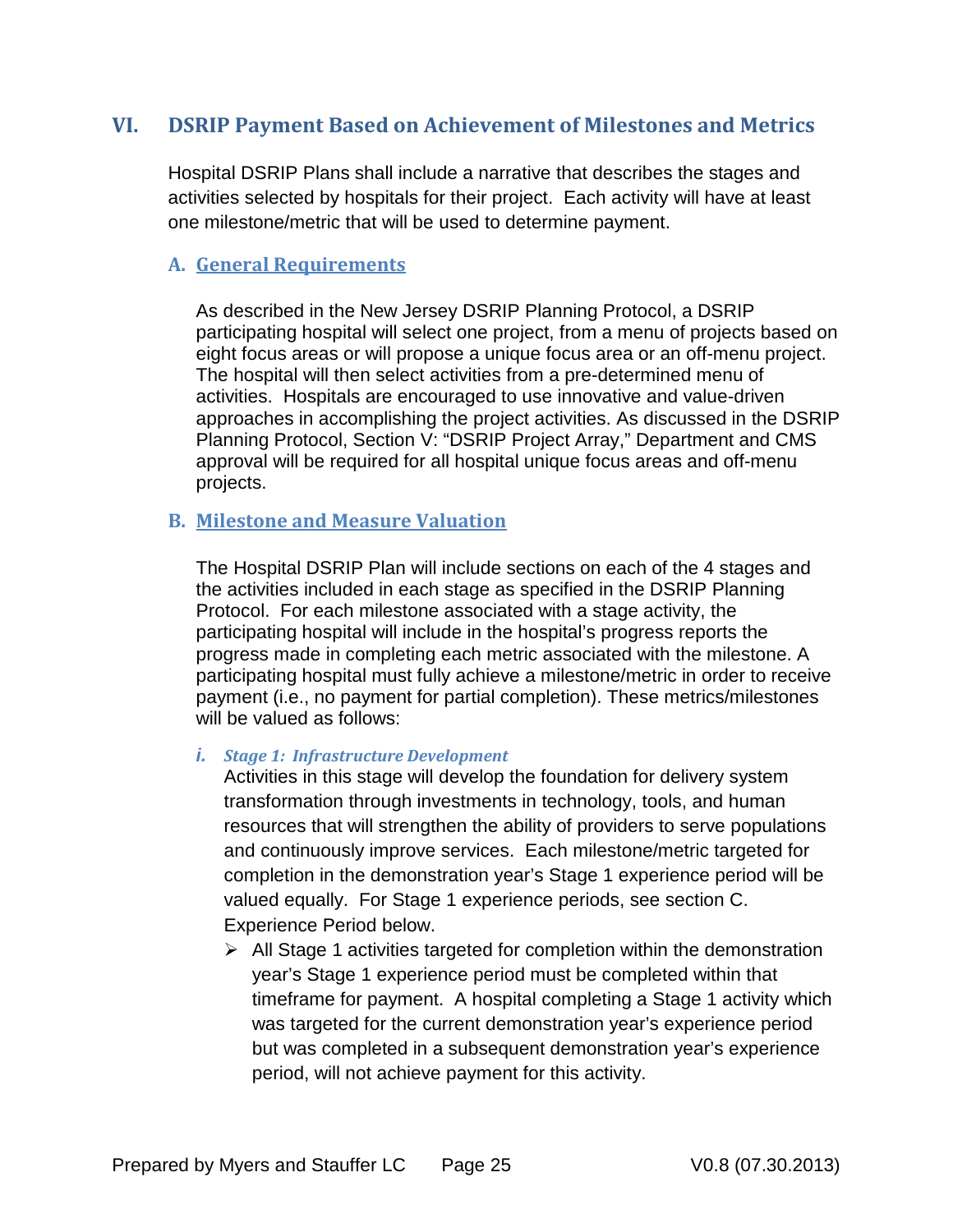*ii. Stage 2: Chronic Medical Condition Redesign and Management* 

Activities in this stage include the piloting, testing, and replicating of chronic patient care models. Each milestone/metric targeted for completion in the demonstration year's Stage 2 experience period will be valued equally. For Stage 2 experience periods, see section C. Experience Period below.

 $\triangleright$  All Stage 2 activities targeted for completion within the demonstration year's Stage 2 experience period must be completed within that timeframe for payment. A hospital completing a Stage 2 activity which was targeted for the current demonstration year's experience period but was completed in a subsequent demonstration year's experience period, will not achieve payment for this activity.

#### *iii. Stage 3: Quality Improvement*

This stage involves the broad dissemination of Stage 1 and Stage 2 activities. Stage 3 measures the clinical performance of the hospital's DSRIP project and thus, valuation of this stage will be equally based on the reporting of clinical (Stage 3) measures in DY2 and DY3 for the project. For DY4 and DY5, Stage 3 valuation will be equally based on performance as described in Section VII, subsection B, "Calculating DSRIP Payments for Stage 3 Project-Specific Metrics" below. If a measure is reported more frequently than annually or pay for performance is determined more frequently than annually by the Department, the measure's valuation will be divisible by the frequency.

#### *iv. Stage 4: Population Focused Improvements*

Activities in this stage include reporting measures across several domains selected by the Department based on community readmission rates and hospital acquired infections, which will allow the impact of activities performed under Stages 1 through 3 to be measured, and may include: patient experience; care outcomes; and population health. Pursuant to the STC, all hospitals are expected to report Stage 4 DSRIP Performance Indicators selected by the Department and CMS. In accordance with the Hospital DSRIP Plan Guidelines, Stage 4 DSRIP Performance Indicators data will be due with the submission of the Hospital DSRIP Plan application. If the measure cannot be provided, the hospital must submit a plan to provide the measure by October 31, 2014 (DY3), unless otherwise stated in the databook. No later than the end of DY3, hospitals shall establish a baseline for all Stage 4 DSRIP Performance Indicators, including those attributed to the UPP.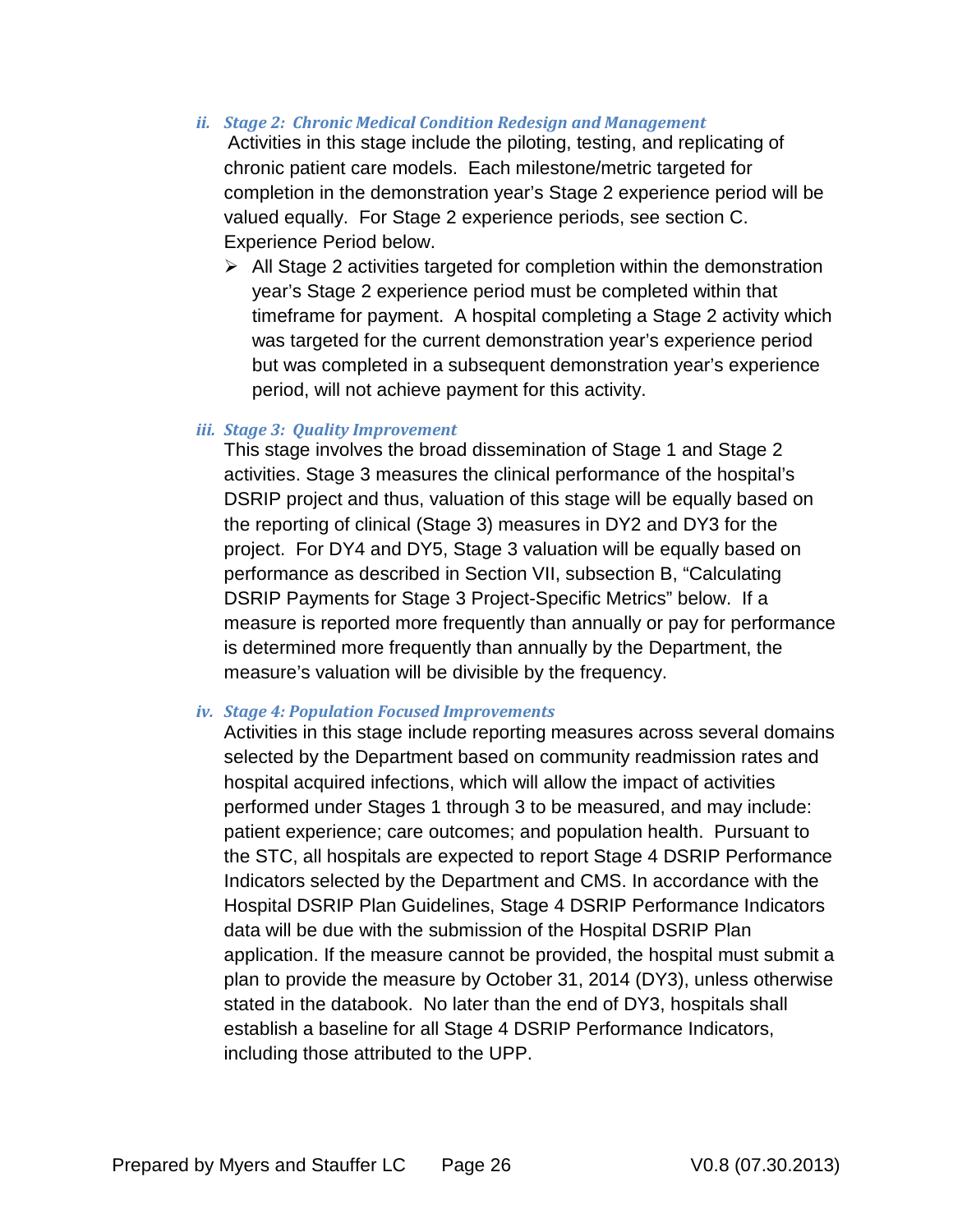Valuation of metrics included in Stage 4 will be equally funded based on reporting Stage 4 universal measures. If a measure is reported more frequently than annually, the measure's valuation will be divisible by the frequency. If a Stage 4 measure is not reported according to reporting requirements, the valuation of that measure will be considered forfeited and moved to the Universal Performance Pool to be redistributed.

## <span id="page-27-0"></span>**C. Experience Period**

The experience period for completing a milestone/measure will vary from the demonstration year period due to such factors as reporting, review, and claim lag. For certain Stage 1 and 2 activities and milestones, hospitals will be required in their Hospital DSRIP Plan to identify the targeted date of completion. This targeted date will be required to be completed within a specified experience period. The activity can be completed within a given demonstration year, but in order for payment to occur before the demonstration year ends, reporting and review time must be factored in for the hospital, the Department, and CMS. Additionally, due to claims lag, the experience period for Stages 3 and 4 activities will also differ from the demonstration period. For these reasons, the experience period may not necessarily coincide with the demonstration year.

Although some Stage 1 and 2 activities must be completed by a specified date, the following experience periods will be used as a guide for most Stage 1 and 2 activities.

| <b>Demonstration</b> |                                   |                |
|----------------------|-----------------------------------|----------------|
| Year                 | <b>Begin</b>                      | End            |
| DY <sub>2</sub>      | Hospital DSRIP Plan Approval Date | March 31, 2014 |
| DY3                  | April 1, 2014                     | March 31, 2015 |
| DY4                  | April 1, 2015                     | March 31, 2016 |
| DY <sub>5</sub>      | April 1, 2016                     | March 31, 2017 |

| Table IV. STAGES 1 AND 2 EXPERIENCE PERIODS, BY DEMONSTRATION YEAR |
|--------------------------------------------------------------------|
| <b>Demonstration Year</b>                                          |

Since Stages 3 and 4 are based on metric reporting/performance, experience periods will vary from metric to metric, depending on the technical specifications and on whether the metric is reported annually or semiannually. The DSRIP Planning Protocol Addendums 1 and 2 will be updated with the specific experience periods for these metrics no later than November 15, 2013.

#### <span id="page-27-1"></span>**D. Reporting Completion of Measures/Milestones**

In the Hospital's DSRIP Plan, for certain activities in Stage 1 and Stage 2, the hospital will be required to indicate the targeted date of completion. Hospitals will be required to report the progress of completing these activities in periodic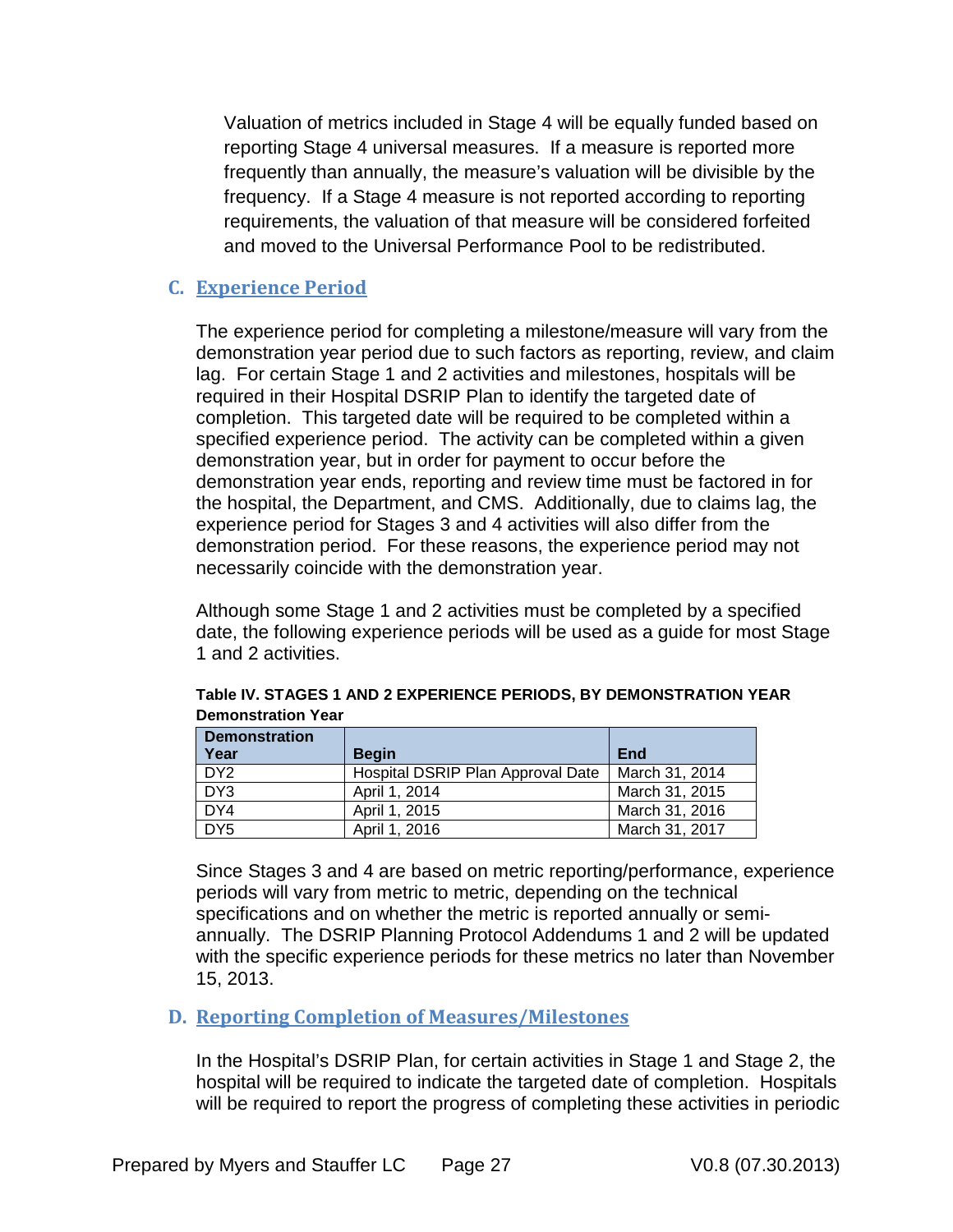progress reports. Minimum submission requirements for each milestone/metric are documented in the Planning Protocol, Attachment A: Toolkit. Payment for completion of a milestone/metric will not be received for incomplete submissions. Completion of Stage 1 and Stage 2 activities must be included in quarterly progress reports. Stage 3 and Stage 4 measures must be reported in the semi-annual progress reports on either an annual or semi-annual basis, depending on the measure. See III. Reporting Requirements above for further reporting requirements.

## <span id="page-28-0"></span>**VII. DSRIP Payment Calculations**

Hospitals will receive DSRIP payments based on expected completion of activities and measurement performance. The frequency of these payments will be dependent on the stage and reporting. Although completion of Stage 1 and 2 activities will be reported quarterly, New Jersey intends to provide payment to the participating hospitals for these stage activities on a monthly basis in order to maintain adequate cash flow to the hospitals during the demonstration. Monthly payments will be adjusted by the Department if review of a quarterly progress report reveals that sufficient activities have not been completed to support amounts paid to date. The draw of the federal financial participation (FFP) match for Stage 1 and 2 activities, or reporting of payments on the CMS-64 form, will not occur until the activity has been verified by both the Department and CMS as complete. The CMS-64 form is used by the State to claim federal matching funds. Therefore, any payment for Stage 1 and 2 activities which were not completed (not earned) by the targeted completion date, will be at risk to the Department and subject to recoupment from the hospital if not completed within the demonstration year's experience period.

Stage 3 metrics will be reported either annually or semi-annually, depending on the metric. In DY2 and DY3, payment to hospitals for reporting Stage 3 metrics will coincide with the metric reporting frequency. Federal match for payments to hospitals for reporting Stage 3 metrics, or reporting of such payments on the CMS-64, will not occur until the metric has been reported and verified by both the Department and CMS. Therefore, in DY2 and DY3 any payment for Stage 3 metrics which were not reported as outlined in the databook (as updated in the Planning Protocol, Attachment A: Toolkit, no later than November 15, 2013), will be at risk to the Department and subject to recoupment from the hospital.

For DY4 and DY5, although only a subset of Stage 3 metrics will be based on pay for performance (P4P), all Stage 3 metrics are required to be reported to earn any payment tied to performance. Payment for the P4P metrics will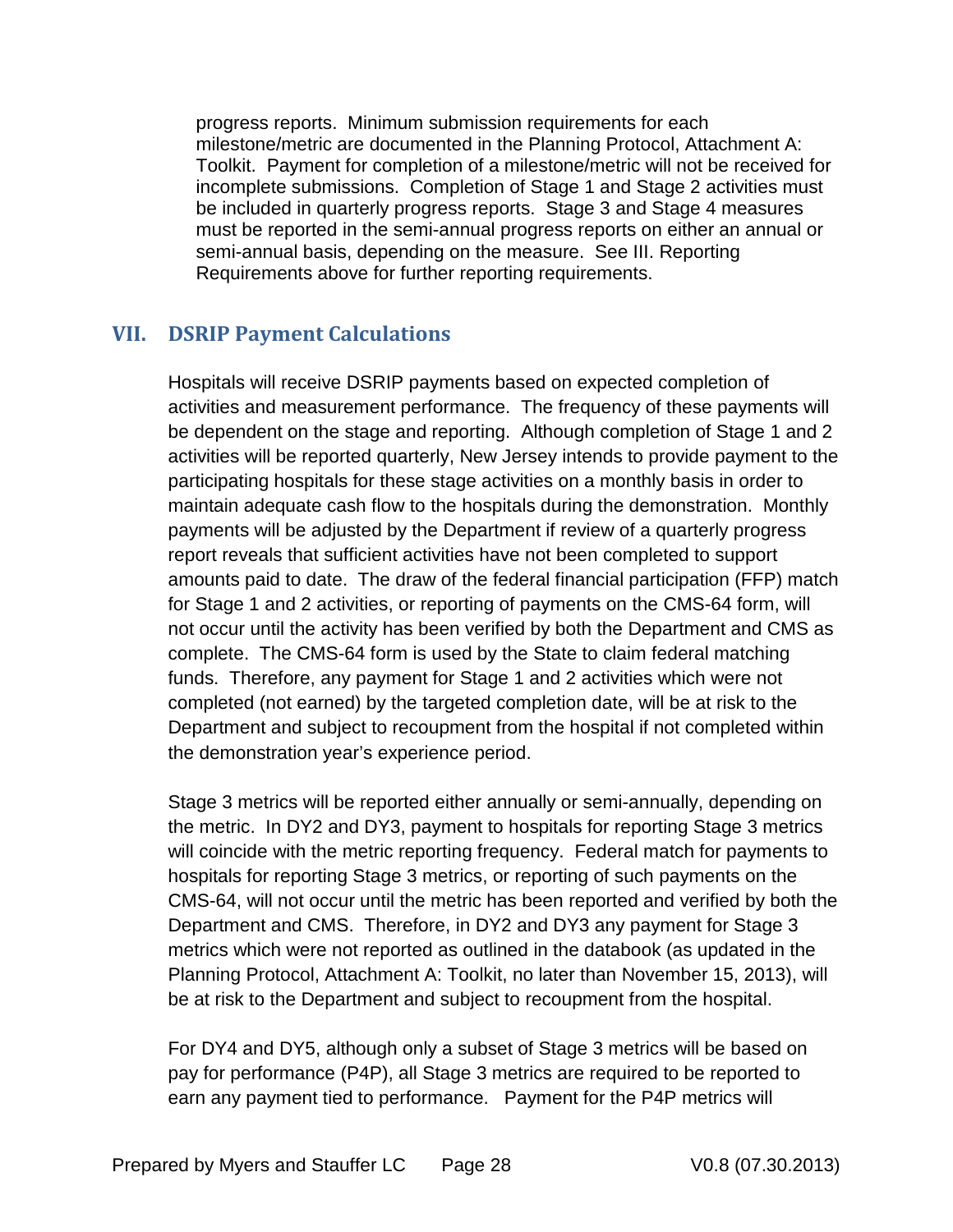coincide with the metric reporting frequency. Federal match for Stage 3 P4P metrics will not occur until performance has been met and verified by both the Department and CMS for the P4P metric and all required Stage 3 metrics have been reported. Therefore, in DY4 and DY5 any payment for Stage 3 P4P metrics which were earned will be at risk to the Department and subject to recoupment from the hospital.

Stage 4 metrics will be reported either annually or semi-annually, depending on the metric. Payment for reporting these metrics will coincide with the metric reporting frequency. Federal match for reporting Stage 4 metrics will not occur until the metric has been reported and verified by both the Department and CMS. Therefore, any payment for Stage 4 metrics which were not reported as outlined in the databook (as updated in the Planning Protocol, Attachment A: Toolkit, no later than November 15, 2013) will be at risk to the Department and subject to recoupment from the hospital.

As shown below, based on reporting and verification of completion and performance, the Department will calculate the DSRIP payment earned for each stage activity/metric and will reconcile the earned DSRIP payment to the cumulative DSRIP payment made to the hospital. Adjustments to monthly payments to DSRIP participating hospitals will be made as needed.

# <span id="page-29-0"></span>**A. Calculating DSRIP Payments for Stages 1 and 2**

The Achievement Value (AV) for each Stage 1 and 2 metric will be calculated as a 0 or 1 value. A Stage 1 or 2 metric considered by the Department and/or CMS to be incomplete will receive an AV of 0. A metric considered by the Department and CMS as complete, will receive an AV of 1. The AV for each metric will be summed to determine the Total Achievement Value (TAV) for the stage. The Percentage Achievement Value (PAV) is then calculated by dividing the TAV by the maximum AV (the total number of metrics).

A participating hospital is eligible to receive a DSRIP payment for Stage 1 and 2 activities determined by multiplying the total amount of funding allocated to Stage 1 and 2 by the PAV.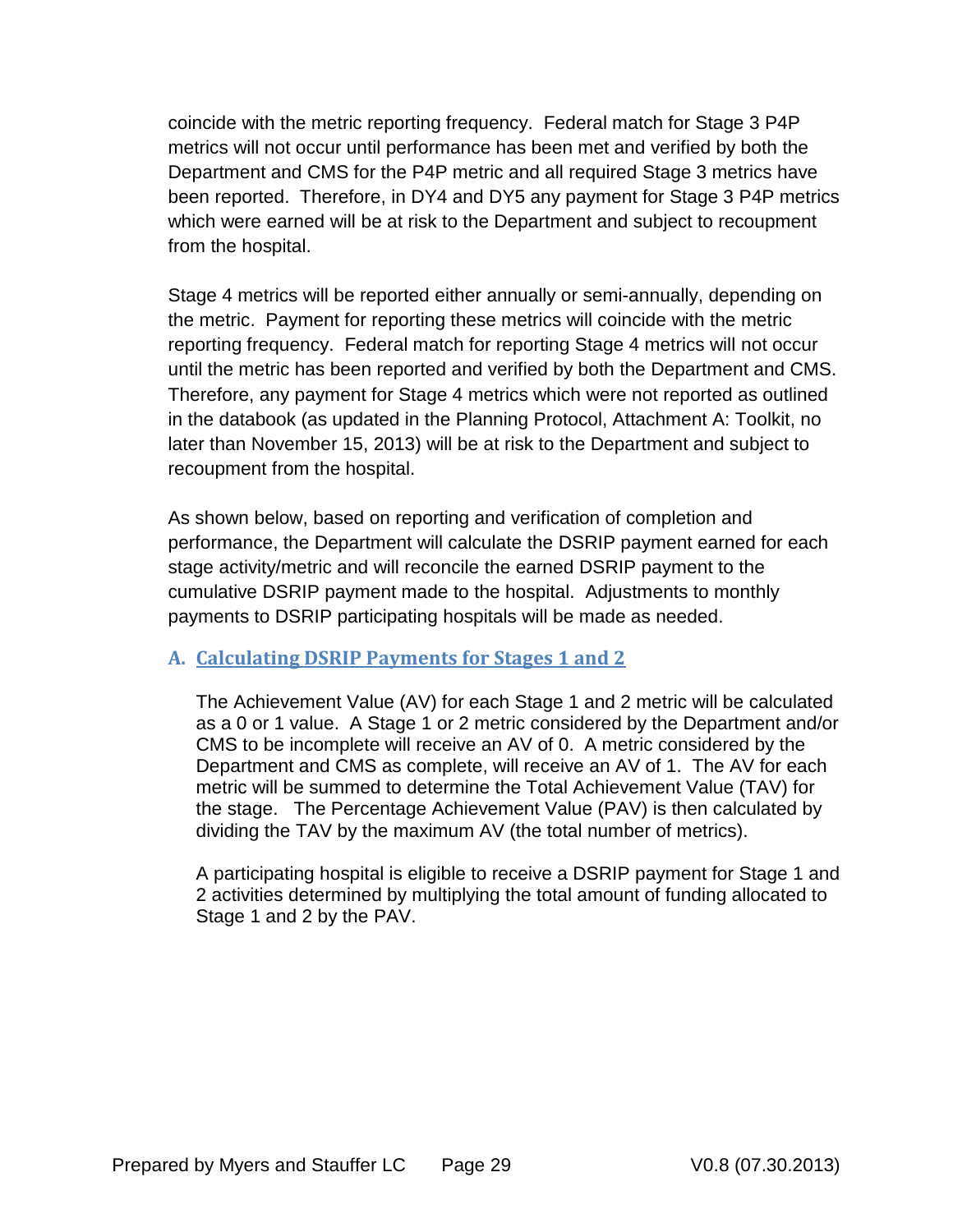*Example:* 

The hospital's Stage 1 and 2 activities in DY3 is valued at \$10 million and has five metrics. Under the payment formula, the five metrics represent a maximum TAV of five. The participating hospital reports the following progress at six months:

| <b>Metric</b>     | <b>Status</b> | AV           |
|-------------------|---------------|--------------|
| Stage 1: Metric 1 | Complete      |              |
| Stage 1: Metric 2 | Complete      |              |
| Stage 1: Metric 3 | Not Complete  | 0            |
| Stage 2: Metric 1 | Not Complete  | 0            |
| Stage 2: Metric 2 | Not Complete  | 0            |
|                   | <b>TAV</b>    | $\mathbf{2}$ |
|                   | PAV(2/5)      | 40%          |

At the 6 months reporting period, the hospital has only earned 40% of Stage 1 and 2 funding or \$4,000,000. Since Stage 1 and 2 is paid monthly, the hospital has already received \$5,000,000 (\$10 million/12\*6 months). The Department will adjust remaining demonstration year monthly payments going forward.

At the end of the DY3, the participating hospital successfully completes the remaining metrics. The hospital has satisfied the requirements to receive the balance of the DSRIP payments related to Stages 1 and 2.

## <span id="page-30-0"></span>**B. Calculating DSRIP Payments for Stage 3 Project-Specific Metrics**

Stage 3 Project-Specific Metrics are required to be reported all years of the demonstration, however, specific Stage 3 metrics will be tied to performance in DY4 and DY5. As described above in Section VI, subsection B, "Milestone and Measure Valuation," DSRIP payment in DY2 and DY3 will be based on the metrics reported, whereas DSRIP payments for DY4 and DY5 primarily will be based on performance.

## *i. DY2 and DY3*

The DSRIP payment for Stage 3 to a participating hospital will be based on the hospital successfully reporting all Stage 3 metrics when required. Each metric will be valued equally. With the exception of DY2, since some Stage 3 metrics require a semi-annual reporting frequency, the value of those metrics will then be halved. Therefore, the AV for each Stage 3 metric will be calculated as:

- $\geq 0$  if metric is not reported
- $\geq 1$  if annual metric is reported
- $\geq 0.5$  if semi-annual metric is reported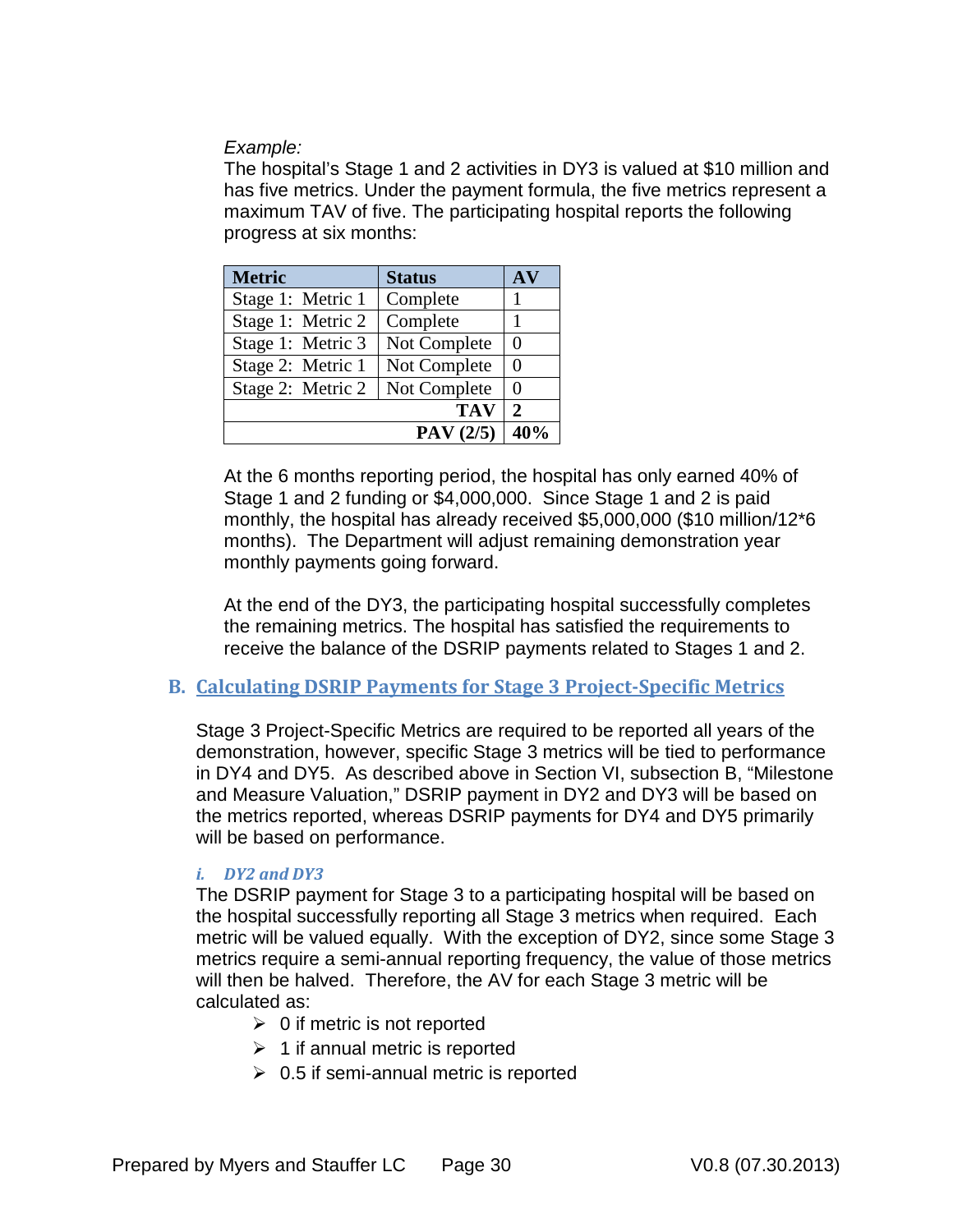For DY2 the reported Stage 3 metric will receive an AV of 1 for annual metrics and for semi-annual metrics since there is only one reporting period for DY2. Additionally in DY2, if a measure is not reported but the hospital has provided a plan to report the metric by October 31, 2014, the measure will receive an AV of 1. Any Stage 3 metric not reported on October 31, 2014, unless otherwise stated in the databook, will receive an AV of 0 in DY3.

The AV for each metric will be summed to determine the TAV for the stage. The PAV is then calculated by dividing the TAV by the maximum AV (the total number of metrics).

A participating hospital is eligible to receive a DSRIP payment for Stage 3 metric determined by multiplying the total amount of funding allocated to Stage 3 by the PAV.

#### *ii. DY4 and DY5*

In order to receive an incentive payment during the Stage 3 pay for performance demonstration years, DY4 and DY5, the Department will first require the hospital to report all Stage 3 measures. The DSRIP payment will then be based on the requirement that the hospital will make measurable improvement in a core set of the hospital's Stage 3 performance measures. A measurable improvement is considered to be a minimum of a ten percent reduction in the difference between the hospitals baseline performance and an improvement target goal. All performance metrics will be rounded to the hundredth place according to normal rounding practices. Four and below will be rounded down; five and above will be rounded up.

The following steps will be performed to determine Stage 3 pay for performance improvement targeting for each suitable measure:

*Step 1* – For each claim-based measure, the Department will calculate the current New Jersey Low Income hospital performance for all Stage 3 P4P measures for every project by December 31, 2013. This performance will be used to determine the Improvement Target Goal described further in Step 2. For non-claim based measures, a hospital cannot receive incentive payments in DY 4 or DY5 for any measure for which the hospital has not reported a baseline value. The baseline performance will represent the most recent performance available following the measure's technical specifications and be no older than calendar year 2010 dates of service.

*Step 2* – The performance results will be shared with the Quality & Measures Committee in order to select the New Jersey Low Income Improvement Target Goal for all Stage 3 P4P measures. The Improvement Target Goal serves as the standard level of performance that New Jersey hospitals will strive to obtain as recommended by the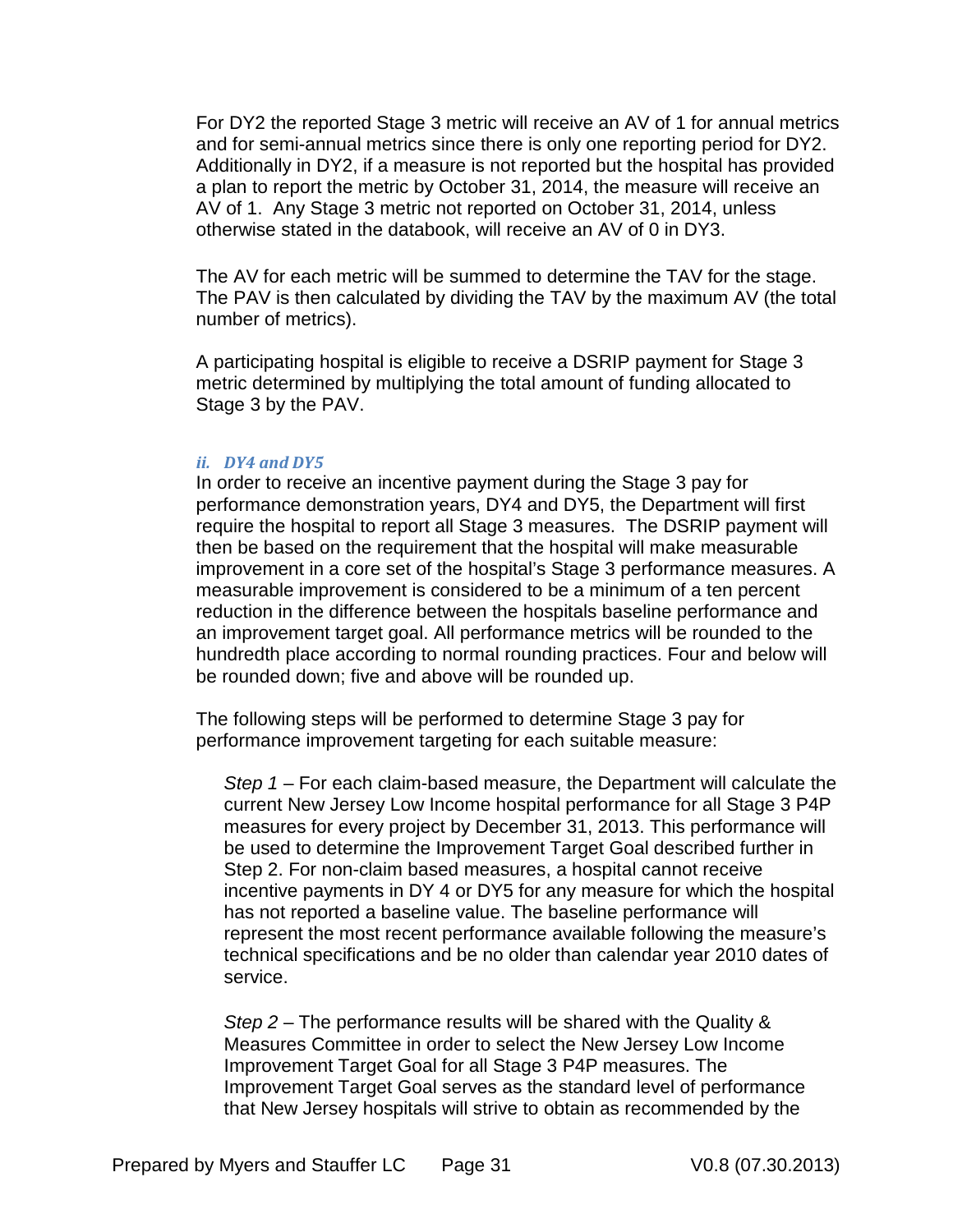Quality & Measures Committee (see Planning Protocol, Section IX) and agreed to by the Department and CMS. The Improvement Target Goal for any given metric will be no less than the  $75<sup>th</sup>$  percentile and no higher than the  $90<sup>th</sup>$  percentile.

For measures that have insufficient data to compile a New Jersey Low Income Improvement Target Goal, the Department, or its designee, will determine if there are publicly available benchmarks (e.g. national, Medicare-only, or commercial) that may be substituted for the New Jersey Low Income Improvement Target Goal.

The New Jersey Low Income Improvement Target Goal will remain stable for the life of the demonstration to maintain predictability for the hospitals.

*Step 3* – For each suitable core measure tied to pay for performance, the Department will incentivize the hospital to reduce the difference between their hospital's baseline performance and the Improvement Target Goal, otherwise known as the "Gap." The hospital's baseline used for pay for performance is the initial starting point from which the hospital's future performance will be compared. This P4P baseline will be from each metric's most current reporting period reported in DY3.

To compute the Gap, the Department will subtract the hospital's P4P baseline performance rate from the Improvement Target Goal.

*Step 4* - In order to receive an incentive payment, the Department requires the hospital's gap in performance to be reduced by ten percent (10%) during the pay for performance demonstration years. Therefore, in DY4 and DY5, the hospital must reduce its gap at a minimum by ten percent. This will result in a minimum overall total reduction for the demonstration of twenty percent (20%).

The Department will multiply the Gap by the required annual reduction (10%) to determine the rate of improvement required.

If a measure's performance period is less than an annual period (i.e. calendar, state fiscal year, or federal fiscal year), the required reduction percentage will be adjusted accordingly in order to achieve the same annual reduction total (e.g. semi-annual measures require a 5% reduction in the Gap per performance period).

*Step 5* – The Department will add this rate of improvement to the hospital's baseline rate of performance in order to establish the "Expected Improvement Rate."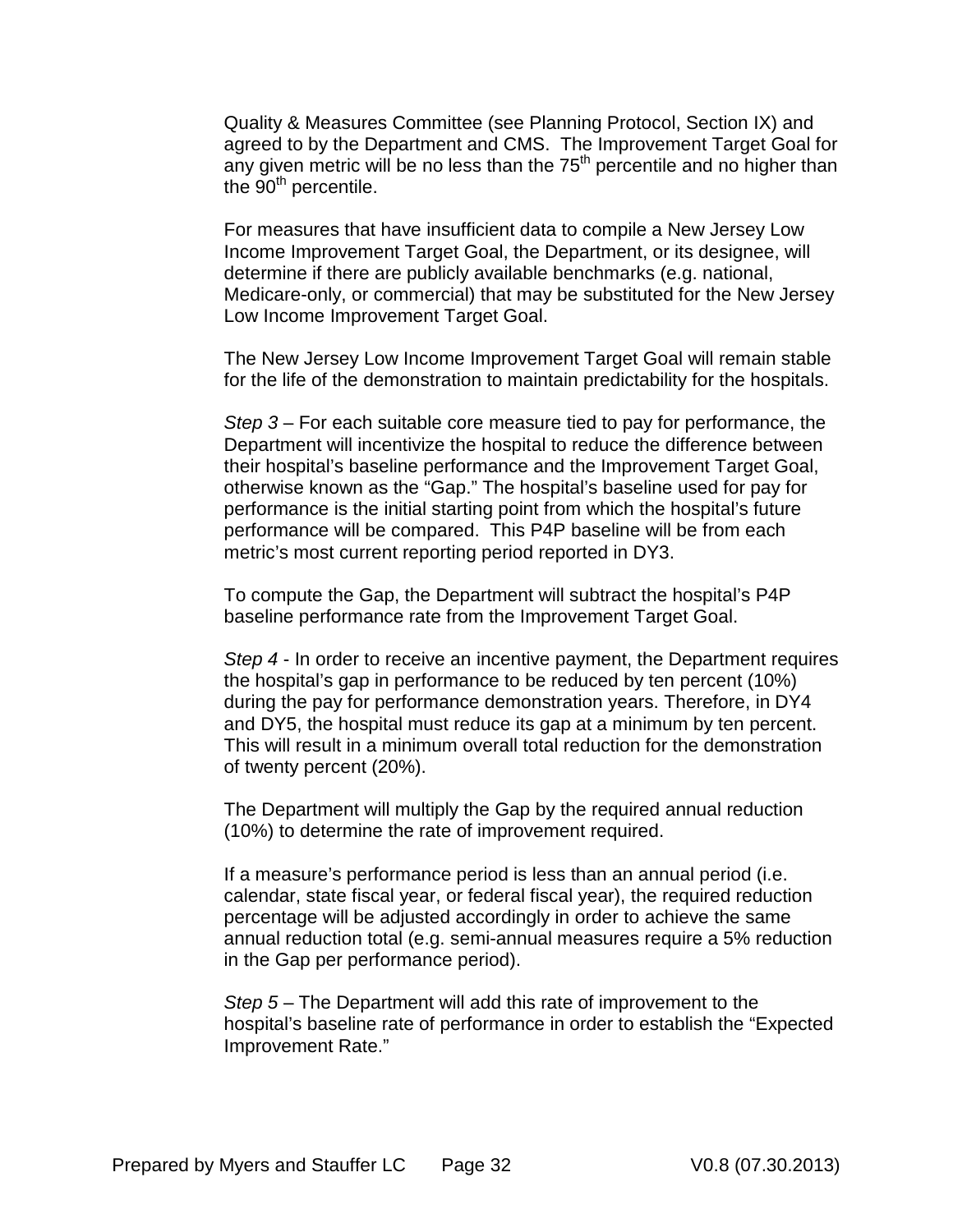*Step 6* – Upon close of an applicable performance period, the Department will re-compute the measure to determine the hospital's Actual Performance Result.

The Department will then compare the Actual Performance Result to the Improvement Target Goal. If the Actual Performance Result is at, or above, the Improvement Target Goal, the hospital is eligible to receive an incentive payment for that performance period.

If it is not, the Department will compare the Actual Performance Result to the Expected Improvement Rate. If the Actual Performance Rate is at, or above, the Expected Improvement Rate the hospital is eligible to receive an incentive payment for that performance period.

The improvement calculation will initially be performed at the end of DY3 for future DY4 performance and then repeated for each subsequent performance period. When the Expected Improvement Target is calculated for subsequent performance periods, the better of the Actual Performance Result or the Expected Improvement Target will be utilized as the baseline performance.

The above calculation is further illustrated in Table V.

| Line 1 | Improvement Target Goal                                                                                                                                                                                                                                                     |
|--------|-----------------------------------------------------------------------------------------------------------------------------------------------------------------------------------------------------------------------------------------------------------------------------|
|        | Better of the Hospital Rate in the prior performance period or the Expected                                                                                                                                                                                                 |
| Line 2 | Improvement Target (Baseline)                                                                                                                                                                                                                                               |
| Line 3 | Subtract the hospital's rate (line 2) from the improvement target goal (line 1). This is<br>the gap between the hospital's prior performance period rate and the improvement<br>target goal. (Gap)                                                                          |
| Line 4 | Required annual reduction in the gap (10%)                                                                                                                                                                                                                                  |
| Line 5 | Multiply the gap (line 3) by the 10% required annual reduction in the gap (line 4).<br>This results in the rate of improvement required.                                                                                                                                    |
| Line 6 | Add the hospital's baseline rate (line 2) to the rate of improvement (line 5).<br>(Expected Improvement Target)                                                                                                                                                             |
| Line 7 | Compare Expected Improvement Target to Actual Performance Result;<br>Is the Actual Performance Result at the Improvement Target Goal?<br>Is the Actual Performance Result at the Expected Improvement Target?<br>If either are Yes - then the Payment Incentive is Awarded. |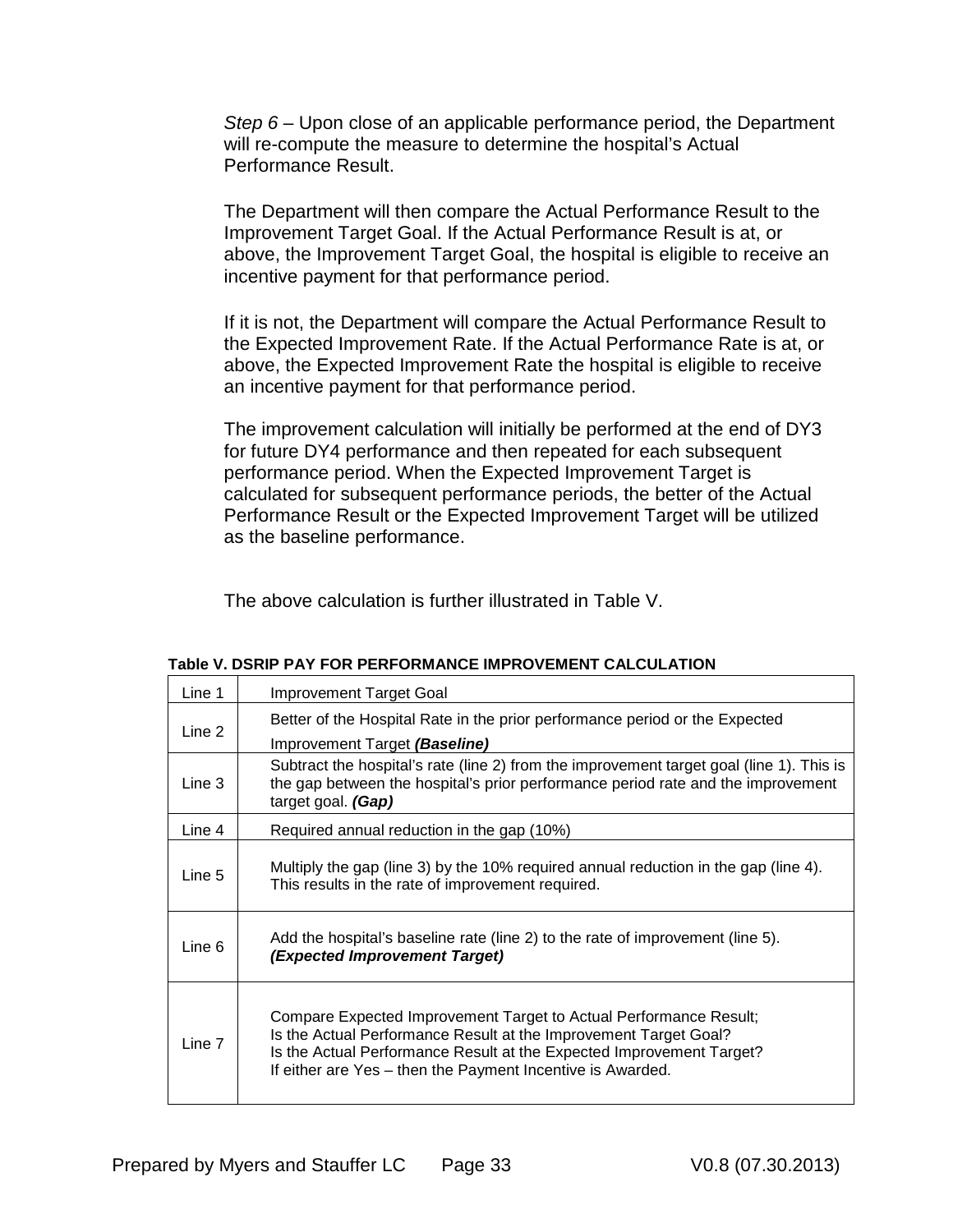If a measure's performance period is less than an annual period, the Department may compute a year-to-date performance rate along with the rate for the specified performance period. Upon review of the actual performance data, the Department may determine, with CMS concurrence, that the better of performance between these two rates will be used to compare against the Expected Improvement Rate for determining eligibility for payment. This has the effect of smoothing inconsistent and irregular data patterns that may be seen over a shorter performance period.

To determine the amount of incentive payment that the hospital will receive an allocation amount is calculated for each measure. Each P4P measure will have equal allocation over the demonstration year.

In each demonstration year for which pay for performance applies, the Department will compute the payment allocation for each P4P measure for each hospital. The Department will divide the hospital's total Stage 3 allocation amount by the total number of P4P measures tied to the project the hospital has selected.

> Stage 3 Allocation Total P4P measures

For any measure that has less than an annual performance period and requires reporting and computing of improvement results more than once, that measure's allocation will be divided by the number of times this computation must occur. (e.g. The allocation for semi-annual measures will be divided by two to determine how much the hospital can receive for each performance period.)

For any measure that the Department determines, with CMS concurrence, that the above calculation cannot be computed, the Department will authorize a simple ten percent rate of improvement over the hospital's baseline performance rate per year as the Expected Improvement Target for that measure. This may occur if there is insufficient data to develop a New Jersey Low Income Improvement Target Goal, or if national benchmarking data is unavailable.

<span id="page-34-0"></span>**C. Calculating DSRIP Payments for Stage 4 DSRIP Performance Indicators (i.e. Universal Metrics)**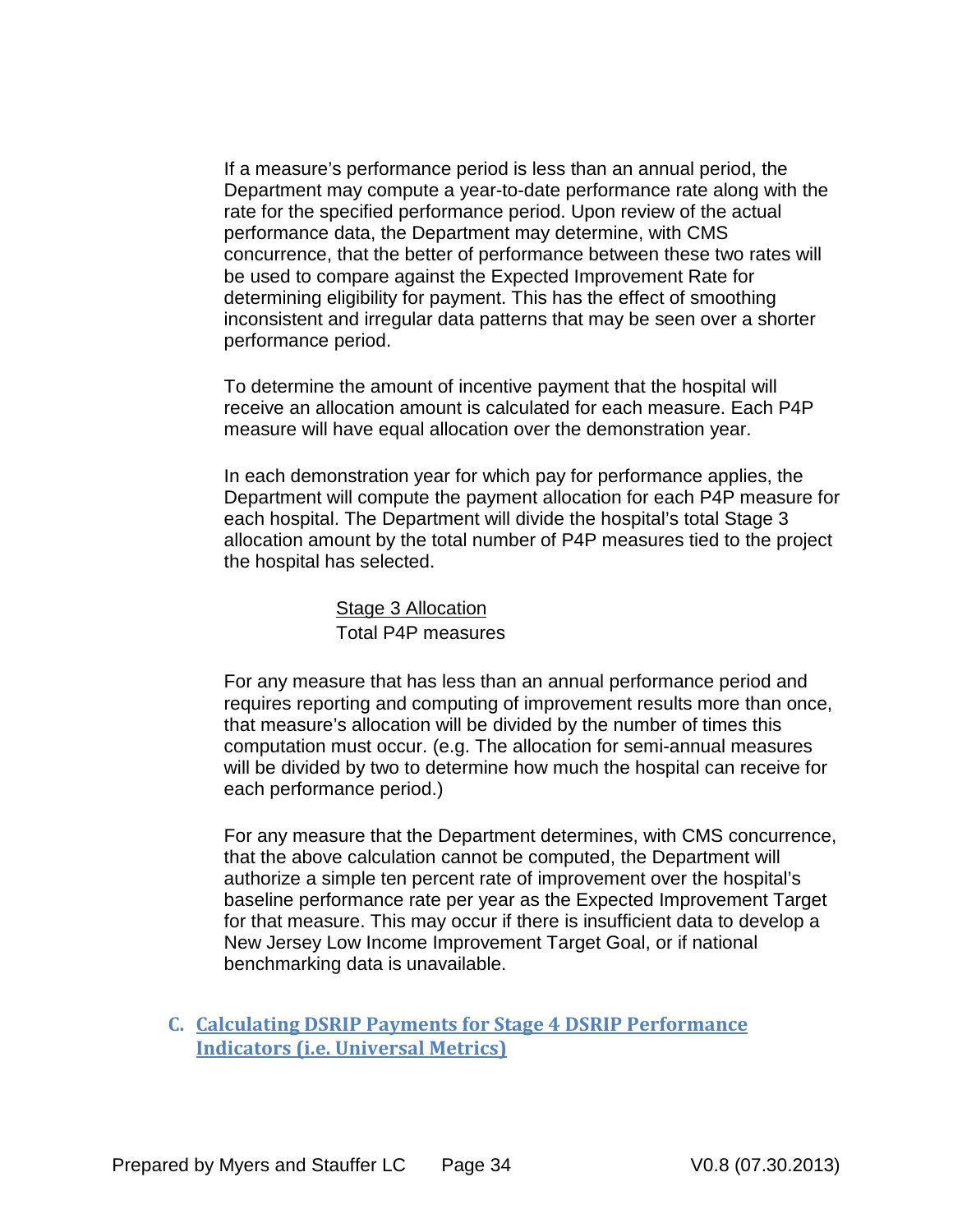The DSRIP payment for Stage 4 to a participating hospital will be based on the hospital successfully reporting all Stage 4 metrics. Each metric will be valued equally. With the exception of DY2, since some Stage 4 metrics require a semi-annual reporting frequency, the value of those metrics will then be halved. Therefore, the AV for each Stage 4 metric will be calculated as:

- $\geq 0$  if metric is not reported
- $\geq 1$  if annual metric is reported
- $\geq 0.5$  if semi-annual metric is reported

For DY2 the reported Stage 4 metric will receive an AV of 1 for annual metrics and for semi-annual metrics since there is only one reporting period for DY2. Additionally in DY2, if a measure is not reported but the hospital has provided a plan to report the metric by October 31, 2014, the measure will receive an AV of 1. Any Stage 4 metric not reported on October 31, 2014, unless otherwise stated in the databook, will receive an AV of 0 in DY4. If a hospital cannot report an obstetrical or pediatric related measure because the hospital does not have an obstetrical or pediatric department, the hospital will be required to indicate in the progress report why the measure cannot be reported. The AV value for these measures will be 1 so long as the hospital has indicated why the measure cannot be reported.

The AV for each metric will be summed to determine the TAV for the stage. The PAV is then calculated by dividing the TAV by the maximum AV (the total number of metrics).

A participating hospital is eligible to receive a DSRIP payment for Stage 4 metric determined by multiplying the total amount of funding allocated to Stage 4 by the PAV.

## *Example:*

The hospital's Stage 4 in DY3 is valued at \$5 million. A total of 45 metrics are required to be reported. Under the payment formula, the 45 metrics represent a maximum TAV of 45. Therefore, each Stage 4 metric is valued at \$111,111.11 (\$5 million/45). Any Stage 4 metric required to be reported on a semi-annual reporting frequency will have a value of \$55,555.56 (\$111,111.11\*0.5). At six months, the participating hospital reports 20 annual metrics and 10 semi-annual metrics. The hospital has earned \$2,777,777.80 for stage 4 as shown below:

|                       | (A)             | (B)                         | $(A*B)$             |
|-----------------------|-----------------|-----------------------------|---------------------|
|                       | <b>Reported</b> | Value                       | <b>Total Earned</b> |
| <b>Annual Metrics</b> | 20              | \$111,111.11                | \$2,222,222.20      |
| Semi-Annual Metrics   | 10              | \$55,555.56                 | \$555,555.60        |
|                       |                 | <b>Total Stage 4 Earned</b> | \$2,777,777.80      |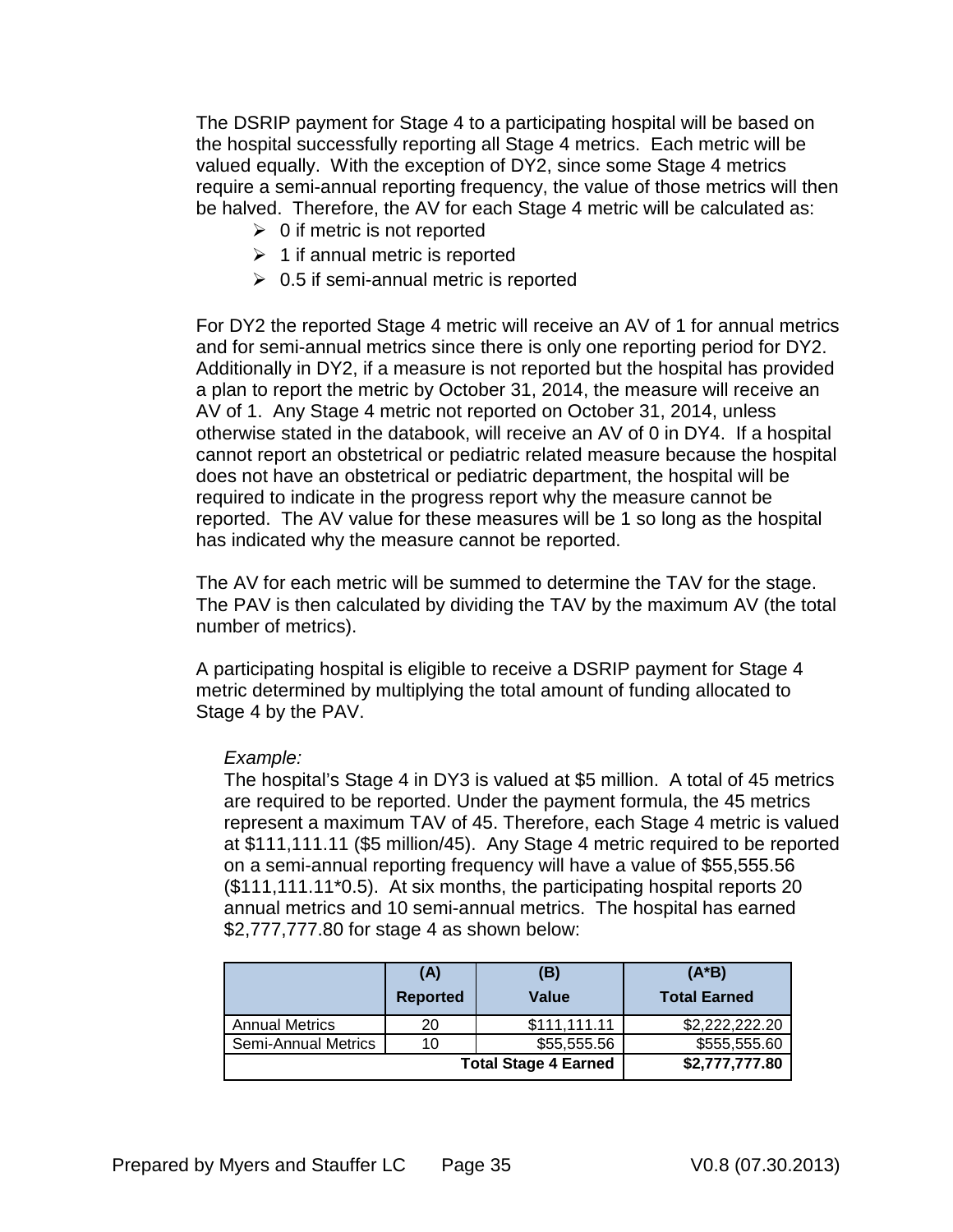Since Stage 4 is paid semi-annually, the hospital would receive \$2,500,000 (\$5 million/2) at the 6 month reporting period. The hospital has therefore earned more than the 6 month Stage 4 payment. The Department may therefore determine if an additional payment shall be made at that time or held until the last reporting period.

## <span id="page-36-0"></span>**D. Forfeiture of DSRIP Payments**

Scoring and evaluation of metrics will be completed based on the submission and review process describe above in Section III: "Reporting Requirements."

Participating hospitals must fully achieve all milestones and metrics as described in their Hospital DSRIP Plans within a particular demonstration year's experience period in order to receive a DSRIP payment. Failure to achieve a metric within a given demonstration year's experience period will permanently forfeit the otherwise available DSRIP funding. All DSRIP funds that are forfeited by a hospital shall be added to the Universal Performance Pool and distributed according to the methodology described in subsection E, "DSRIP Universal Performance Pool" below.

Once the scoring and evaluation of metrics has been completed by the Department and CMS, each hospital will be notified of the amount of DSRIP Incentive Payments earned. Upon approval from CMS, the Department may claim FFP for DSRIP payments earned and paid to the hospitals. If at any time the Department determines that a hospital will not achieve all their metrics and receive 100% of their DSRIP Incentive Target amount based on submitted progress reports, the Department will reduce the hospital's monthly DSRIP payment to ensure that the hospital is not overpaid. Any overpayment determined by the Department will be recouped from the hospital.

Upon notification by the Department of the final amount earned for the applicable demonstration year, a hospital shall have 30 days to submit a reconsideration request to the Department. The reconsideration period is available to address reporting or computational errors. Because the outcome of a reconsideration, as determined final by the Department and/or CMS, could impact the amount of funding that is forfeited and available for deposit in the DSRIP Universal Performance Pool (UPP), distribution of the UPP shall not occur until after the 30 day reconsideration period has ended.

With the exception of DY5, the Department will make all final DSRIP payments for the SFY and DY no later than 31 days following the end of the SFY. Upon making those final payments, funding attributable to that DSRIP year will be considered closed and final, and no subsequent adjustments will be made. DSRIP funds are not fungible between SFYs or DYs. For DY5, the Department will make all final DSRIP payments by June 30, 2017.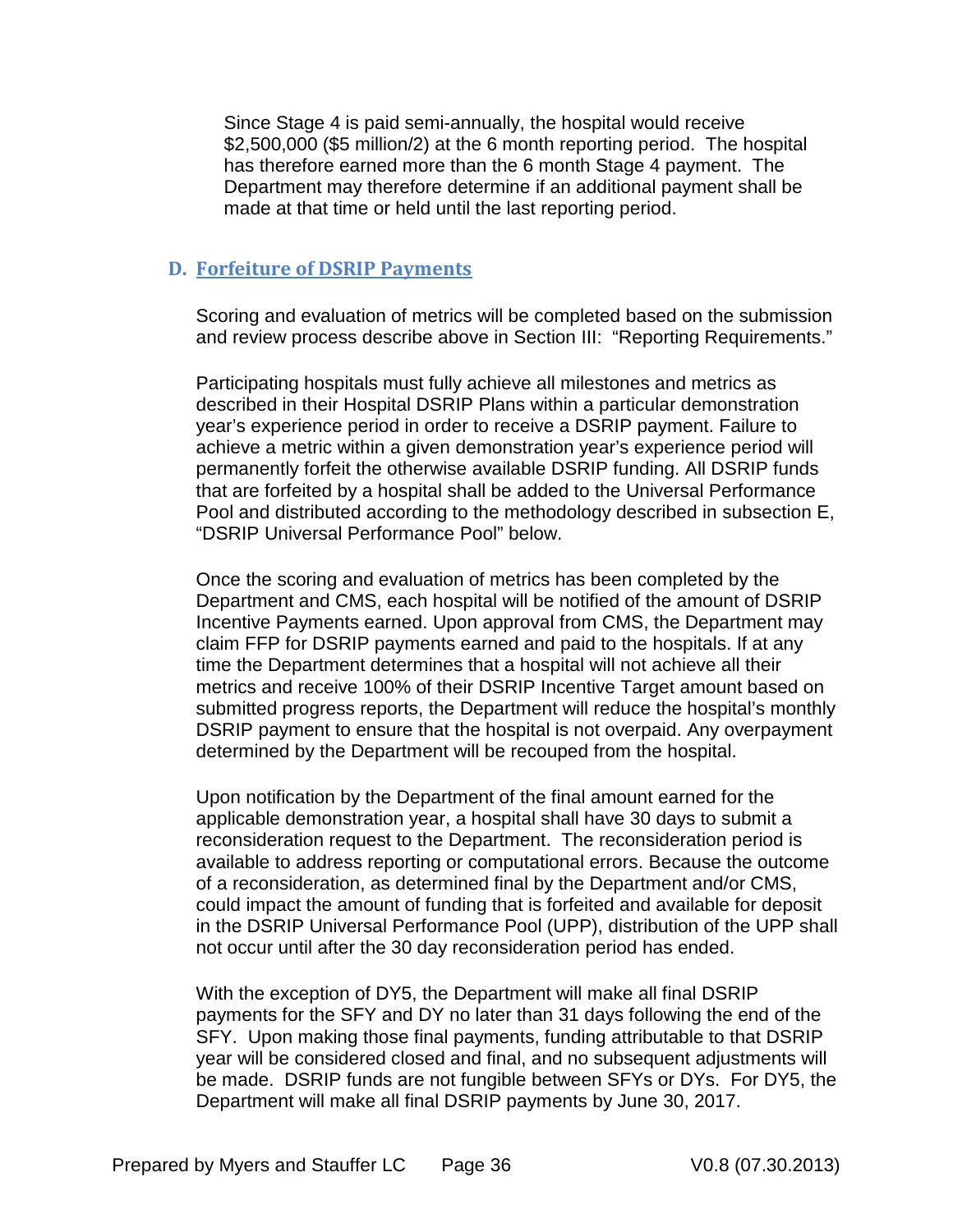## <span id="page-37-0"></span>**E. DSRIP Universal Performance Pool**

All hospitals with approved Hospital DSRIP Plans will be eligible for the Universal Performance Pool (UPP). The UPP will be made up of the following funds:

- $\triangleright$  For DY3 DY5, the percentage of the total DSRIP funds set aside for the UPP, known as the Carve Out Allocation amount. See Section IV: "Hospital's DSRIP Target Funding Amount," paragraph B, step 2 above, applicable to DYs 3-5. There will be no Carve Out Allocation amount for DY<sub>2</sub>
- $\triangleright$  Hospital DSRIP Target Funds from hospitals that elected to not participate
- $\triangleright$  Target Funds that are forfeited from hospitals that do not achieve project milestones and metrics, less any prior year appealed forfeited funds where the appeal was settled in the current demonstration year in favor of the hospital.

The total UPP amount determined above shall be distributed to qualifying hospitals based on maintaining or improving on a specific set of twelve Stage 4 metrics identified as a UPP metric. As some hospitals may not have service areas required to calculate one or more of the twelve UPP metrics, these hospitals must substitute those metrics for one or more of the four replacement UPP metrics, not to exceed twelve total metrics. See DSRIP Planning Protocol, Addendum 2 for a list of the twelve UPP metrics and the four UPP replacement metrics. The baseline performance periods from which the UPP will be calculated will be included in the Planning Protocol, Attachment 1: DSRIP Toolkit as it is updated with the databook, no later than November 15, 2013.

All hospitals must have a total of twelve UPP measures and only those hospitals that lack obstetrical (OB) or pediatric departments must choose substitute measures from the substitution list. These (non-OB/non-pediatric) hospitals must indicate its substitution choice in its submitted Hospital DSRIP Plan. Hospitals that have obstetrical and pediatric departments cannot substitute UPP measures and therefore must use the set of twelve UPP measures indicated.

The UPP amount will be distributed based on the sum of achievement values of these twelve metrics along with the hospital's state-wide Low Income Discharge percentage. The UPP metric AV will be determined as follows:

- $\triangleright$  UPP Metric is at or improves from baseline, AV = 1
- $\triangleright$  UPP Metric has regressed from baseline, AV = -0.5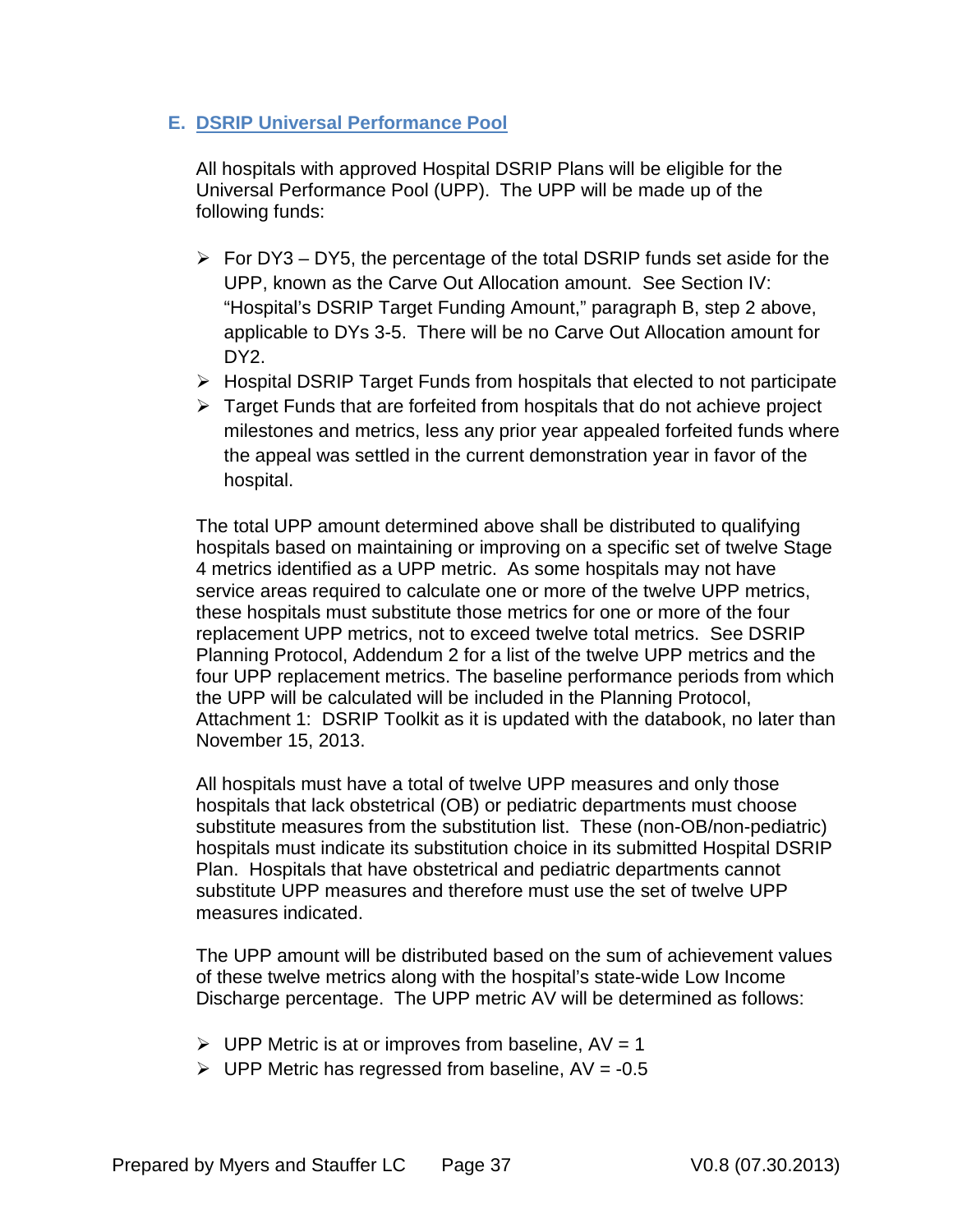For DY2, the AV will automatically be calculated as 1 for each UPP metric since the experience period for each UPP metric would be pre-DSRIP implementation.

For DY3-DY5, payment will be earned based on outcome of the 12 Universal Stage 4 metrics designated as UPP metrics (or replacement UPP metric, if applicable). Each of the 12 metrics will be evaluated separately and receive an achievement value (AV) score of either 1 or -0.5.

For each hospital, a total AV (TAV) score will be established by summing the AV scores for each metric. The TAV score will be no higher than 12 and no lower than 0. The Percentage Achievement Value (PAV) is then calculated by dividing the TAV by the maximum AV (12).

The hospital's PAV will then be weighted based the hospital's percent of Low Income discharges, using the percentage rate of the hospital's Low Income (Medicaid/CHIP/Charity Care from the MMIS data source) discharges to all statewide Low Income discharges. The result will be reflected as a percentage to total and the UPP will be distributed accordingly

The statewide Low Income discharge totals will be updated regularly, to occur no more frequently than on an annual basis, to reflect current hospital discharge data. Prior to UPP payment distribution, the Department will provide to CMS the calculation of the discharge distribution and the resulting discharge report that will be used.

## <span id="page-38-0"></span>**VIII. Plan Modifications**

Consistent with the recognized need to offer participating hospitals with flexibility to modify their plans over time considering evidence and learning from their own experience, as well as unforeseen circumstances or other good cause, a participating hospital may request prospective changes to its Hospital DSRIP Plan through a plan modification process.

Participating hospitals may submit requests to the Department to modify elements of an existing project prospectively, including changes to milestones and metrics with good cause. Modifications require re-approval by the Department/CMS if the hospital's recommended changes or modifications from the approved DY2 Hospital DSRIP Plan would alter the DSRIP project goals or departures from the approved DY2 Plan would affect payment and/or change the valuation of any measure. Such requests must be submitted to the Department with the annual DSRIP Renewal Form due April 30 of the current demonstration year for changes to go into effect the following demonstration year.